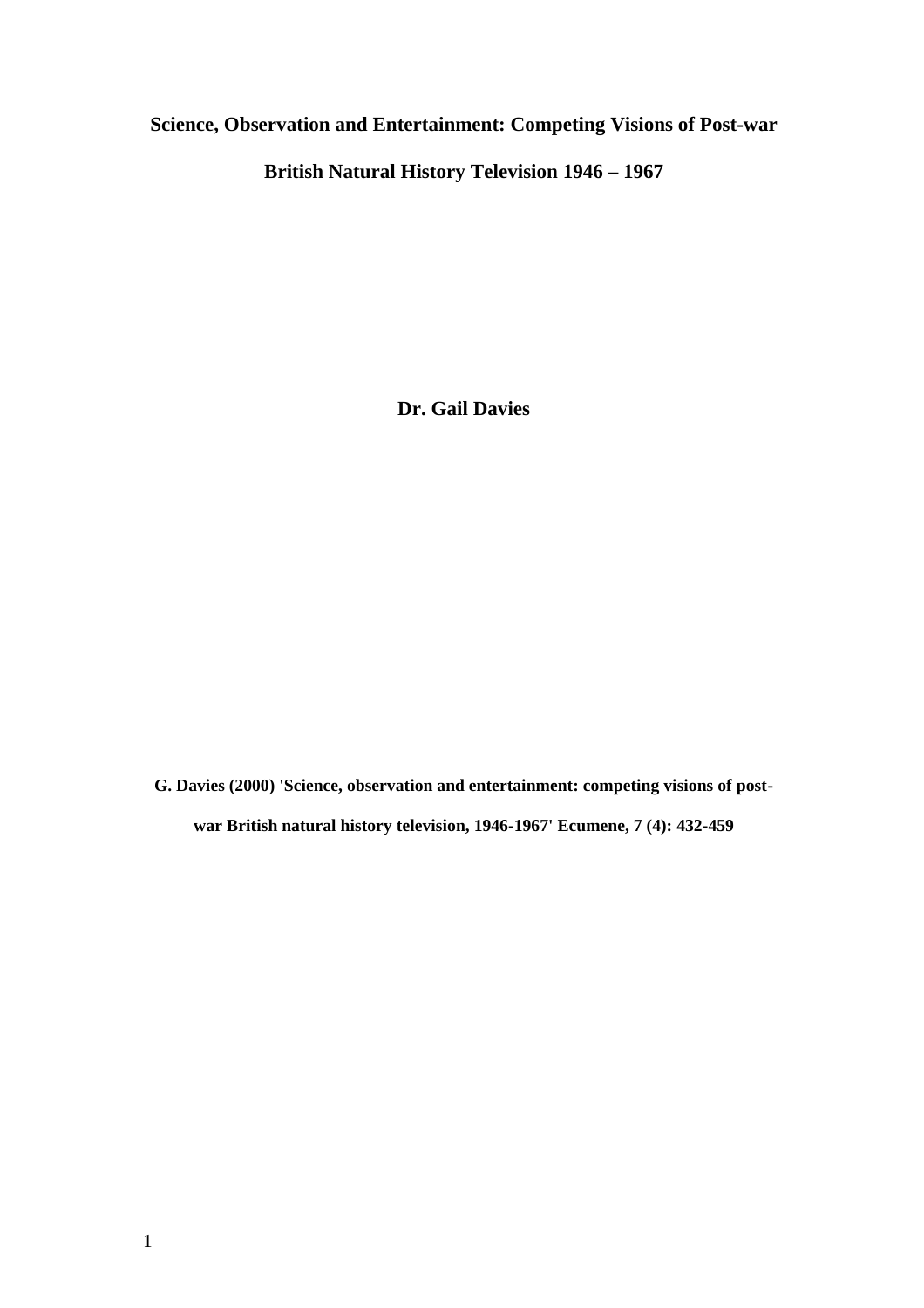#### **Abstract**

Popular culture is not the endpoint for the communication of fully developed scientific discourses; rather it constitutes a set of narratives, values and practices with which scientists have to engage in the heterogeneous processes of scientific work. In this paper I explore how one group of actors, involved in the development of both post-war natural history television and the professionalisation of animal behaviour studies, manage this process. I draw inspiration from sociologists and historians of science, examining the boundary work involved in the definition and legitimation of scientific fields. Specifically, I chart the institution of animal ethology and natural history filmmaking in Britain through developing a relational account of the co-construction of this new science and its public form within the media. Substantively, the paper discusses the relationship between three genres of early natural history television, tracing their different associations with forms of public science, the spaces of the scientific field and the role of the camera as a tool of scientific observation. Through this analysis I account for the patterns of co-operation and divergence in the broadcasting and scientific visions of nature embedded in the first formations of the Natural History Unit of the British Broadcasting Corporation.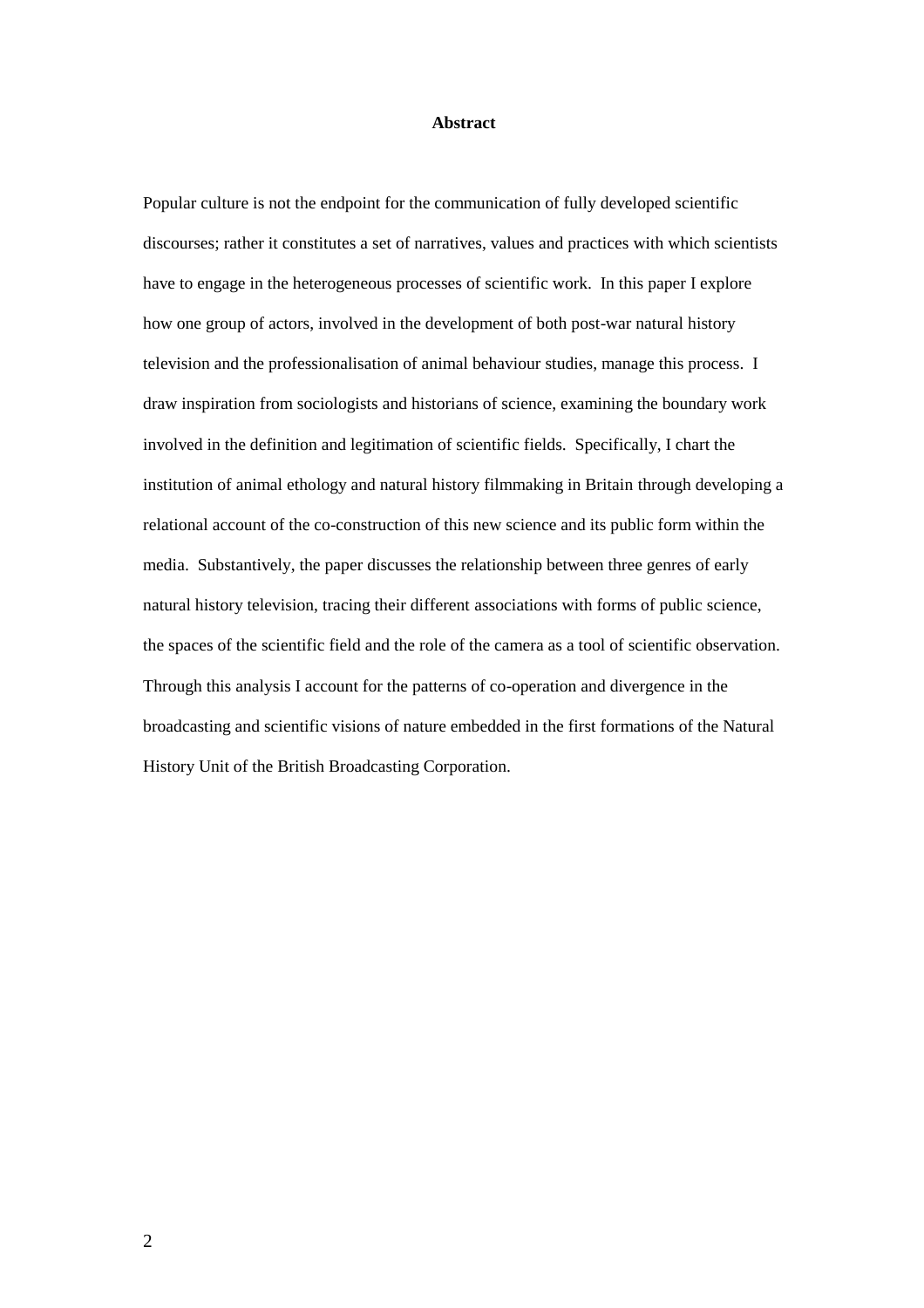In spring 1957 the previously informal collaborations between naturalists, broadcasters and scientists directed at taking and broadcasting film of animals for British television were recognised in the establishment of the Natural History Unit (NHU) of the British Broadcasting Corporation (BBC). Self sufficient with its own producers, library and film editing facilities, and eight permanent staff, and based in Bristol, the NHU was charged with supplying the majority of natural history output on the  $BBC<sup>1</sup>$ . In a paper to the BBC Board of Management, Unit pioneer Desmond Hawkins identified the vision of natural history television framing their early development. In what has been called 'the most important and influential document in the Unit's history<sup>2</sup>, he asserted:

'The spirit of scientific enquiry must have pride of place. In handling this subject we expose ourselves to the critical scrutiny of scientists, and their approval is an important endorsement. Moreover, it is their work that throws up the ideas and instances and controversies from which programmes are made. We look to them as contributors, as source material, as consultants, and as elite opinions on our efforts. In short we need their goodwill'<sup>3</sup>.

The choice for head of Unit, the ornithologist Bruce Campbell, reinforced an ethos in which scientific skills were valued above broadcasting experience. As Chris Parsons writes in his history of the Unit: 'Although he had no experience as a producer, Bruce [Campbell] had shown himself to be truly interested in broadcasting and his impeccable ornithological background, together with his involvement with various naturalist's organisations provided just the right credentials for the leader of the NHU at the time<sup>34</sup>. Certainly, there was competition from other styles of natural history television. Wildlife adventure programmes, previously successful in the cinema; broadcasts of the popular spectacles of the zoo; and a scientific vision of nature that emulated the naturalist's lecture all featured in early natural history broadcasts. However, only one genre was widely supported by filmmakers and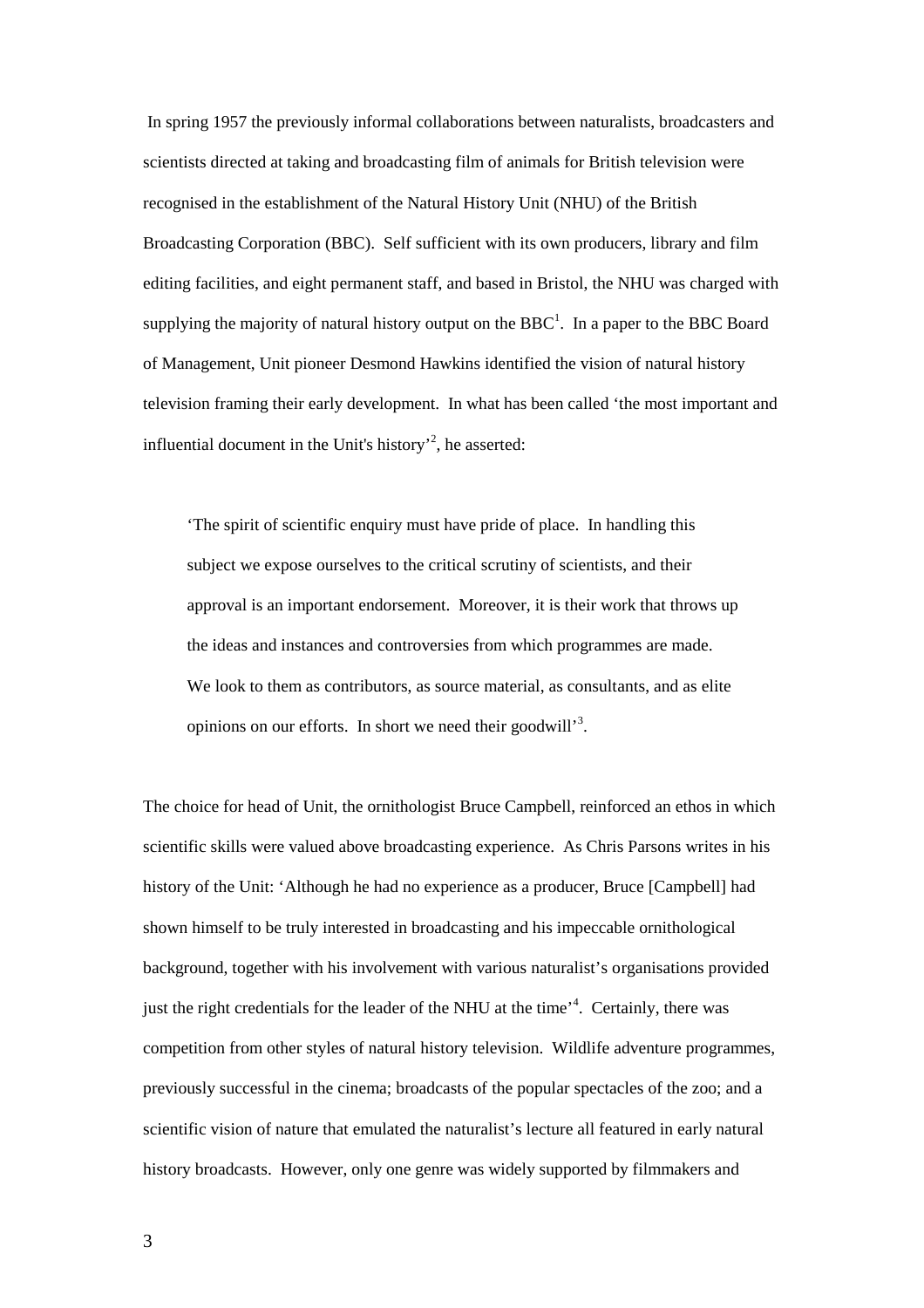institutionalised within the first formations of the NHU; an expert vision of nature that stressed the importance of field observation and scientific interpretations of animal form and function.

Through the lens of the BBC's Natural History Unit, this paper explores how negotiations over the meaning of natural history films were implicated in the co-constitution of post-war broadcasting and natural history sciences. I argue early natural history television was not the endpoint for the communication of fully developed scientific discourses on animal behaviour, but constituted a set of narratives, values and practices with which both scientists and broadcasters engaged. The paper traces relationships between broadcasters, filmmakers and scientists simultaneously involved in the formalisation of a unit for the production of natural history films and the establishment of animal behaviour studies as a biological science. From a loose association of individuals interested in the development and communication of natural history, patterns of co-operation and divergence emerge, which can be traced through discussions of the appropriate vehicle for the presentation of natural history on television. This paper examines these competing visions of nature as individuals are brought together by a belief in the restorative power of the natural, the moral value of field observation, and the camera as a tool of science as well as of entertainment. Shared values in the public science of natural history and ethology, an emerging field science for the study of animal behaviour, establish natural history films as boundary objects, ensuring cooperation is achieved, even though the films have different meanings to participants.

The research deals symmetrically with the natural science and cultural production of natural history filmmaking, positioning the development of natural history television within accounts of boundary making practices between nature and culture, expert and lay, subject and object<sup>5</sup>. The work speaks theoretically to a growing dialogue between cultural geography and science studies through its treatment of science as a set of material and social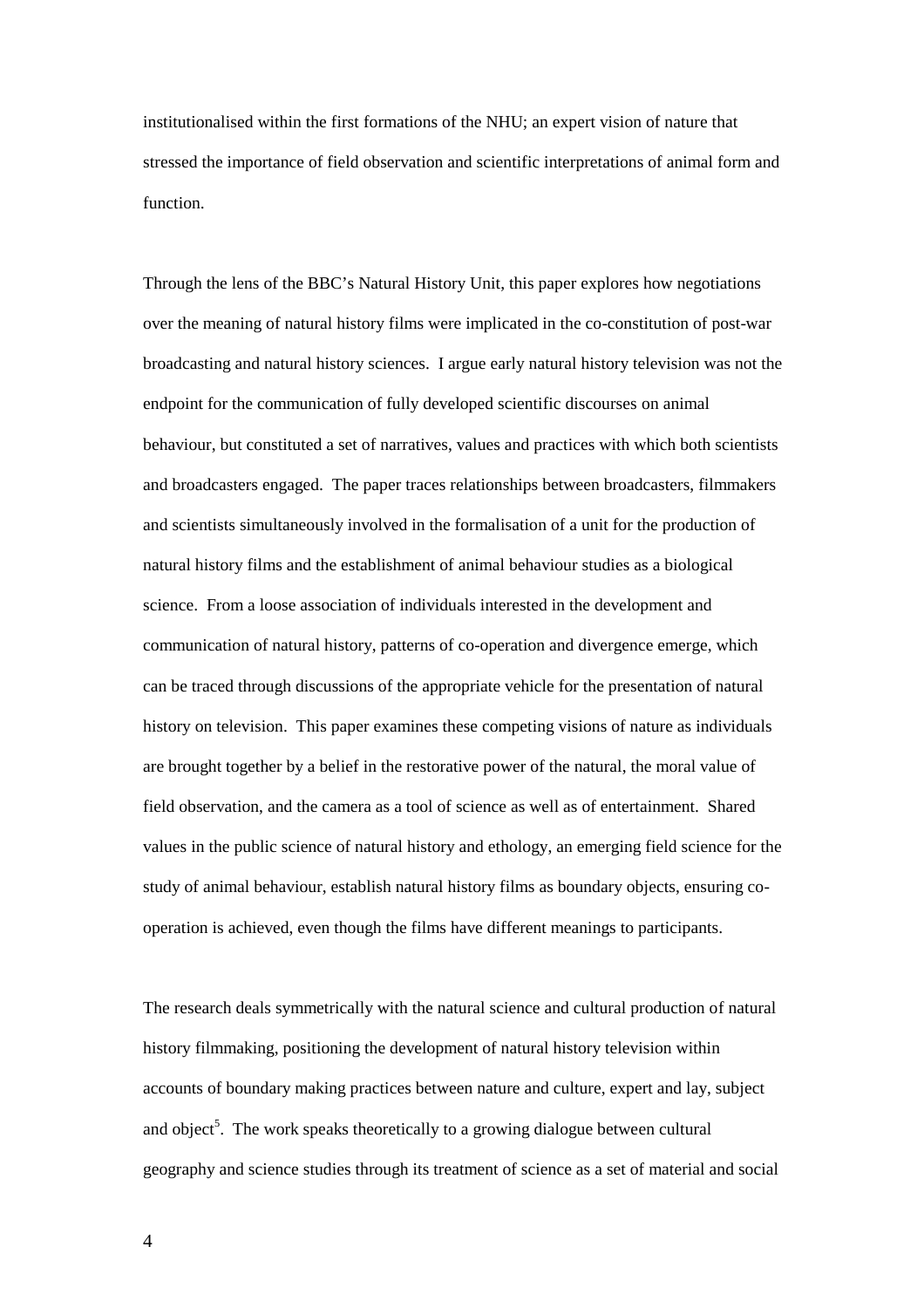practices located in particular places<sup>6</sup>, extending this to argue for the importance of the spaces of popular culture in the constitution of science. I have also drawn productively from recent work on animal geographies, which explores the material and symbolic spaces occupied by animals in human culture<sup>7</sup>. Woven through accounts of early natural history filmmaking are reflections on the establishment of a proper location for understanding animal behaviour, whether that be the zoo, the safari or the field; the moral value attributed to interactions with animals in certain environments; and the formulation of an appropriate aesthetic regime to represent this in both scientific and public communications. Through its particular focus on the institutional formation of the BBC's NHU, a third literature to which this research alludes is that on the development of organisations<sup>8</sup>. This reminds us that processes of organisation are necessarily heterogeneous, and thus whilst suggestive of a common myth in the development of early British natural history filmmaking, this paper does preclude the importance of other formats for the presentation of animals on television in the later history of the Unit<sup>9</sup>. The research draws on a range of interviews and documentary evidence within the NHU, including films, scripts and papers, as well as published accounts of the development of the Unit and biographies of key individuals involved in the multiple contexts of post-war British natural history.

The paper is presented as follows. Firstly, I consider research on the role of popular culture in the construction of science, drawing on three modes of boundary work between science and non-science that have proved productive in historical accounts of natural history. Secondly, I discuss the context for the emergence of natural history filmmaking, and describe conceptions of natural history films from several different but related worlds, including those of the broadcaster, the ethologist and the natural history filmmaker. Thirdly, I introduce three programme formats illustrating experiments in early natural history programming. I explore how wildlife adventure programmes, outside broadcasts based in the zoo, and the television format of the naturalist lecture are all responses to the challenges and contexts of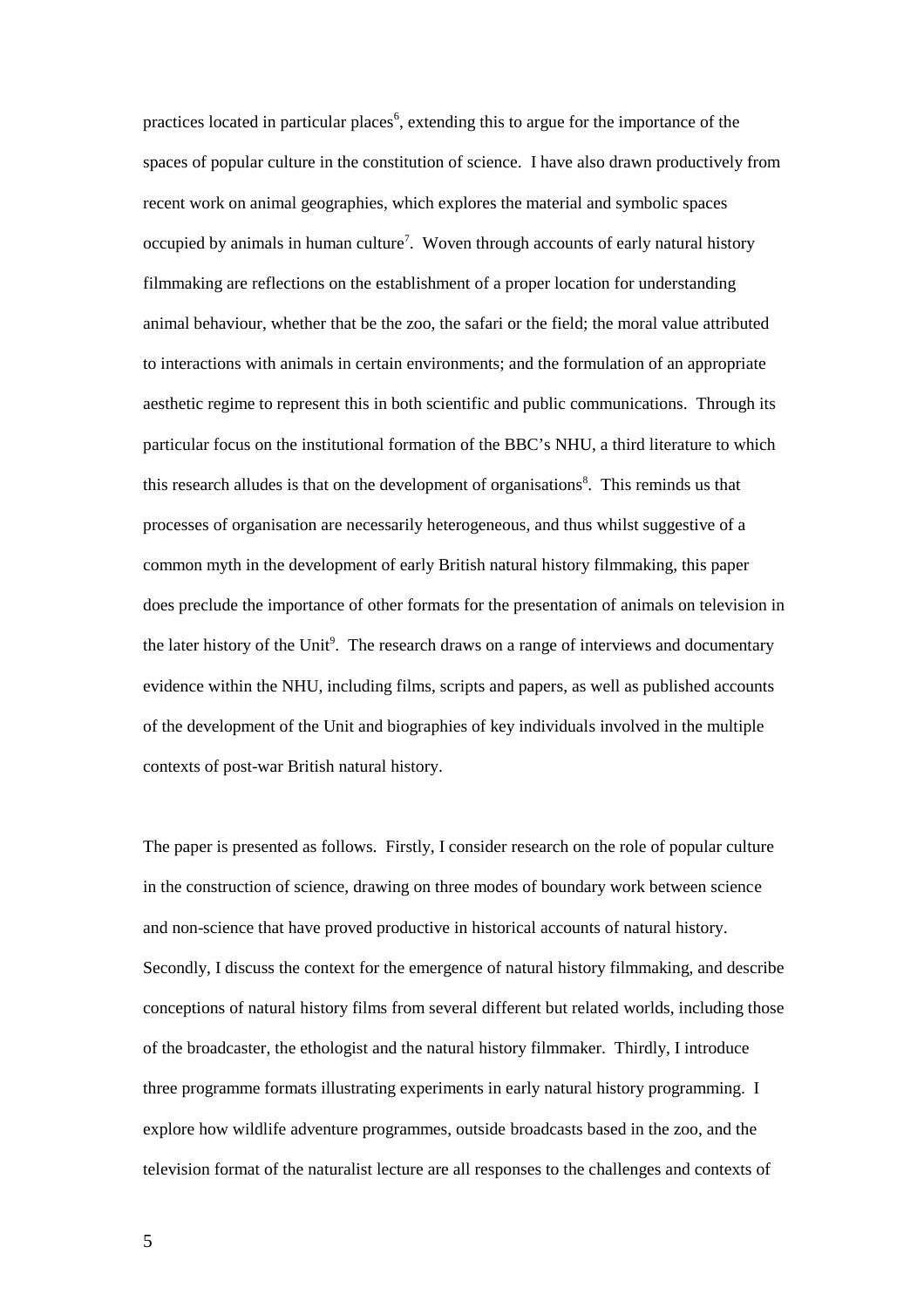early natural history filmmaking. Through their different technologies for filming animals and the narratives used to frame animals and environments each type of programme suggests a particular model of human and animal interaction and presents a divergent view of nature. The patterns of centrality and marginality that emerge within these genres of natural history filmmaking are explored through their intersection with the changing practices of natural history sciences, broadcasting and natural history filmmaking. Concluding, I reflect empirically on the subsequent development of the Unit and theoretically on the importance of considering the role of the media in the spatialisation of differently situated scientific knowledges.

### **Bounding Nature: institutional science and popular culture**

Historians of science have persuasively argued against conceptions of the popularisation of science that assume the existence of two independent and monolithic cultures – expert and lay – and construct science as a body of pre-established facts which are communicated to a passive public<sup>10</sup>. Shapin, for one, asserts that the professionalisation and popularisation of scientific knowledges are coterminous<sup>11</sup>. Publics are not involved only as audiences for noncontroversial science constructed in the laboratory, museum or field, but are a constitutive part of the processes of producing and negotiating scientific methods and knowledges. On this basis popular culture is not simply the end point for a fully developed scientific discourse. Rather, it offers a set of identities, spaces and technologies which scientists have to negotiate in the establishment of scientific boundaries, the public legitimation of science and the differentiation of scientific and lay visions of nature.

Thomas Gieryn's concept of boundary work captures this process<sup>12</sup>. Gieryn explores the processes through which scientists assert the autonomy of scientific practices from applied science or technology, in order to lay claim to funding, whilst simultaneously claiming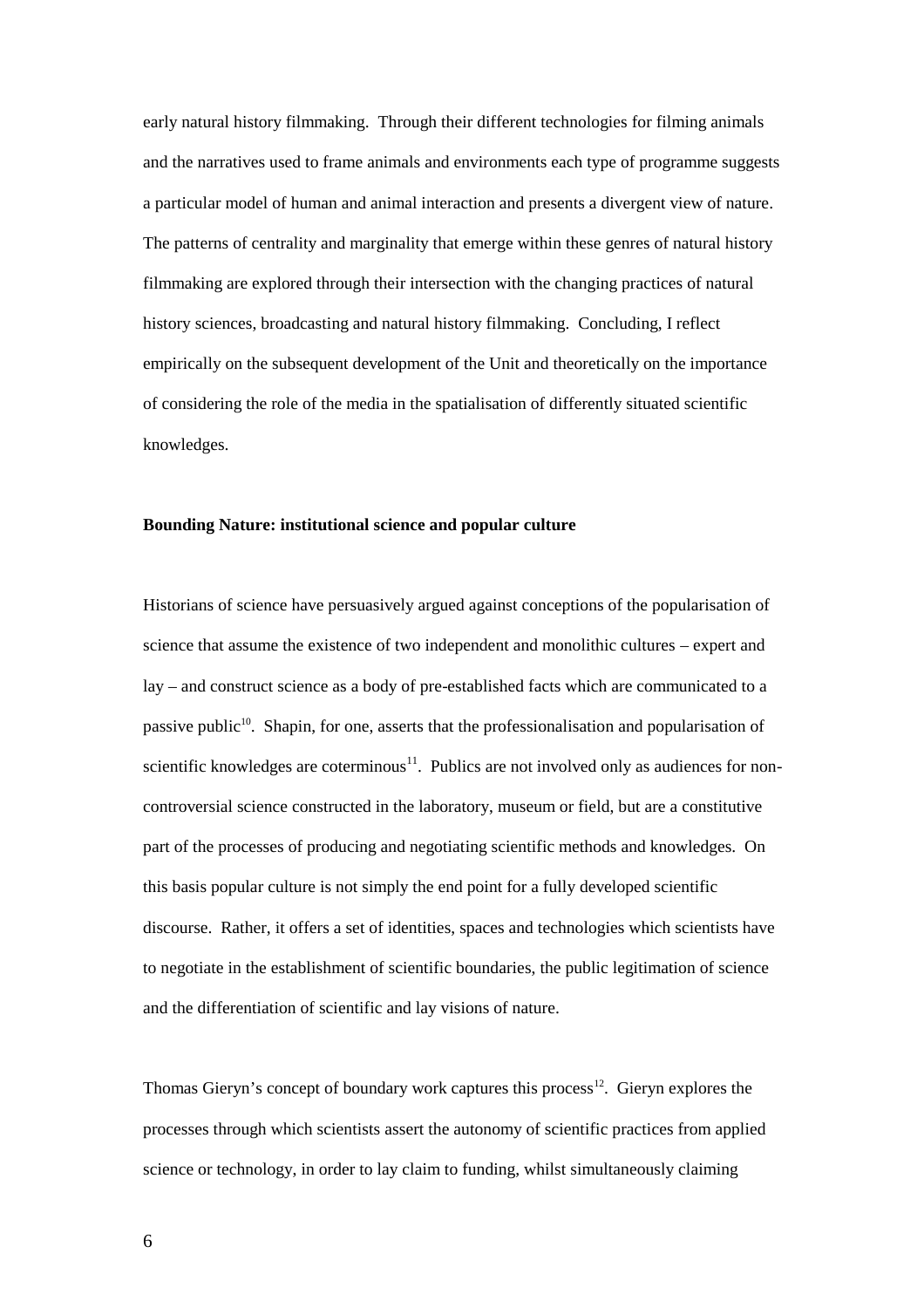science as the foundation of technological progress. The notion of boundary work draws attention to the processes through which scientists, science journalists and the other allies define, delimit and defend certain fields; maintaining boundaries between science and nonscience, science and technology and different paradigms of science. Scientific work is both heterogeneous and co-operative, and boundary work simultaneously connects and differentiates diverse interests within the locations of science, as well as linking core scientific debates to public science metaphors $13$ . The task of demarcating science from nonscience is a social process involving the attribution of selected characteristics to the practitioners, methods, knowledges, values and institutions of science<sup>14</sup>. It involves multiple actors engaged in negotiations between different worlds and, as Gieryn indicates, boundary work is complex, contested and contingent<sup>15</sup>. Three key modes of boundary work are valuable for understanding relations within the contexts of British post-war natural history: the public presentation of science, the spaces of field observation and the technical objects of scientific practice.

An important facet of boundary work is distinguishing science from other activities through advocacy in a cultural space, located a significant distance from the spaces of science<sup>16</sup>. Turner identifies public science as 'the body of rhetoric, argument and polemic produced [...] to persuade public or influential sectors thereof, that science […] is worthy of receiving public attention, encouragement and financing'<sup>17</sup>. The process of forging space for new forms of scientific understanding simultaneously involves creating a public form, or public science. This has historically been a literary form $18$ . The nineteenth century saw an explosion in new journals and books about natural history, providing the means of communication between specialities and between men of science and the public<sup>19</sup>. Such communication contexts advocated public support for science and, through the religious, intellectual and utilitarian values claimed for it, distinguish the identity of amateur and professional. A similar role is played by the boundary work of public demonstration or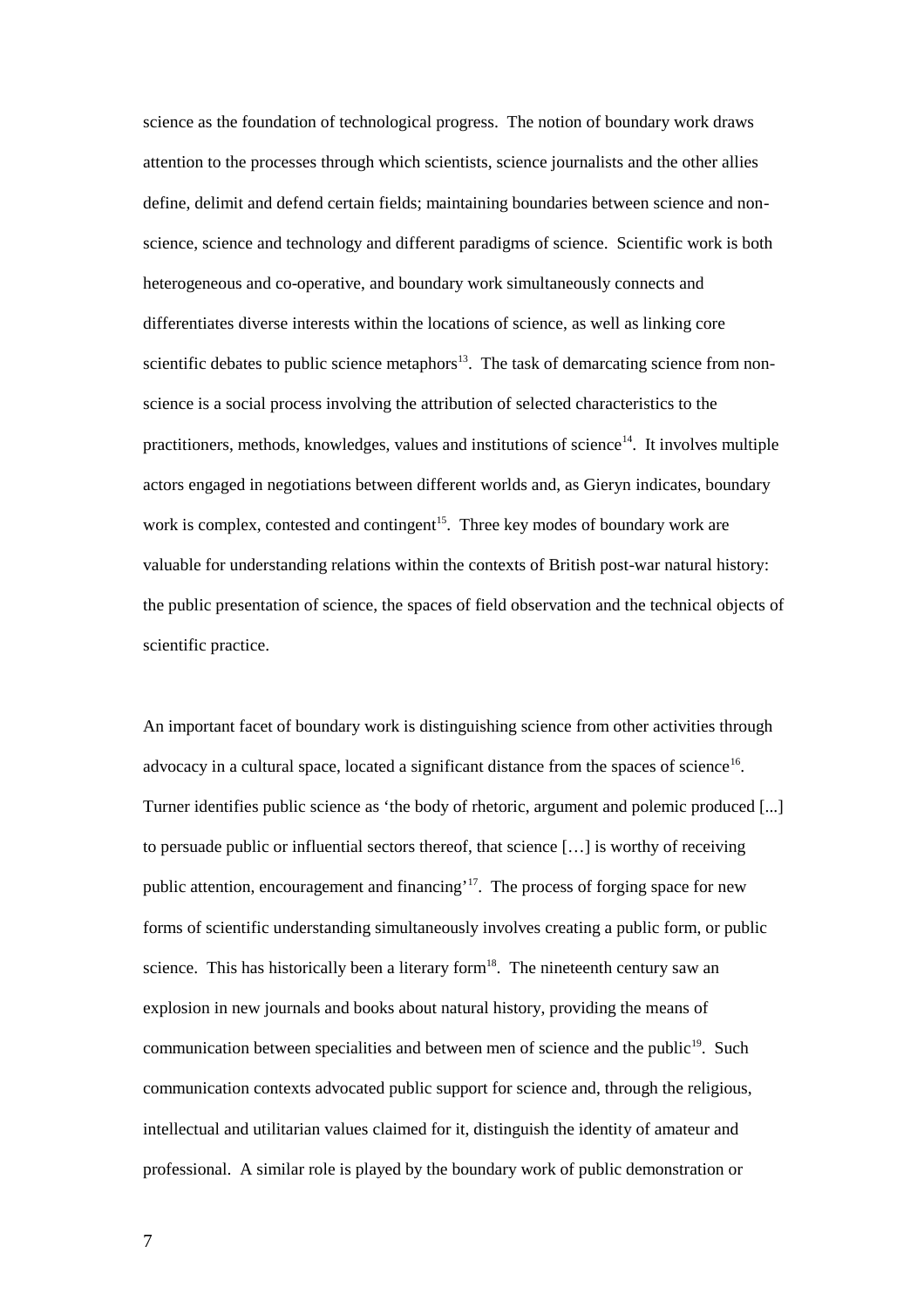experiment, which effectively legitimises science through a smooth public presentation concealing the untidy craft of the scientist: 'caging Nature's caprices in thick walls of faultless display<sup>20</sup>. Public science functions as the front stage of scientific professionalisation. As Livingstone suggests 'the Goffmanesque distinction between front and back regions, between public and private spaces snakes its way through the experimental programme more generally<sup>21</sup>.

The rhetorical strategies through which public science is presented are important<sup>22</sup>. Following Myers, it is possible to identity the use of both 'narratives of nature' and 'narratives of science' in negotiating scientific value and identity<sup>23</sup>. The former are important in legitimating the relative positions of competing scientific paradigms through reference to wider discourses of nature that reinforce the social values of science<sup>24</sup>. Boundary work is also achieved through attributing unique characteristics to a scientific identity through narratives of science. In creating the role of natural history professional, the counter category of amateur is simultaneously forged through a narrative of science that inscribes intellectual and social boundaries of class and gender<sup>25</sup>. This is often pursued in public presentations seeking to fashion a credible scientific identity through using rhetorical devices that displace other actors<sup>26</sup>.

Secondly, boundary work between science and other activities depends crucially on where practices are positioned, and on the spaces privileged for science. This builds explicitly on geographical interests in the location of science. As Thrift et al observe, 'the study of science as a social construction has been pursued through a peculiarly spatial imaginary, which always attaches insight to the site. The locales in which scientific knowledge is produced are not seen as passive backdrops, but as vital links in the chain of production, validation and dissemination<sup> $27$ </sup>. Laboratories, field sites, scientific institutes and museums are socially and materially constructed as locations privileged for the practical activities that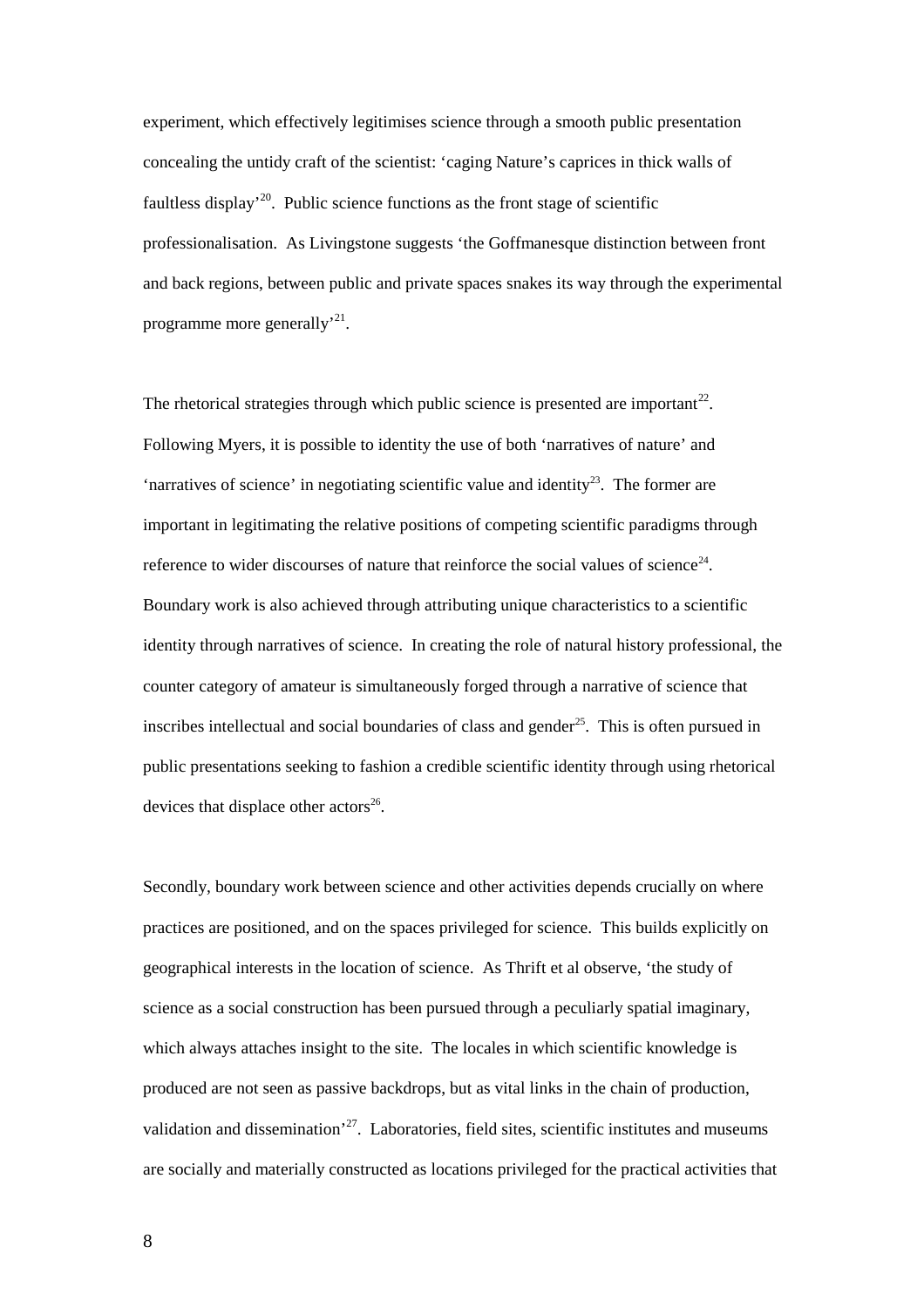make and sustain scientific knowledge. Boundary work between scientists and publics are embedded in social and spatial relations, both in constructing legitimate locations for scientific observations and in the means of authoritative communication that transcend these sites<sup>28</sup>. From an initial focus on the laboratory, sociologists and historians of science are increasingly exploring other sites important in the construction of scientific knowledge including the natural history museum, botanical garden, and the varied sites of fieldwork $2^9$ .

The contested status of the field as a legitimate site for the generation of knowledge about nature is particularly important in the development of the natural history sciences. Field studies have generally had low status within the biological sciences<sup>30</sup>. Unlike the laboratory, zoo or museum, the spaces of the field cannot easily be restricted to sanctioned scientists nor controlled for experimental conditions. Field studies suffer from accusations of subjectivity, and scientists struggle to enable an authoritative travel of knowledge between the undisciplined spaces of observation and the point of data analysis. Tensions between field naturalists and cabinet or museum naturalists can be traced from the eighteenth century onwards<sup>31</sup>. Burkhardt explores the diverse strategies pursued by naturalists from Cuvier, through Yerkes and Tinbergen, to establish the credibility of observation in the field for animal behaviour study. He introduces diverse boundary strategies for constructing the scientific field, including establishing the identity of a trustworthy observer, excluding other actors and using scientific instrumentation to assert the credentials of the field as a proper setting for the generation of scientific knowledge<sup>32</sup>.

As indicated above boundary work also takes places through the negotiation of objects. In their study of the reorganisation of ecological research at the Berkeley Museum of Vertebrate Zoology Star and Griesemer discuss how co-operation is achieved through practices and objects that have varied meanings to diverse actors of science operating within different worlds. They define boundary objects as those 'both plastic enough to adapt to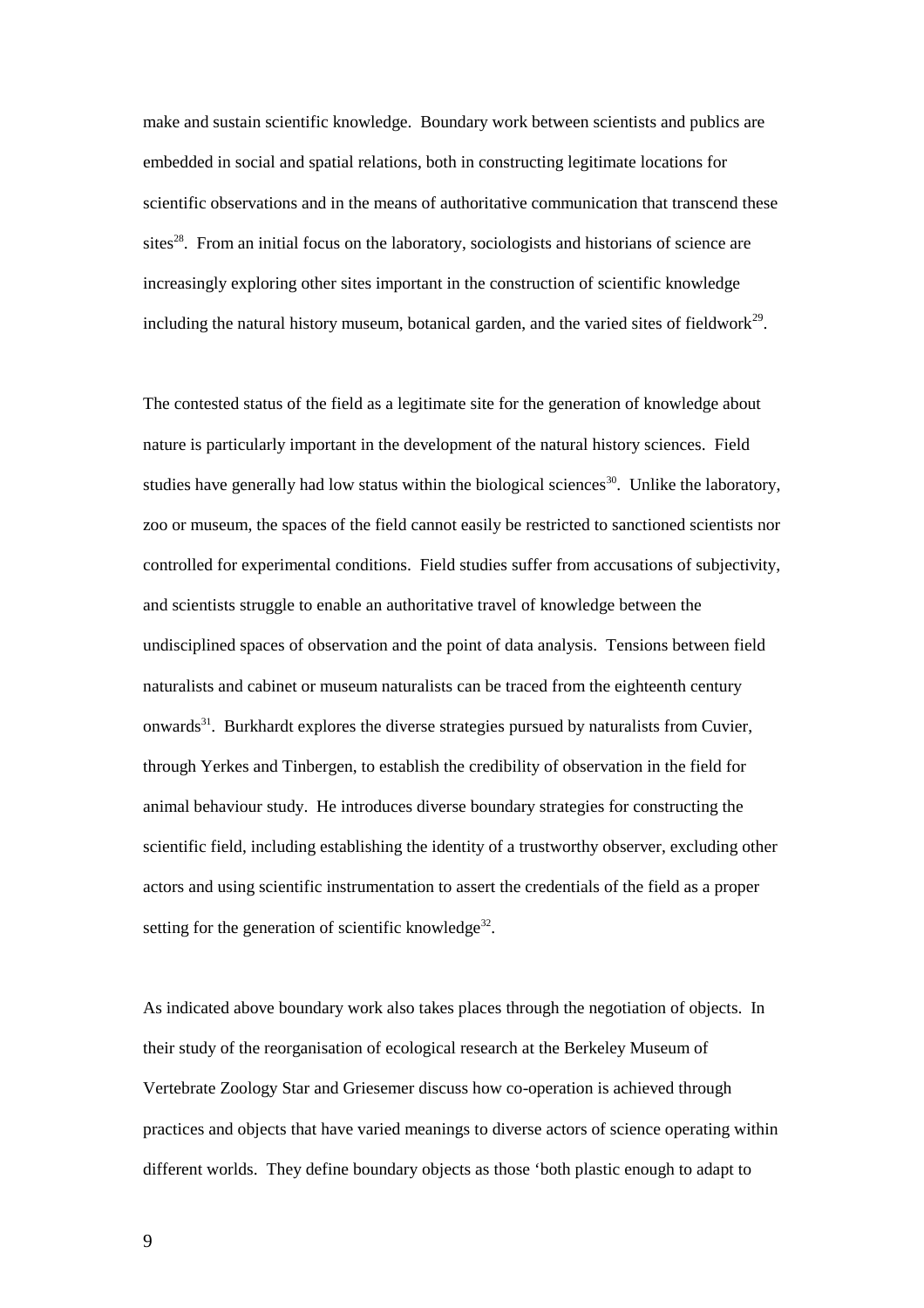local needs and the constraints of the several parties employing them, yet robust enough to maintain a common identity across sites. [...] They have different meanings in different social worlds but their structure is common enough to make them recognizable, a means of translation.<sup>33</sup> Boundary objects account for co-operation between heterogeneous viewpoints. In their study, such objects support the definition and maturing of the different worlds of museum administration, amateur collection and research science by standardising the interfaces between them. 'The management of diversity proceeds with the use of objects which originate and continue to inhabit different worlds and which incorporate different meanings to make them coherent<sup>34</sup>. Shared goals are lined up, which enable actors investing in the collaboration to work together despite their positions in different worlds.

In natural history work, boundary objects are produced when sponsors, theorists and amateurs collaborate to produce representations of nature $35$ . Their boundary nature is indicated by their existence as concrete and abstract, particular and general, conventionalised and customised. In the representations of twentieth century natural history, negotiations between actors on the status of visual observation, instrumentation and data recording are frequently articulated around the role of the camera. The camera as a boundary object is introduced in the work of Latour<sup>36</sup> and Winston<sup>37</sup>, and illustrated as an important point of negotiation within the complex matrix of science, art, hunting, education and entertainment in American natural history in the work of both Gregg Mitman and Donna Haraway<sup>38</sup>. The primate behaviour films of Clarence Ray Carpenter feature in Haraway's account of the discipline, as film becomes a key component in the development of field primatology. Similarly, Mitman suggests the camera supports the credibility of field science through enabling observations in the field to transcend the point of observation<sup>39</sup>. The power granted to the camera as a scientific tool, able to move between the field site of natural history and the demands of scientific biology, was significant in the development of field animal behaviour studies. 'No longer dependent upon notebook and pencil, the biologist or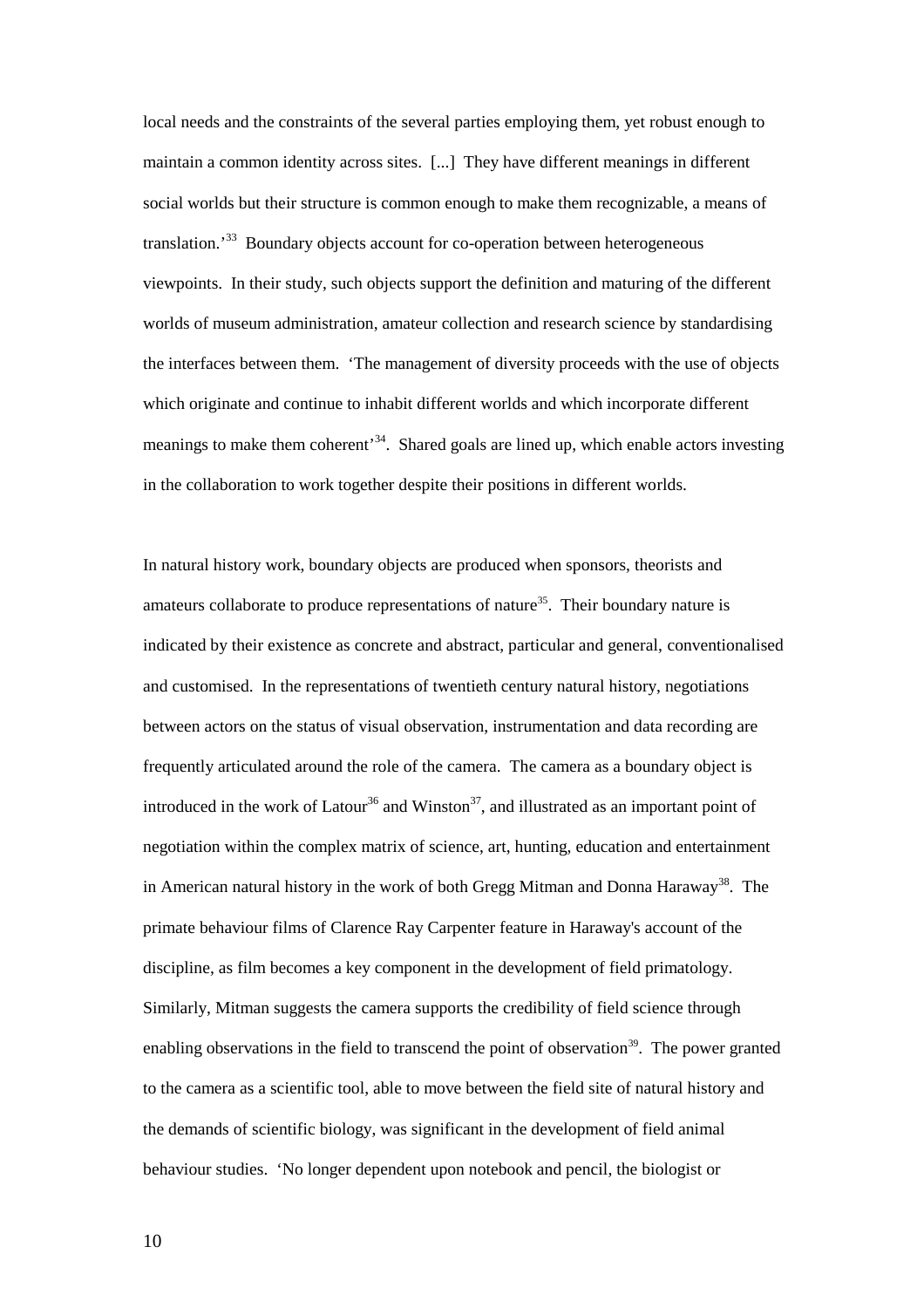anthropologist could record movement and behaviours on a medium that could then be transported to the laboratory, where movements could be slowed down and behaviour analysed, spliced, and edited<sup> $40$ </sup>. Film offered the opportunity to make the study of animal behaviour in the field more scientific.

However, film is also a technology of entertainment and the use of hoaxing and set ups to increase the spectacle of early wildlife photography in the United States was rife. Scientific film pioneers, such as Carl Akeley at the American Museum of Natural History, set themselves against faking by encouraging associations with wildlife photographers Martin and Osa Johnson in attempts to secure and standardise film's scientific credentials $41$ . A reading of the camera's ability to witness animal behaviour had to be sought and could not be assumed. As Haraway concludes, 'the camera, an eminently democratic machine has been crucial to crafting stories in biology. [However] its control has eluded the professional and the moralist, the professional scientists<sup> $12$ </sup>. The apparent accessibility of this visual media challenges scientists' need to discipline access to means of representation and secure authority. In the interlinked worlds of field observation and natural history filmmaking, cameras and film are boundary objects whose stabilisation is sought to enable the necessary collaboration between divergent worlds. I would assert these negotiations around public science, the places of science, and film as a boundary object could also be traced in the complex worlds of post-war British natural history.

#### **Television, natural history and natural history television**

Renewed transmissions of BBC television in 1946 introduced a new opportunity for the communication of ideas and images of animals within an already complexly configured space<sup>43</sup>. The worlds of broadcasting, biology and natural history in Britain were undergoing a number of transitions during this period. These contexts were shaped by an influential set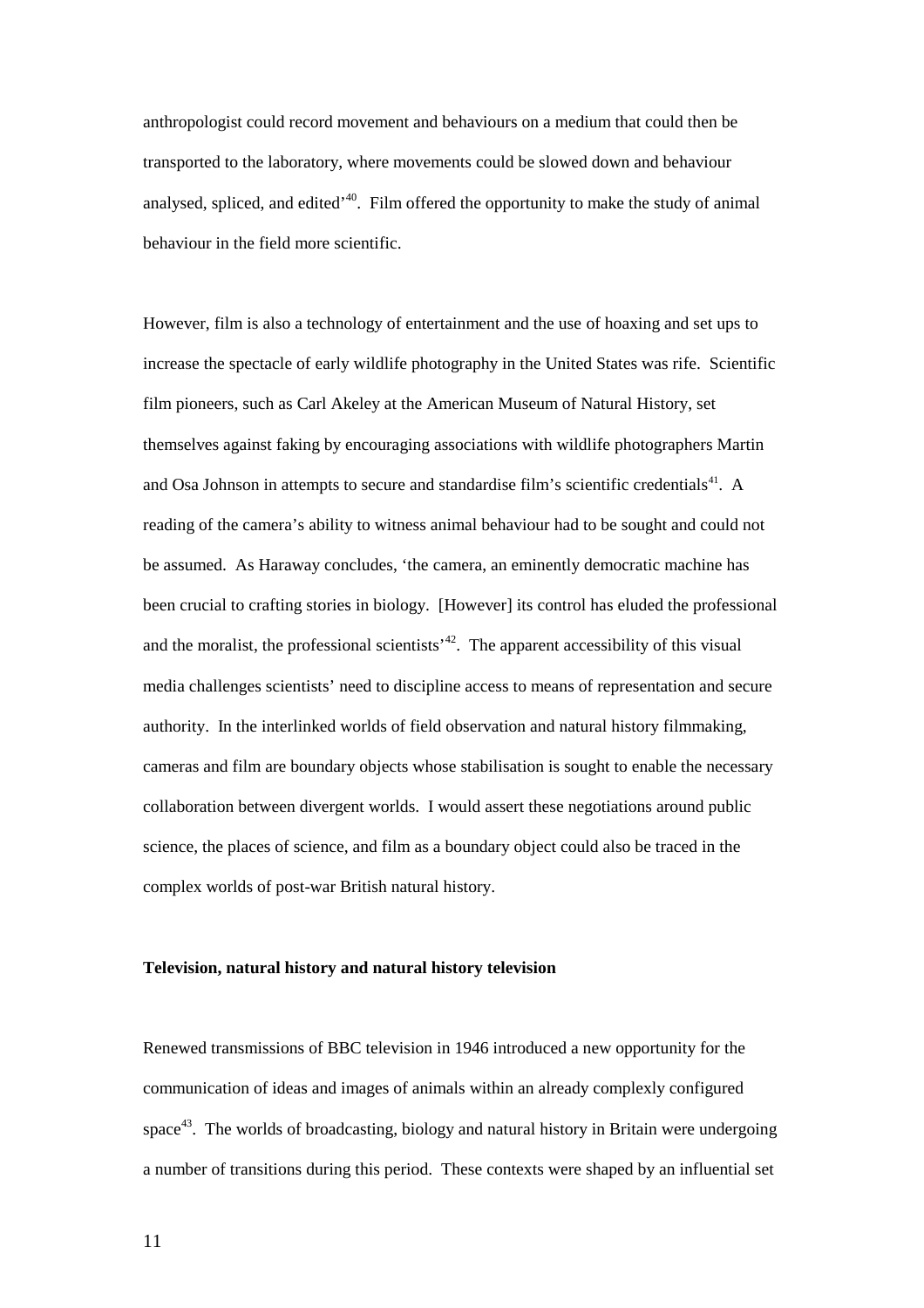of individuals involved in planning, ecology, ethology and broadcasting; moving across disciplinary boundaries more fluid than today. The worlds of professional biology and natural history were relatively close-knit, with amateurs and professionals mixing within clubs and societies, and working together on expeditions, at conferences, editing books and making television programmes together<sup>44</sup>. These associations, centred on organisations like The British Trust for Ornithology, The Royal Society for the Protection of Birds, the British Ecological Society and the Royal Zoological Society, were highly influential: for example in formulating shifts from preservation to conservation in planning for nature reserves<sup>45</sup>, and in rejuvenating field studies for the understanding of whole organisms within the biological sciences. The contexts for television were equally complex, but less well established. Television was relatively experimental in the 1950s, with limited resources, few proven formats or experienced staff. Natural history filmmakers operated across these worlds, building links within British regional contexts like London, Oxford and Bristol, through shared interests in developing and communicating a particular vision of nature. I now turn to chart these intersections between the visions of broadcasters, ethologists, and natural history filmmakers: three simultaneously moving targets, each changing shape to effect the position of the others.

### *The broadcaster's vision*

The 1940s saw wide support for popular natural history, embracing conservation groups, nature photography and film, radio broadcasts and publishing ventures<sup>46</sup>. The resumption of television broadcasts after the war appeared to offer scope for furthering this. A small group of radio producers, broadcasters and scientists centred around the BBC in Bristol, including Desmond Hawkins, Peter Scott and James Fisher, had already established their reputation for natural history radio through home service broadcasts such as *The Naturalist* (1946), *Bird Song of the Month* (1947) and *Birds in Britain* (1951). New ideas on nature and nature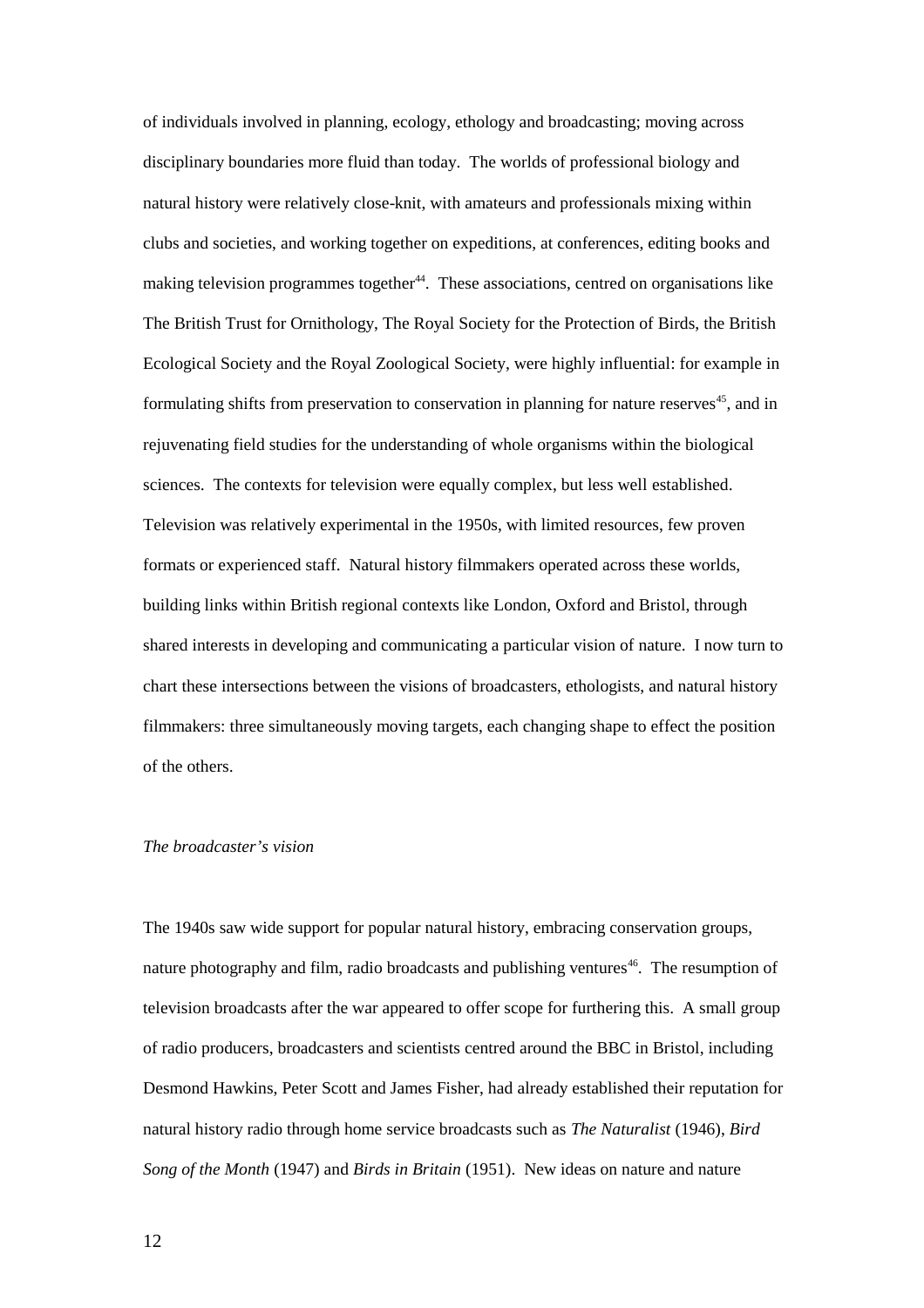conservation were also popularised through publishing innovations like the Collins *New Naturalist* series<sup>47</sup>. The editors of this series, Dudley Stamp, James Fisher, Julian Huxley and John Gilmour, pioneered the publication of books combining the latest scientific research with a popular but unsentimental approach to natural history, based on field study. These books synthesised a British naturalist tradition with new developments in wildlife photography overseen by Eric Hosking; the artistic modernism of Clifford and Rosemary Ellis' dust jackets; and the developing fields of ecology and ethology. Nature was diverting and healing for a nation recovering from war, reasserting links with past but also looking to the future. As James Fisher reputedly said to publisher Billy Collins in 1942: 'what this country needs is a good series of books on natural history to take its mind off the carnage'<sup>48</sup>. Natural history combined traditional values of empirical observation and the search for order, with an emphasis upon scientific problem solving, planning and educated citizenship held in high esteem in post-war British culture.

Television presented both opportunities and constraints for this public science of natural history. Broadcasting at the BBC was strongly shaped by the vision of the first Director General after the war, William Haley, who developed radio broadcasts in line with Reith's original intentions to 'inform, educate and entertain'<sup>49</sup>. He channelled resources into educational programming, introducing the Third programme in 1946 and the Reith lectures in 1948 $^{50}$ . He did offer a supportive slot for natural history radio broadcasts from Bristol, scheduling them on Sundays after the one o'clock news<sup>51</sup>. However, he was less interested in developing the medium of television<sup>52</sup>. Television was still unproven in the late 1940s and early 1950s, with restricted signal transmission and audiences and limited funding $5<sup>3</sup>$ . Compared to the large audiences and symbolic national presence radio achieved during the war, television was a minority concern with few specialist staff or programming strands. Television focused on emulating radio formats, with live outside broadcasts of national events such as the Olympics, the Proms and the Coronation; competing with cinema for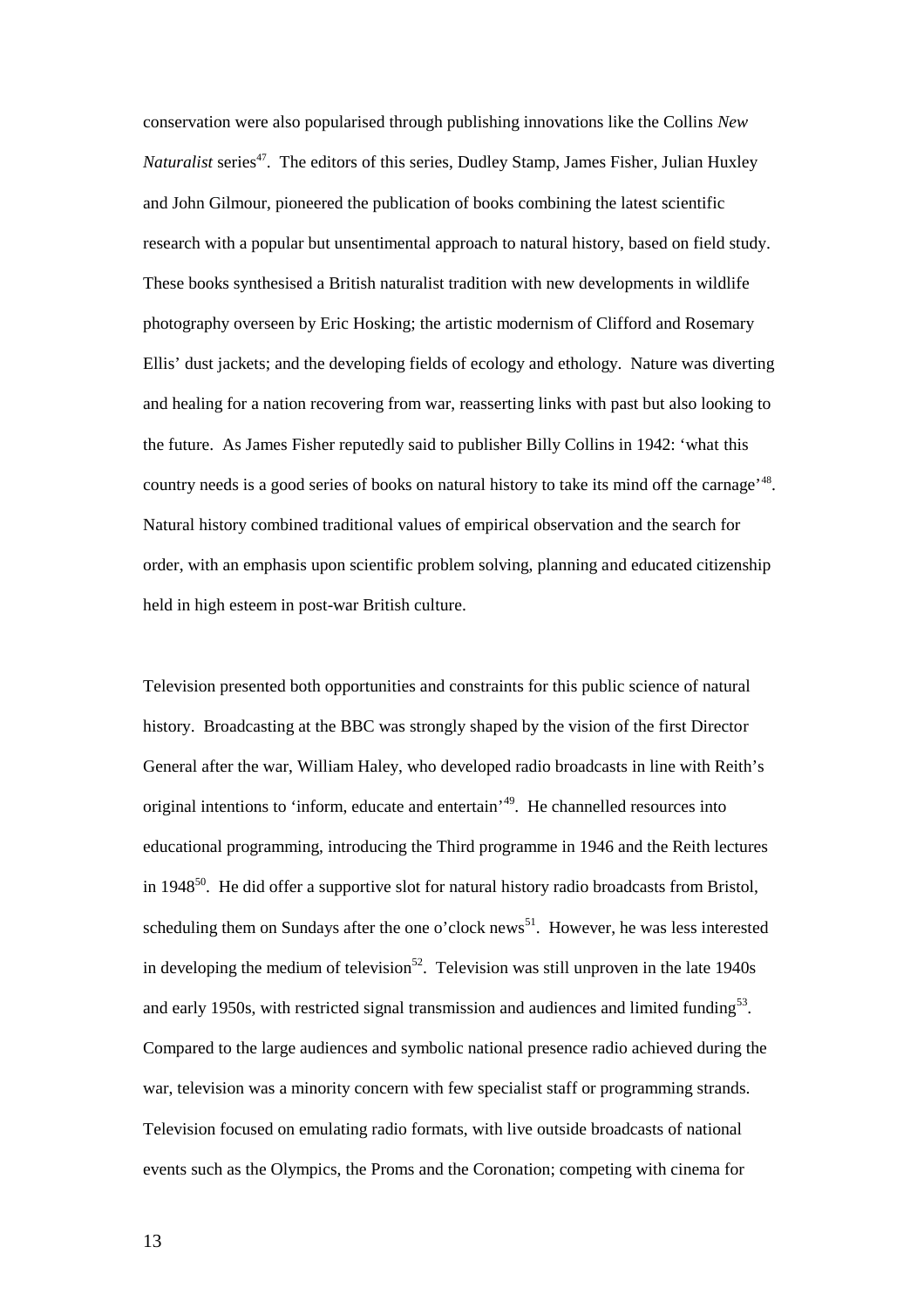immediacy, rather than attempting to emulate the quality of celluloid projections<sup>54</sup>. Live television, with its well-lit studios and large unwieldy electronic cameras, was a difficult environment for filming animals. Outside the studio where developments in lightweight Bolex and Arriflex film cameras had made ciné film more portable, there were still technological restrictions. Film stock required large quantities of light, limiting filming to animals active in daylight. Lens magnifications were constrained by technologies in glass lens manufacture, so filmmakers had to approach close to the subjects being filmed. Both features in London and West regional programming in Bristol endeavoured to overcome these problems, contributing a number of experimental strands and one off programmes. The BBC also bought in existing film from filmmakers previously popular in the cinema. However, in 1953 the BBC had no formalised policy for the production of natural history programming.

The BBC was, however, motivated by competition as this period progressed. The arrival of commercial Independent Television (ITV) in 1955 meant British broadcasters sought to exert more direct control over film content and ownership, and to monitor and react to audiences. This was particularly important following the arrival of the ITV wildlife strand *Survival* in 1961. ITV broadcasts did not necessitate direct competition over scheduling, but did require the BBC to generate greater flexibility to audiences and better allocation of television resources. The ITV need to monitor and respond to commercially meaningful audience figures put pressure on the BBC to compete for respectable audience share. The BBC's audience research department was introduced in 1955, challenging the autonomy of its educational vision<sup>55</sup>. The development and maintenance of programme strands, balancing education and popular influences on programme content, were increasingly organised under the administration of a 'unit' within the BBC. Units were allotted a certain amount of broadcasting time, whilst producers within the unit were confined to proposals that conformed to the unit's general brief<sup>56</sup>. In summary, BBC broadcasters recognised the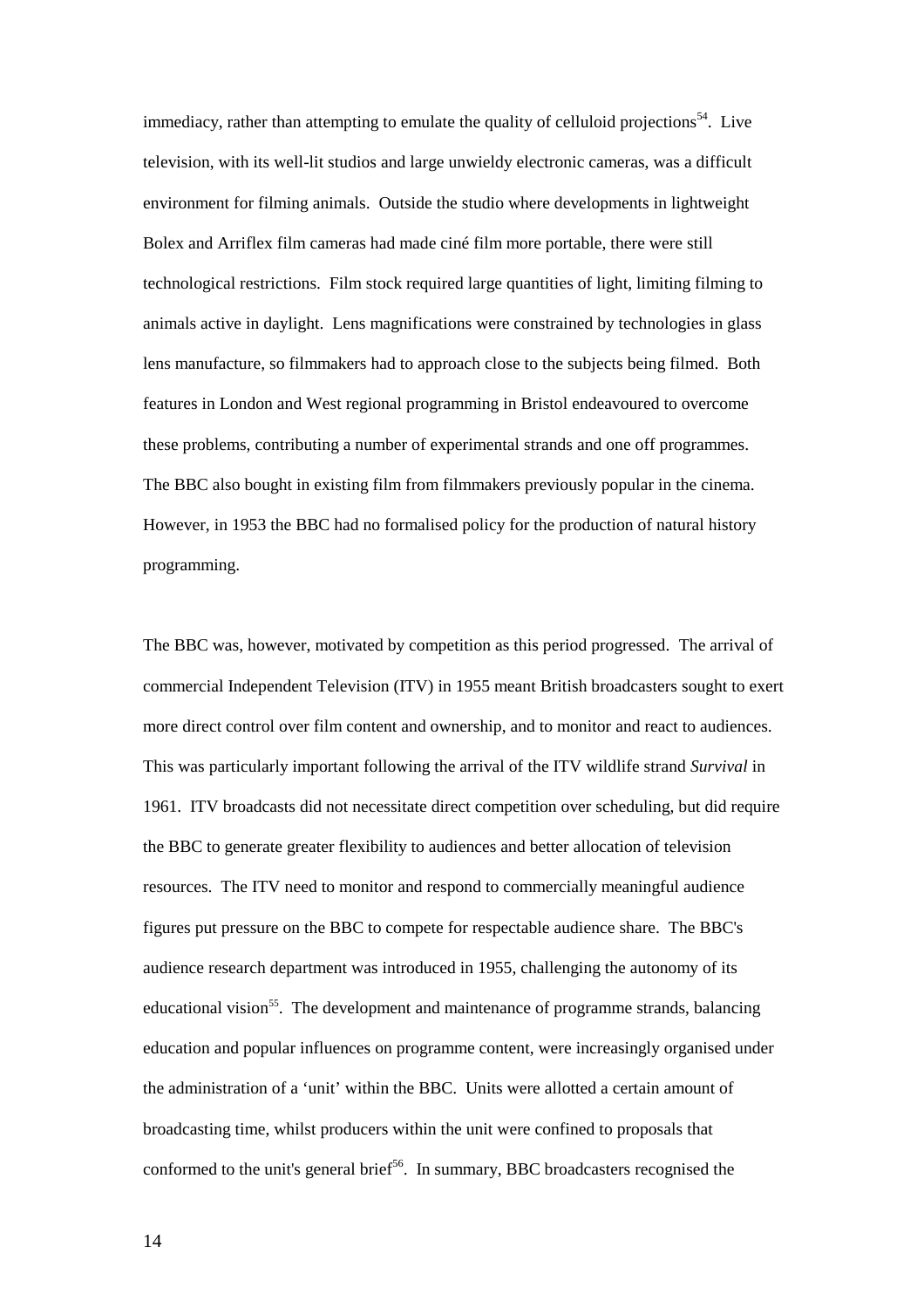potential for natural history programming, but required a demonstrable track record before committing resources to a unit for this genre.

#### *The ethologist's vision*

The period prior to and following the Second World War saw development of the two most prominent approaches to the study of animal behaviour developed in the twentieth century – ethology and comparative psychology. Ethologists, such as Konrad Lorenz, Nikolaas Tinbergen and their associates, tended to study birds, fish and insects under field conditions. Their methods involved detailed observations and experiments in nature to reveal innate behavioural patterns related to evolutionary processes. Lorenz laid down many of the theoretical foundations of the new field of ethology through work on captive wild animals, reared in near naturalistic conditions in a special experimentation station at his home in Austria where he could observe their behaviour closely<sup>57</sup>. The Dutch naturalist, Tinbergen focused on field observation and experimentation, devising simple problems he could put to animals in the wild without disturbing them unduly<sup>58</sup>. The British naturalist, Julian Huxley, himself a pioneer of the meticulous observation of birds in their environment, shared their ideals and was influential in bringing this research to the  $UK<sup>59</sup>$ . Ethologists channelled their work onto the visual sense, and made extensive use of film in research and public presentations of their work $60$ . Competition for their interpretation of animal behaviour came from comparative psychologists, mainly based in the United States, who largely studied mammals under laboratory conditions and focused on learnt behaviour patterns<sup>61</sup>.

Both communities of researchers responded to challenges facing animal studies following decline in support for morphological and taxonomic studies and the rise of molecular biological experimental science<sup>62</sup>. However, they differed in their practices. Located in the field, classical ethologists worried about the distorting effects on natural patterns created by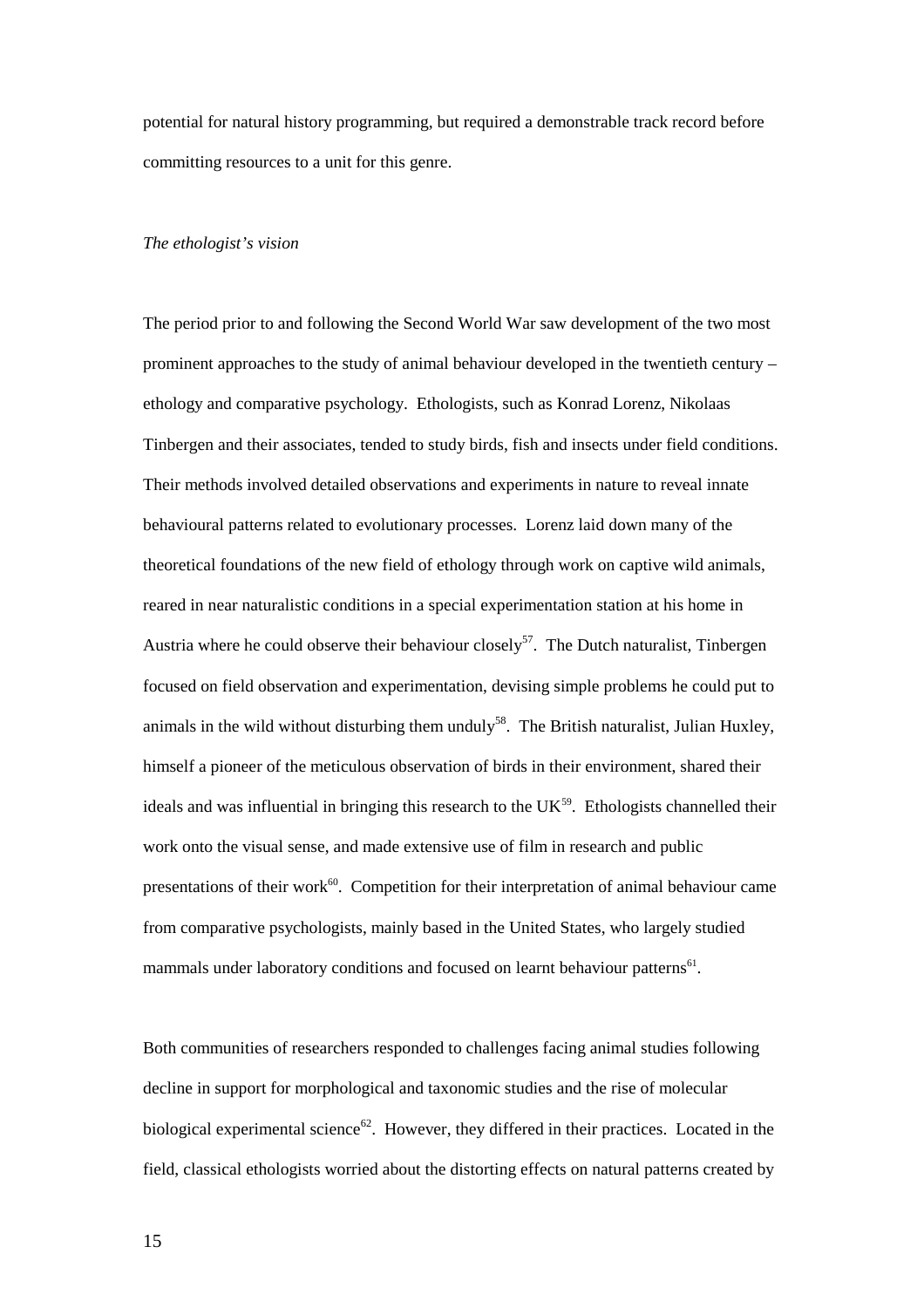moving animals from nature to the laboratory. Conversely, comparative psychologists were concerned about the lack of experimental control in the field, the absence of data analysis and ethologists' failure to consider environmental factors in development $^{63}$ . Ethologists had to fight to establish the idea that animal behaviour could best be understood by examining it in its 'natural' surroundings<sup>64</sup>. The field as a place of science, the status of the naturalist's vision and the moral value of empirical observation were central to boundaries between the concepts and practices of ethology and comparative ethology.

Early ethologists also differed from comparative psychologists by setting great store by their ability to communicate their vision of nature to the public, writing popular books and magazine articles for publications like *Country Life*<sup>65</sup>. Tinbergen was 'keen to disseminate his ideas and discoveries about animal behaviour as widely as possible<sup>566</sup> appearing in many films and television programmes. Tinbergen emphasised this in his teaching: 'I try to impress on my students that half their work is communication. Science is a social effort, and scientists must adjust to the public' $67$ . Ethologists recognised the importance of public science. However, it was not a pre-determined scientific vision that was communicated. Dominant throughout their public presentations was an emphasis on the wonders of nature, the pleasures to be derived from its study and the importance of fieldwork as the proper location for the study of animal behaviour. Studying nature was simultaneously an exercise in accomplishing an ideal society and field observation was a moral value before it became the hallmark of scientific ethology<sup>68</sup>.

In most accounts of this period of animal behaviour studies, the vision of ethologists dominates that of comparative psychologists. Dewsbury, for instance, identifies five dimensions in which ethologists could be said to have triumphed: through an evaluation of rhetoric used to describe their achievements; their presence in scientific histories of the period; their relative influence in cognate fields such as psychology; their role in training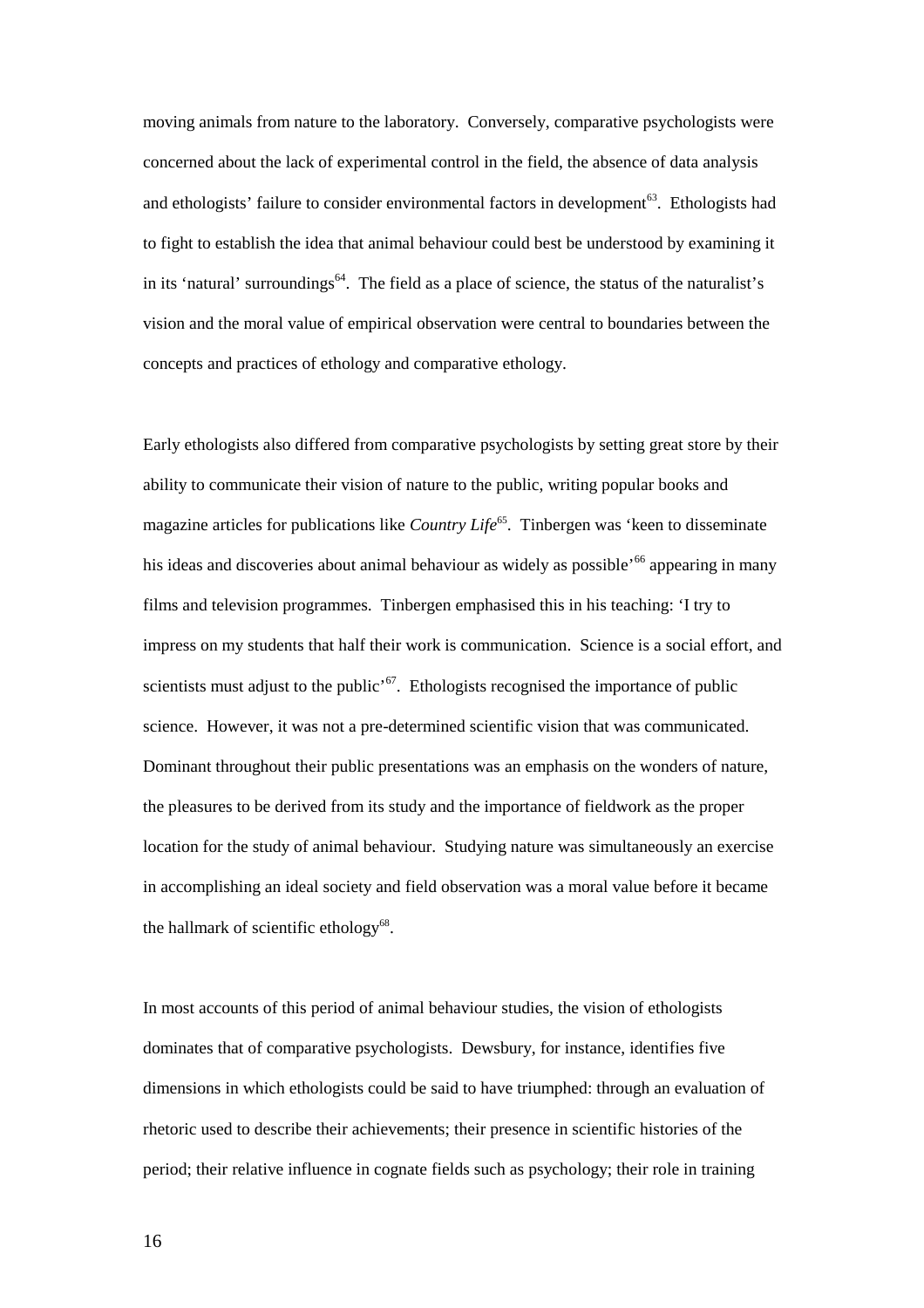future biologists; and the 1973 Nobel Prize in Physiology or Medicine awarded to Lorenz, Tinbergen and Karl Von Fisch<sup>69</sup>. However, there is often a contradiction within accounts of the dominance of the ethologist's vision of nature. Roell, for one, attributes the ethologist's success to their adoption of scientific method and experiment<sup>70</sup>. In comparison with the laboratory rigour of comparative psychologists this seems difficult to substantiate. The power of ethology as a new set of practices and interpretative tools for understanding animal behaviour was not simply established by allying itself to the values of objective science. Ethology is a complex, contingent, historically situated and evolving set of practices and concepts forged by a disparate community of researchers and other allies. In forging this new vision for animal behaviour studies a key role is played by scientific interactions with the media.

#### *The natural history filmmaker's vision*

#### **[Approx. position Image 1]**

In the early 1950s a diverse set of individuals, including many mentioned above, began to experiment with natural history television broadcasts from Bristol. Desmond Hawkins, previously writer, editor of literary criticism and radio producer in London, moved to Bristol after the war to take a course in television production and pursue interests in natural history<sup>71</sup>. Hawkins' interests in nature and broadcasting inevitably brought him into contact with the naturalist, painter and broadcaster Peter Scott. Scott had radio and television experience, skills in filming and painting wildfowl, and was in the process of setting up the Wildfowl Trust at Slimbridge in 1946, just up the Severn Estuary from Bristol. They were joined by the studio engineer Tony Soper, one production assistant paid for by television and the assistant film editor belonging to the West Region Film Unit, Chris Parsons<sup>72</sup>. These few individuals established links to the worlds of post-war natural history via other naturalists in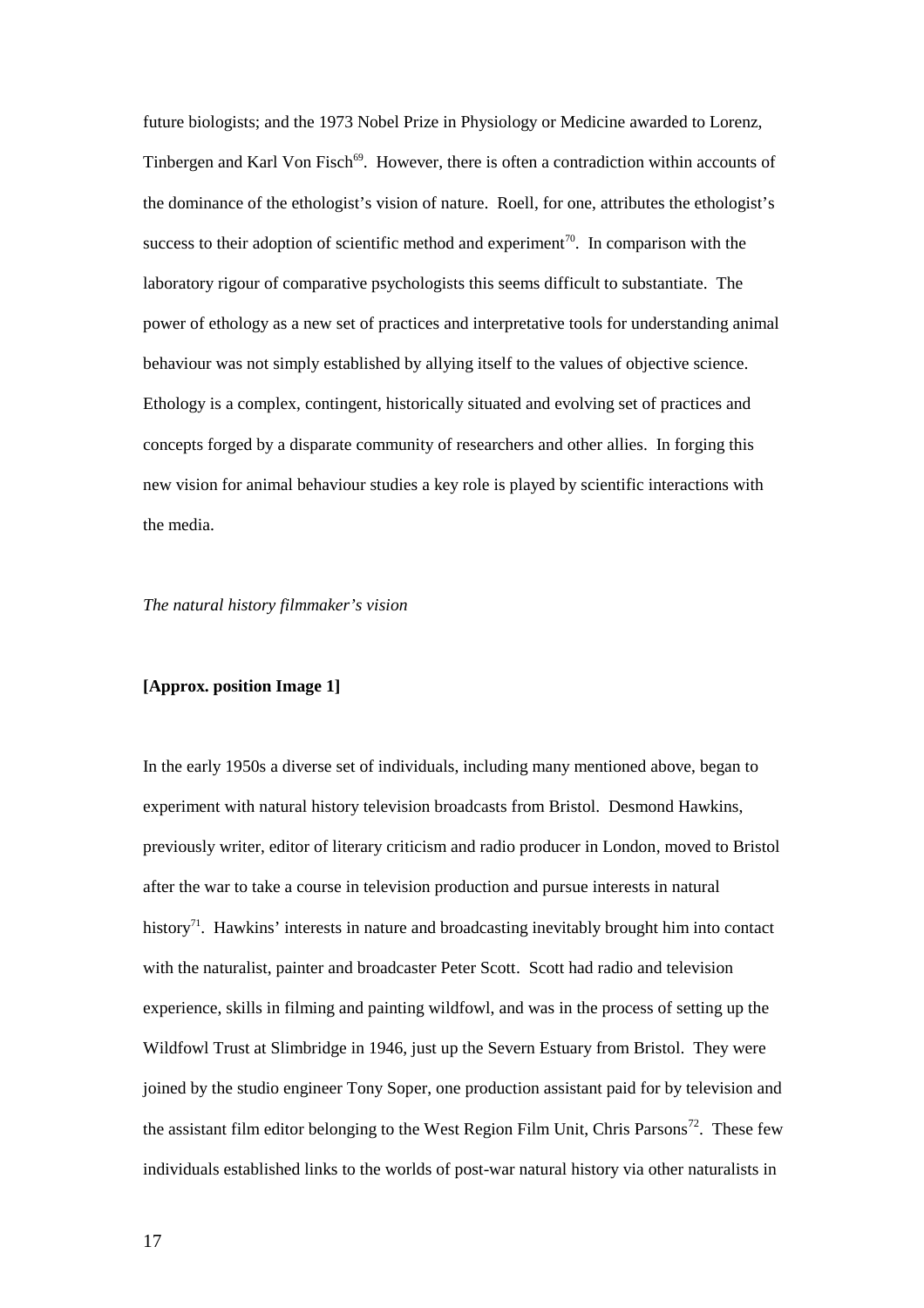publishing, conservation and scientific activities. An article on the *New Naturalist* photographic editor Eric Hosking illustrates the nature of these informal associations: 'A chance meeting with the well known ornithologist Guy Mountfort in a BBC studio led to an expedition to Spain in 1956, and every summer since then Hosking has been abroad adding to his already enormous library of bird photographs. The 1956 expedition was Las Marismas of the Coto Donana in Southern Spain, and was led by Guy Mountfort; party members included Lord Alanbrooke, Sir Julian Huxley, Max Nicholson, James Ferguson Lees and James Fisher<sup>'73</sup>. Early natural history filmmakers later recruited within these networks; 'the people that were taken on here were great bird-watchers or members of the RSPB or Entomological Society, Zoological Society<sup>, 74</sup>.

Many of these naturalist filmmakers looked to natural history television to provide something they had been unable to find within London broadcasting contexts or biological sciences. Hawkins' interests in literature embraced the study of landscape and nature in Hardy, Lawrence and Eliot, but he was frustrated with the London publishing world. Further, few British universities, outside of Oxford where Tinbergen established a new programme for animal ethology in 1949, then offered the opportunity to study animal behaviour in the field. As David Attenborough reflects, 'when I emerged from my degree the kind of research I saw going on in zoology in Cambridge was not the kind of behavioural ethological research I was interested in [...] I didn't want to go back to looking at dogfish in formalin. So I didn't go back to university at all<sup>75</sup>. A shared desire to engage in and communicate a specific form of nature contemplation, stressing the primacy of experience and a moral value for fieldwork, motivated these individuals. However, they struggled with limited staff, experience and resources to commission new material and realise this vision. 'Because West Regions' bids were made from premises which were essentially radioorientated, the means by which it approached the new medium were necessarily basic, [and] invariably inventive<sup>'76</sup>. Further resources and control could most easily be obtained through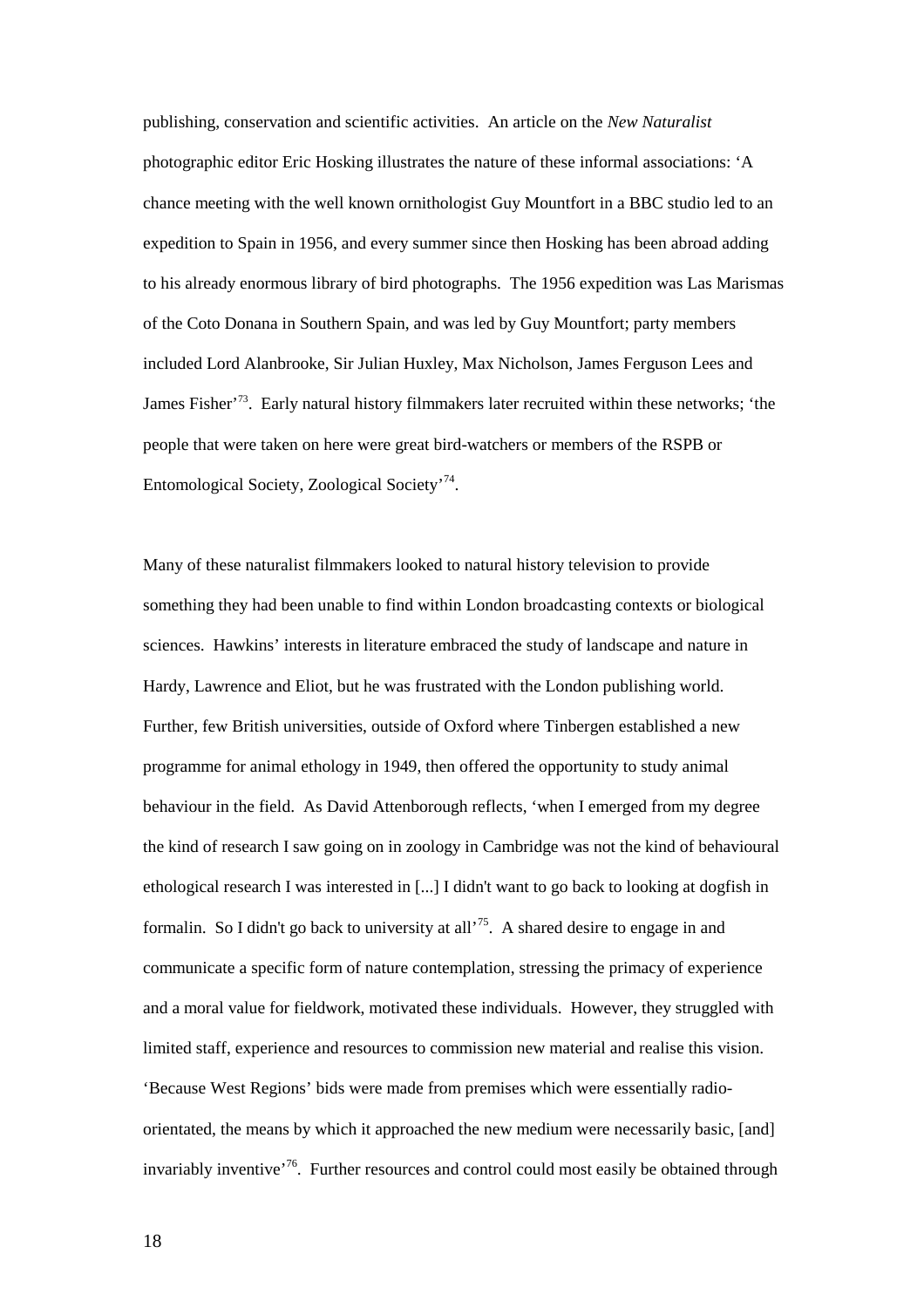the establishment of a centre for the production of natural history television. A unit status would assure commissioning editors in London were committed to a quota of natural history, allowing scope to define their vision for natural history. However, unable to shoot specially new celluloid footage of animals, they were initially reliant on the use of mobile outside broadcast units and studios at Bristol, or existing sources of film from which to build their reputation. Drawing upon disparate modes of communication including the zoo, wildlife safari cinema, and the naturalist lecture, they nevertheless sought to establish a new unit for the production of natural history programmes which met broadcasting requirements and supported an appropriate aesthetic, moral and scientific vision for presenting and interpreting animal behaviour.

#### **Competing visions of natural history television**

The first natural history television broadcast after the war was an outside broadcast from Slimbridge in May 1953 presented by Scott and produced by Hawkins<sup>77</sup>. This marked the start of a rich period of natural history programming dominated by three genres of television. The wildlife series of Armand and Michaela Denis were transmitted from 1954; a variety of programmes featuring animals associated with zoos developed from 1954; and the programme strand *Look* was initiated from Bristol in 1955. This section introduces these three film genres and their relationships within the diverse social, spatial and technical worlds of post-war natural history.

#### *Adventures in natural history*

Nature films, travelogues, scenics and expedition films had been an important part of nonfiction cinema entertainment since the 1920s. From the incipient days of cinema when Cherry Keaton accompanied Roosevelt on hunting trips to East Africa, wildlife safari films,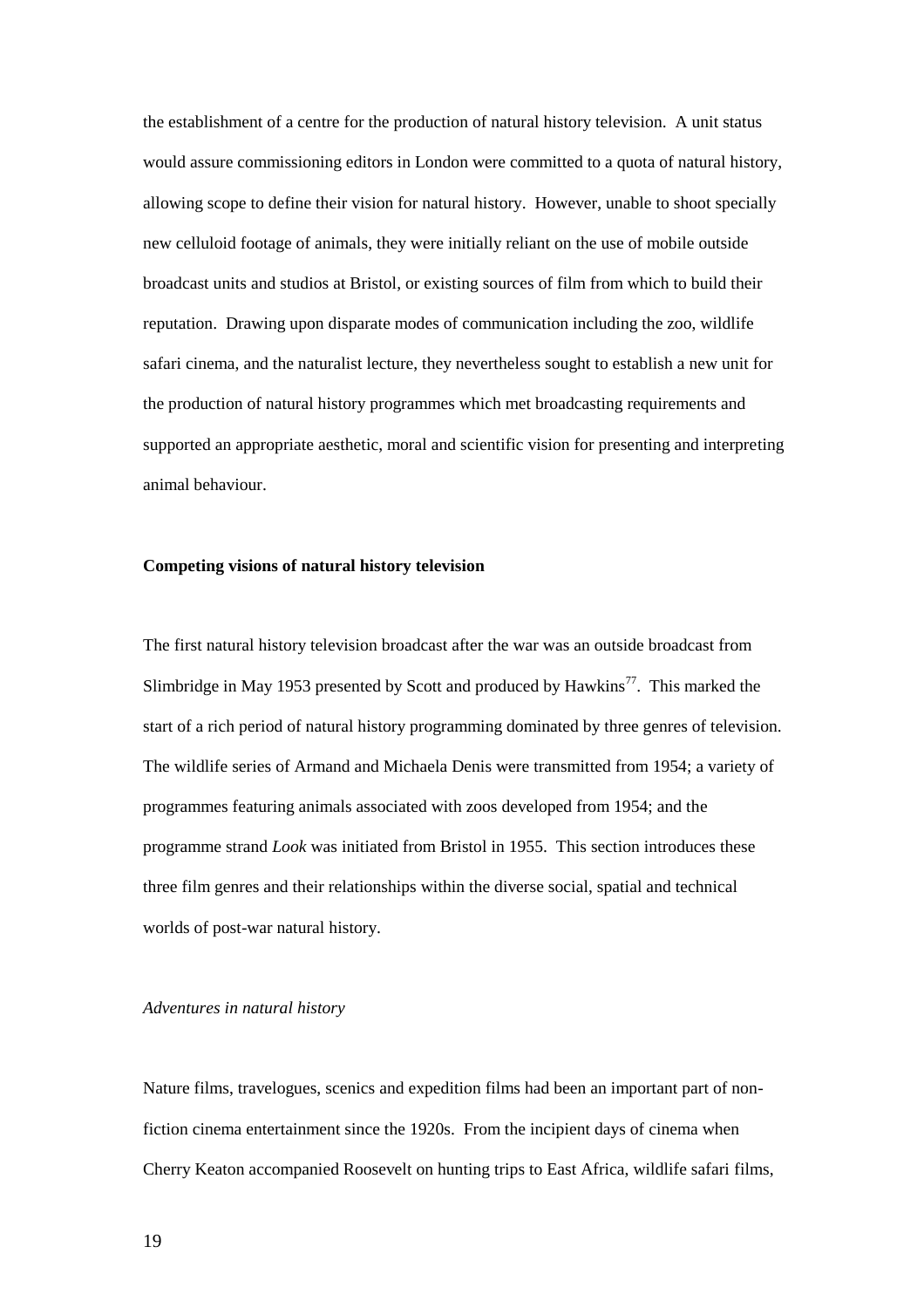featuring explorers rather than naturalists, had become popular forms of animal entertainment. These early films marked a shift from big game safaris to 'hunting with a camera<sup>78</sup>, emulating and communicating the experience of the hunt, but replacing the gun with the camera as the means through which trophies are captured and nature mastered<sup>79</sup>. The filmmaker is still manly adventurer and hero of empire; indeed as Carl Akeley put it 'camera hunting takes twice the man that gun hunting takes'<sup>80</sup>. In these films nature is constructed as a primitive wilderness, 'implicated in broader movements to create and preserve a vision of nature as timeless domain for white Euro-American men<sup>'81</sup>.

### **[Approx. position Image 2]**

The Belgians Armand and Michaela Denis, who started making films for cinema with the Renault sponsored *Wheels across Africa* in 1930, brought this format to BBC television in 1954 with the series *Filming Wild Animals*. This husband and wife team focused on the pursuit of animals, composing their films as a quest in which Michaela pursued animals with a still camera and Armand shot their progress using a 16mm portable film camera. The films were located in the national parks and game reserves of East Africa, places forged out of the African landscapes through the preservationist impulses and images of empty wildernesses held by European colonial administration<sup>82</sup>. Their carefully scripted narratives revisited these symbolic geographies, traversing through bush and hunting track, culminating in visits to the game warden's garden. The films are constructed using codes of fiction cinema, allowing the audience to experience the hunt through camera techniques such as point of view shots, and with edited sequences of pursuit adding drama to their adventures. They engage viewers through amusing dialogue, reflecting on the excitement and danger of their expeditions and including the non-expert, as the older Armand introduces the younger Michaela to the wildlife of East Africa. Their interpretations of animals are unashamedly anthropomorphic and include the search for such named individuals as the idiosyncratically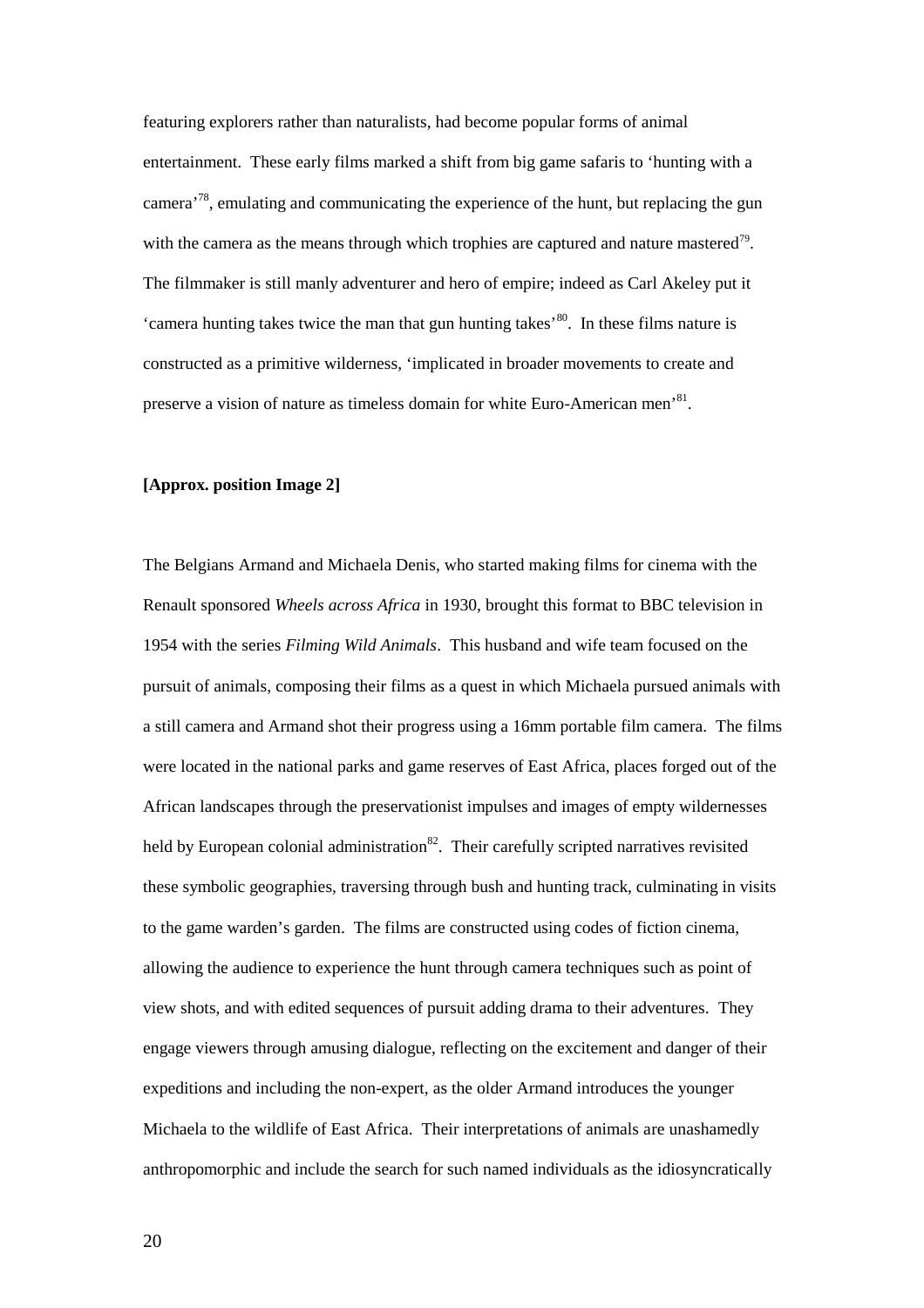long horned rhinoceros, star of the 1958 film *Search for Gertie*<sup>83</sup>. The following extract spoken by Armand, accompanied by visuals cutting between the couple filming and close ups of the rhino, captures something of their style:

'I never feel at ease on foot approaching a rhino in open country with no protection whatever in case of a charge. A lot of people have got killed that way. I signal to Michaela, 'This is not the long horn Gertie. Let us go.' Oh yes, Michaela wants at least one more picture. At last, to my relief, we're on our way back and when we least expect it a long pointed incredibly sharp forward pointing horn emerges from behind a bush. We've no time to hide, we are at work taking pictures. This is Gertie all right – at last, the legendary Gertie, the most abnormal and freakish rhino horn we have ever seen. She sighs. She is aware of us, but she continues undisturbed'.

The Denis' films were bought in by the BBC and edited for transmission by producers at Bristol. Over 89 programmes were transmitted with series like *Filming wild Animals* and *On Safari* running until 1968. Records suggest they were popular with the public: audience shares range from 5-13% and audience' indices span 65 to 80 to levels still considered good for natural history films<sup>84</sup>. Their broadcast hours were accounted in total programme output advancing the productivity of producers in Bristol with controllers in London<sup>85</sup>. For the BBC producers buying in existing safari films provided access to an established genre of programme making able to overcome the technological restrictions for filming animals. Animals were relatively easy to film in the open spaces of the African Serengeti; many African mammals are active during the day so filming can take place in good light and game wardens provided access to known haunts of key charismatic animals. These were clearly important films within the broadcasting context of the 1950s.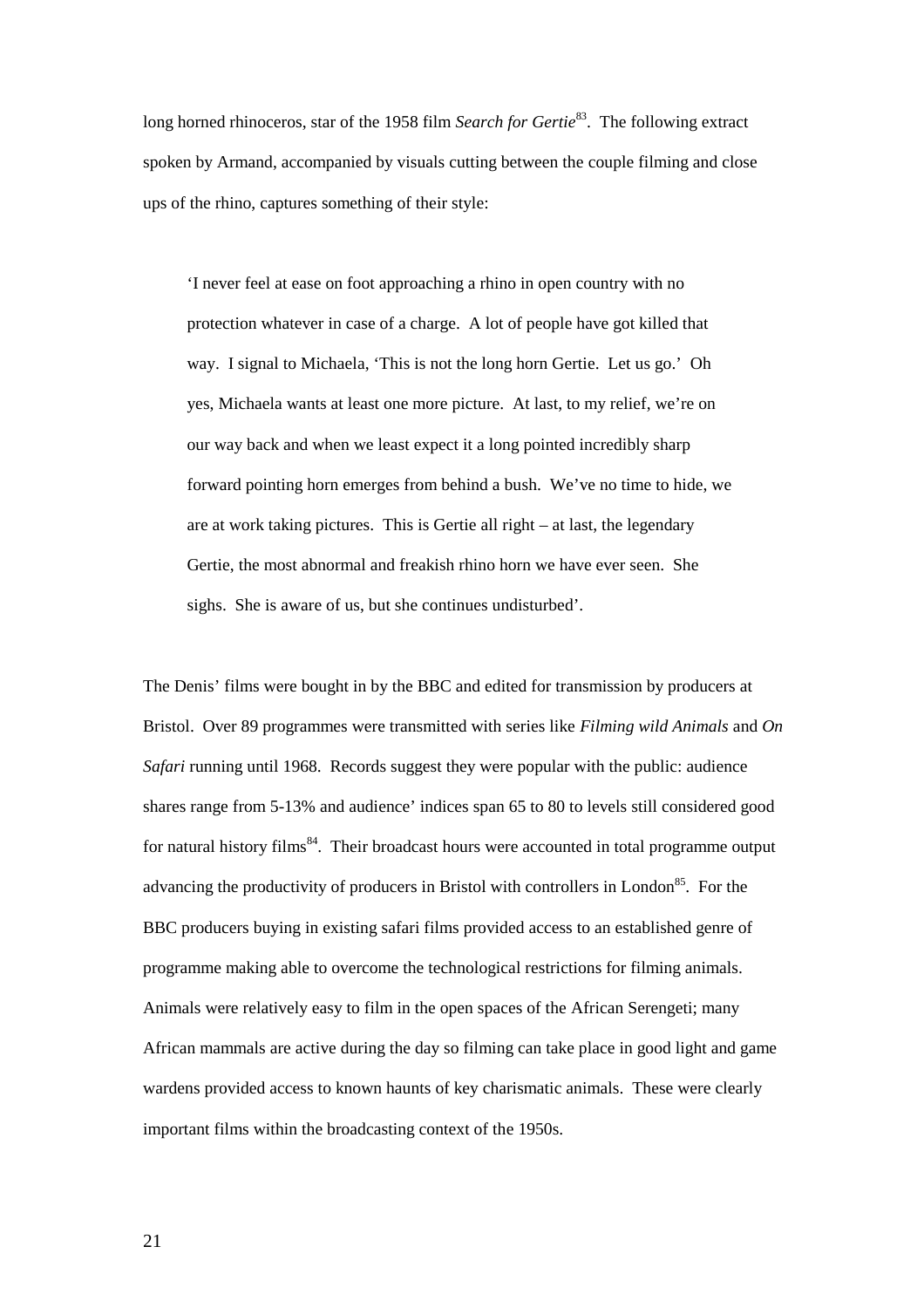However, they were also criticised. Chris Parsons suggests the series were 'embarrassingly expensive' and required 'a lot of post-production support' to edit into appropriate length and style for broadcast on the BBC $86$ . He also records concern about their content. 'Some of us were uneasy about the Unit being responsible for the Denis series [...] It was undeniable that Armand and Michaela Denis were very popular with viewers and their films frequently contained excellent animal behaviour footage from Africa; but their personality double act with alternating commentary - together with their 'pets' in the warden's garden routine made some of us uneasy<sup>87</sup>. Despite their 'undeniable' popularity and their financial value, they were never central to the way members of the Unit defined their identity. Their programme output and audience ratings supported the productivity required for a unit, but unease with their vision of nature means they are marginalised in histories of the Unit's formation.

Explanation can be drawn from the narratives, locations and style of filming in these programmes. The Denis' films were located in environments closely associated with the Victorian pursuit of zoological specimens through hunting<sup>88</sup> and the inter-war focus on reserving nature for the preservation of game animals<sup>89</sup>. The flamboyant and ritualistic hunting with a camera they present was difficult to reconcile with capturing animals on film for the purposes of supporting a modern science of animal behaviour. In their films the camera was positioned within a technological matrix that includes other accoutrements of the safari such as jeep and gun; and the conduct of Armand and Michaela Denis assert the association of filming with the invasive practices of hunting. The camera's location within a particular hunting nature-culture devalued its status as a scientific instrument, and destabilised the associations with a scientific vision programme makers were attempting to forge.

#### *The view from the zoo*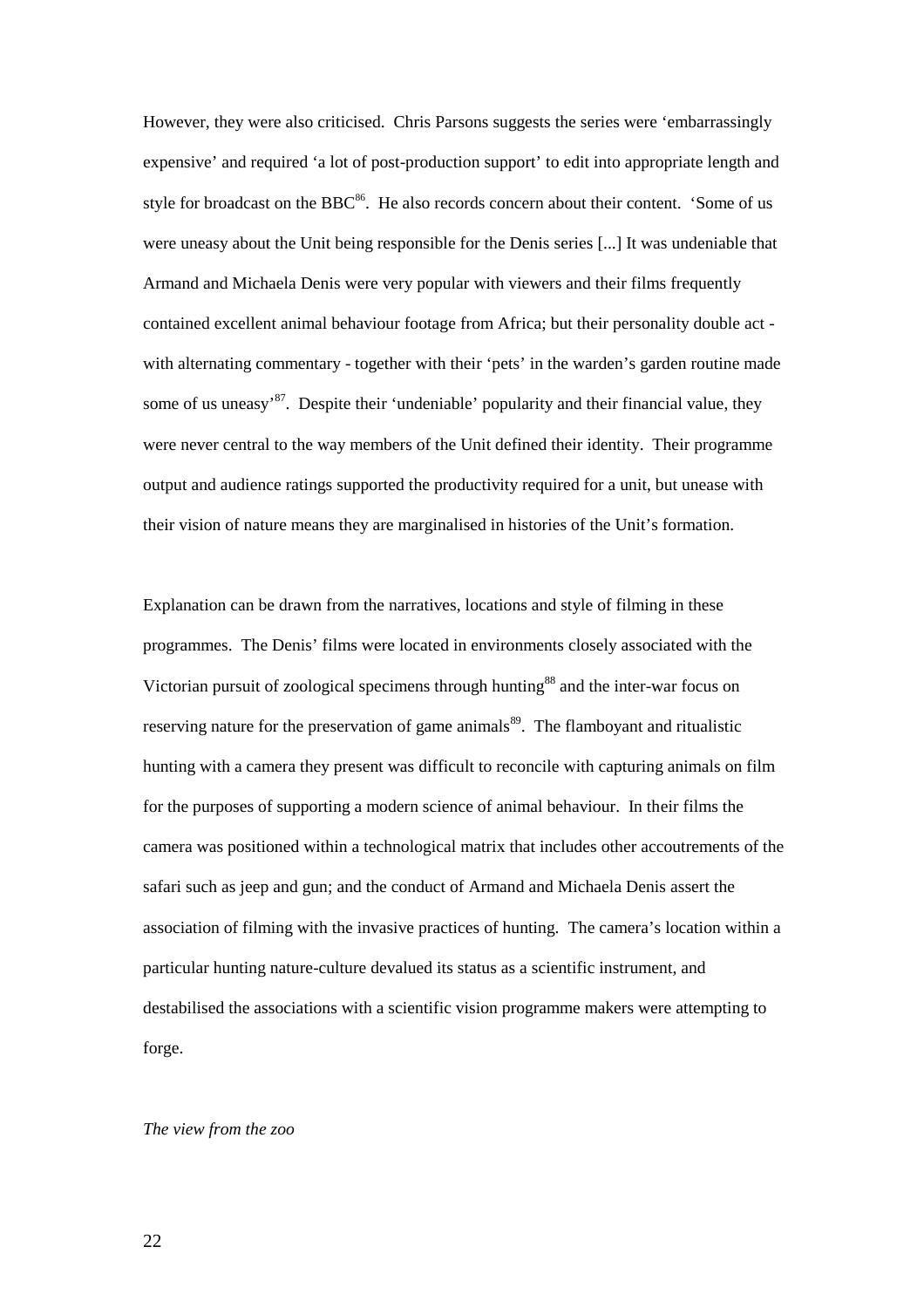The 1950s also saw a proliferation of television programmes showing animals in zoos and studios. The zoo was an obvious site for early wildlife programmes through which captive animals could be incorporated into television programmes through outside broadcast technology. Access to all manner of animals could be guaranteed within the zoo and 'you could get a signal either into a Post Office or telephone wires or by the radio dish<sup>'90</sup> to transmit the images live. This opportunity was widely exploited. The BBC unit for the production of television features in London produced *Looking at Animals* and *All about Animals* with George Cansdale. David Attenborough presented a series of *Zoo Quests* (1954-1961) from London studios, interspersing film footage of zoo collecting trips with studio footage, which introduced the animals close up. In Bristol *News from the Zoos* (1959) was presented by James Fisher from a series of European zoos; with *World Zoos* (1961) later extending this format. When ITV transmissions began in 1955, Granada built a studio within London Zoo where they presented *Zoo Time* with Desmond Morris. Perhaps the best known programme of this type was *Animal Magic* presented by Johnny Morris from Bristol Zoo in Clifton. This was to be one of the longest running series for the NHU, transmitted for 21 years, from 1962 to 1983.

### **[Approx. position image 3]**

The format of these programmes varied, but all featured zoo staff and broadcasters presenting animals within zoo enclosures and studios, and most did make 'good' television. As David Attenborough reflects, 'each week the curator of London Zoo brought a different animal into the studio and put it on a mat. It wasn't much fun for the animals who were plonked under the arc lights, but it was fairly apparent it was good television. The creatures would bite the curator, or relieve themselves down his jacket or escape and need to be chased around the studio'<sup>91</sup>. Broadcasting from the zoo or studio meant programme makers were able to share the visual appeal of exotic animals at the  $zoo<sup>92</sup>$ . Television programmes also innovated on the spectacle offered by zoos through showing presenters actually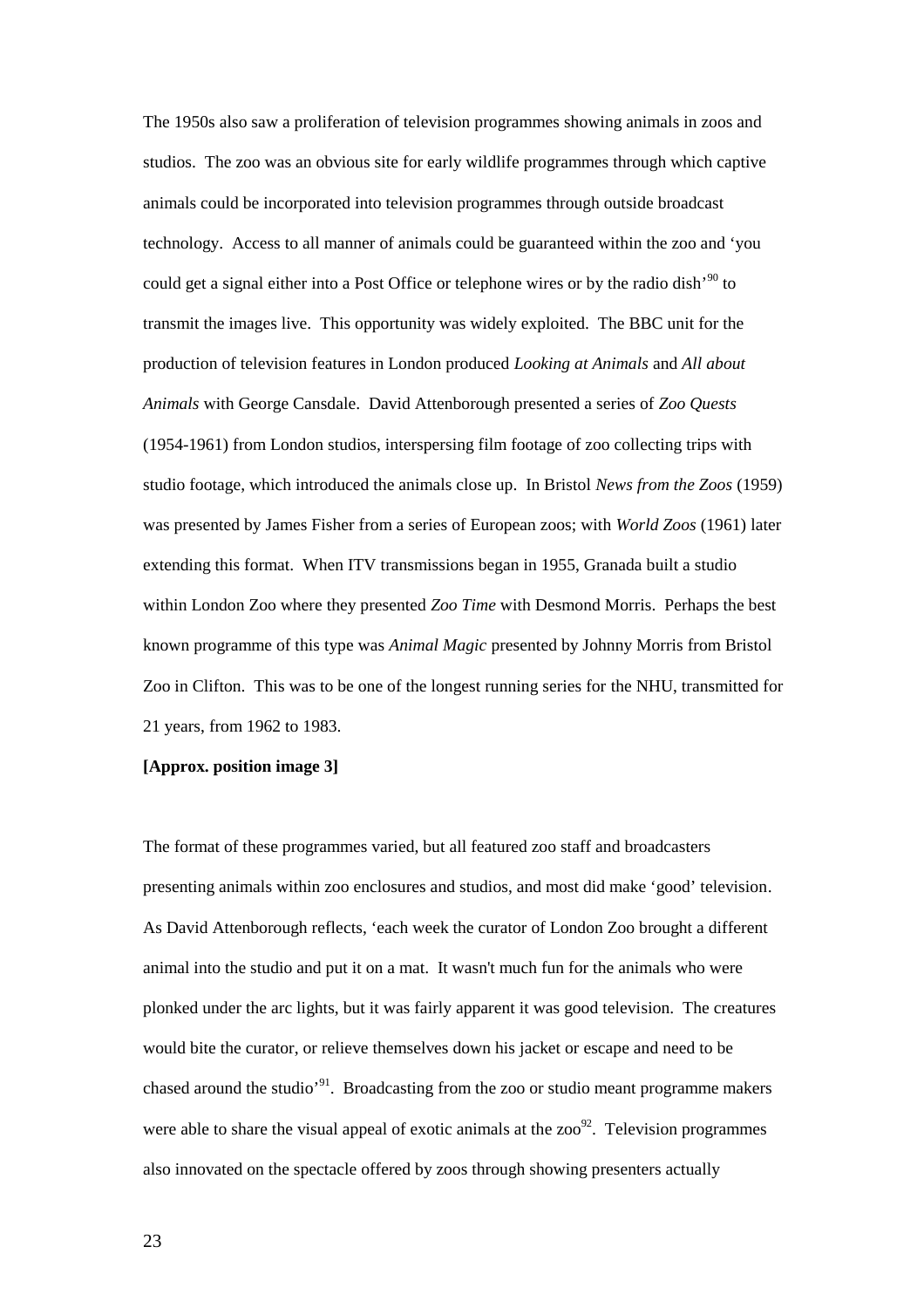interacting with the animals. This tactile encounter with animals is promised at the zoo, where the real event is the physical presence of the animals themselves<sup>93</sup>, and zoos do offer opportunities for direct human animal interaction, through animal rides, demonstrations, children's zoos and public feeding. However, presenters, such as Johnny Morris, a radio comedian rather than naturalist, were able to narrow further the gap between audience and animals. In his performance as zookeeper, Morris touched and interacted with all manner of animals, shifting back and forth between his own commentary and comic voice-overs for the animal's thoughts and conversations, giving voice, character and identity to the animals themselves.

Zoo programmes did become popular staples of wildlife television throughout the 1950s and 1960s, but their use became increasingly restricted to the lower budget and production values of children's television<sup>94</sup>. The presence of the studio, cameras and people at the zoo, and the light and heat of filming meant 'natural' animal behaviour could not be captured. The interpretations of animal behaviour chosen by presenters like Johnny Morris again created unease at the NHU; at worst they were seen as sentimental and unscientific anthropomorphism, at best populist. As Chris Parsons recalls 'his anthropomorphism offended some people, but I considered this a fair price to pay if we were able to reach viewers who did not normally watch *Look*' <sup>95</sup>. There was also increasing reluctance from zoos to be involved with this form of television. George Cansdale, presenter of *Looking at Animals* and *All About Animals* and superintendent of London Zoo from 1948 to 1953, was one of the first casualties of this shift. In 1953 he was sacked by the council of the London Zoological Society and his job divided between separate departments, reputedly because academic experts and officials at the zoological society disapproved of his television appearances in which he was seen playing with and cuddling all sorts of animals<sup>96</sup>.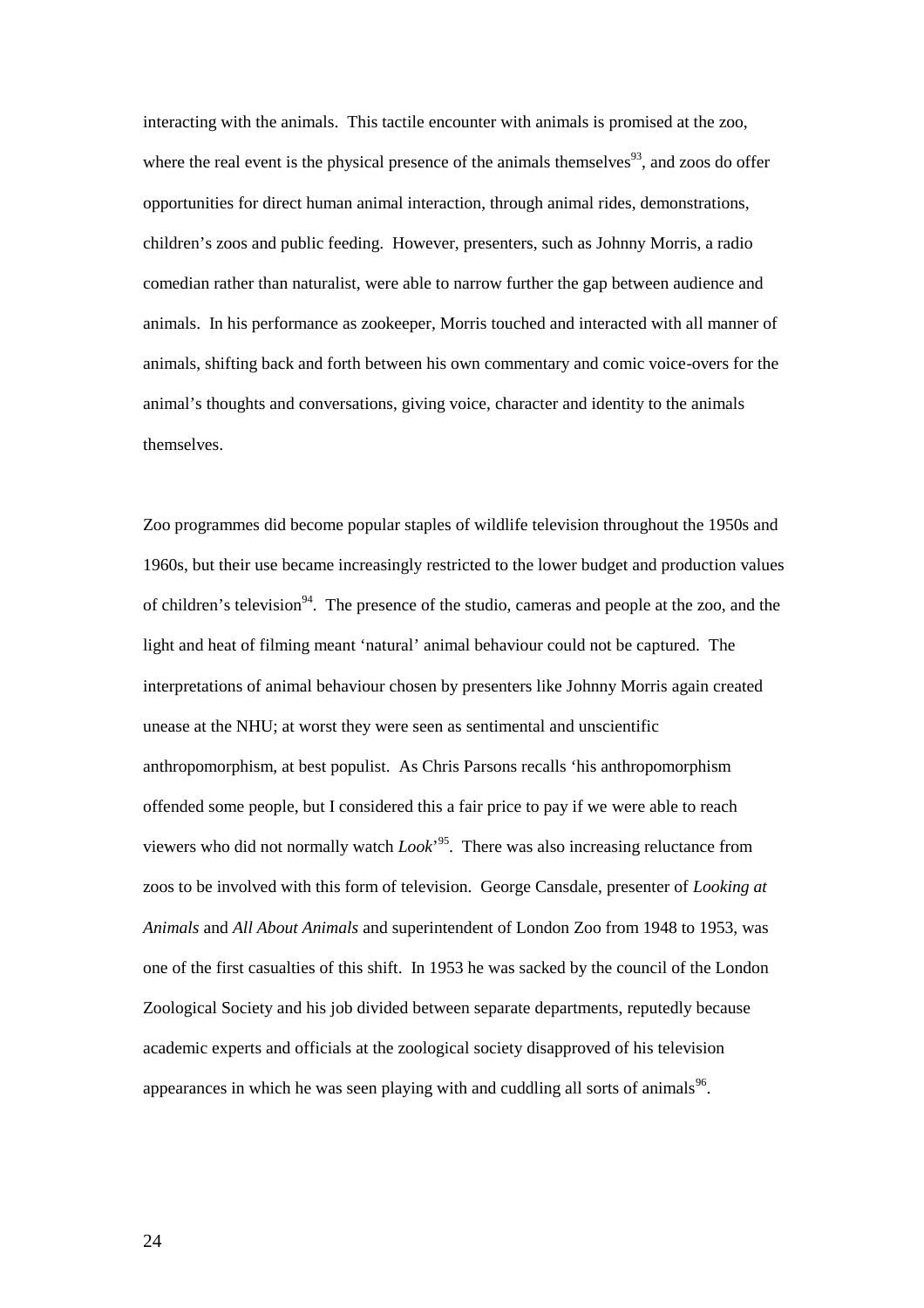Natural history programmes from the zoo were located within a complex and ideologically ordered space associated with Victorian developments in taxonomy<sup>97</sup>. Television had innovated on this view of nature through taking outside broadcast cameras into the backstage of these places of science, featuring footage of animals out of zoo opening hours, exhibiting unfamiliar behaviour in the studio, or interacting with people and celebrating a tactile experience of animals. The tactile interaction and subjective interpretation of animals presented by Johnny Morris and George Cansdale clashed with the scientific ambitions of men at the Royal Zoological Society and caused discomfort to filmmakers in Bristol. As Birke suggests 'objective detachment is [...] stereotypically masculine in our culture [...] to identify with animals (a more 'feminine' position) is to cease to be objective<sup> $98$ </sup>. This presentation of animals and people contradicted the modernisation of animal studies sought by zoo administrators and broadcasters, positioning the camera as a means of extending the spectacle of the least scientific parts of the zoo experience. This was acceptable for informing children about nature – with its long history of anthropomorphism – but inappropriate for a mature vision of modern natural history television. Emphasis was placed instead on the third strand of wildlife broadcasting, involving a different form of interaction with animals and drawing upon associations between naturalists and filmmakers.

### *A programme of science and observation*

The third strand of natural history filmmaking incorporated film footage of animal behaviour into the conventions of the naturalist's lecture. Starting with a number of experimental broadcasts from May 1953, *Look* was shaped into a series in August 1955 and ran for fifteen years until 1969. *Look* was distinctively subtitled 'a programme of science and observation'<sup>99</sup> which differentiated it from entertaining antics at the zoo or romantic wildlife adventures. This was an approach pioneered by the Bristol producer Desmond Hawkins, as he describes: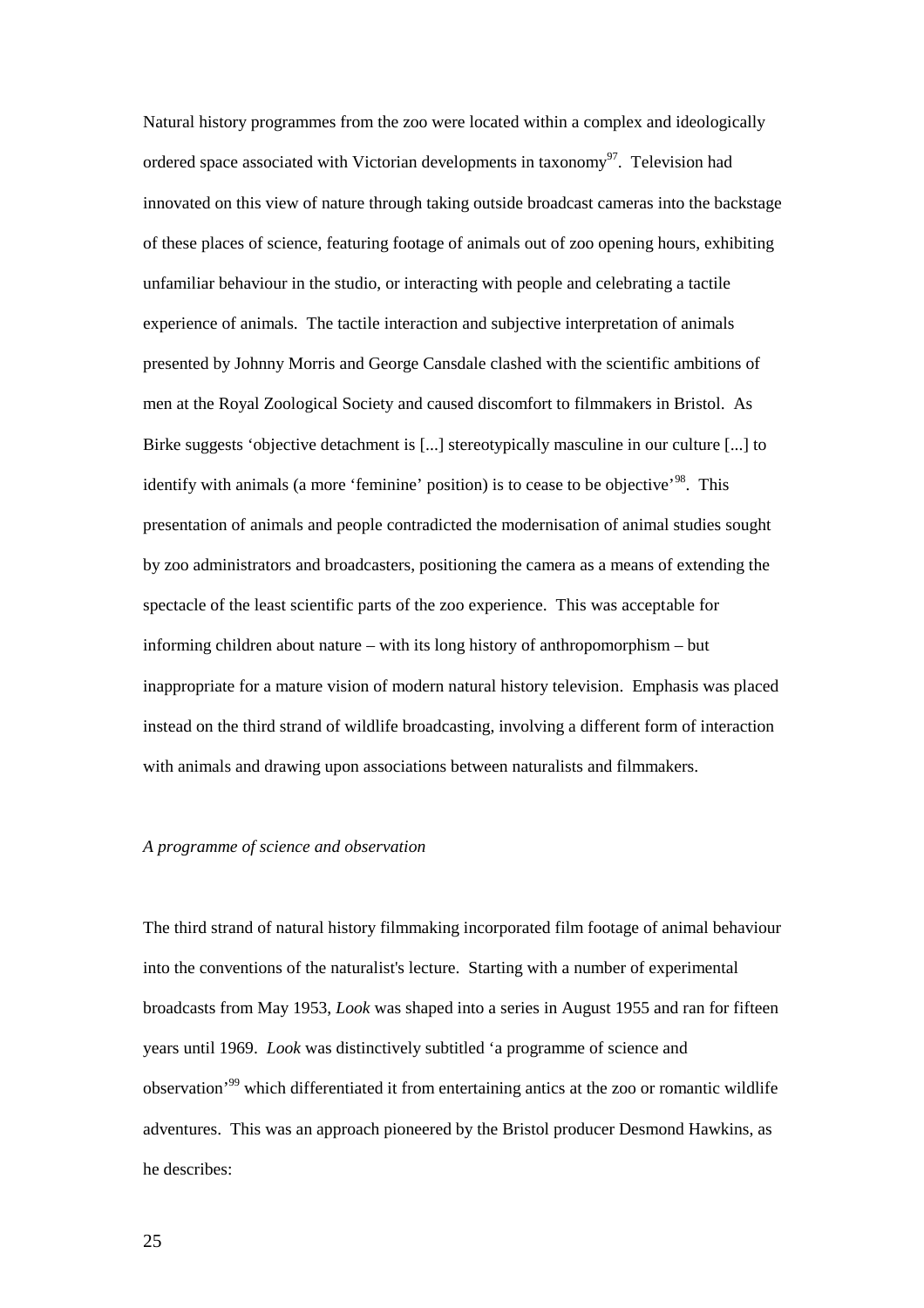'I suppose the aims I had were to break away from the old sort of anthropomorphic 'Dear Mr and Mrs Blackbird' kind of journalism, you know, that we had before. What I flew at my masthead were the words "science and observation". A programme of science and observation was what we tried to do. If you recall how much of television had been zoo animals, animals in studios, there was no doubt that you were being taken into the wild, that nothing was rigged or cheated and this was a tremendous advantage of course'<sup>100</sup>.

*Look* aimed to take viewers out of the studio, shunning the showmanship of 'hunting with a camera', to show people a vision of nature untouched by humans emerging from the work of amateur naturalist filmmakers and animal behaviour studies.

### **[Approx. position of Image 4]**

*Look* was broadcast live from the studios in Bristol and presented by Peter Scott. At the start of each programme Scott appeared seated behind his desk in a mock up of the naturalist's study, surrounded by maps, charts, microscopes, field glasses, and drawing boards; props through which he would guide the viewer into new scientific perspectives on animal worlds. In the early programmes he would then move over to the sofa to meet his guest and maker of the film they were to introduce, watch and discuss. Removing the film from the can, placing it in the projector and cranking the handle, the screen would flicker into life introducing the latest footage of previously unseen animal behaviour. This programme format drew upon existing film footage, combining it with the demands of a live broadcast in the studio, where Scott held the programme together through his discussions with invited experts and drawings in the manner of a television lecture. Scott explains the evolution of this format in his memoirs: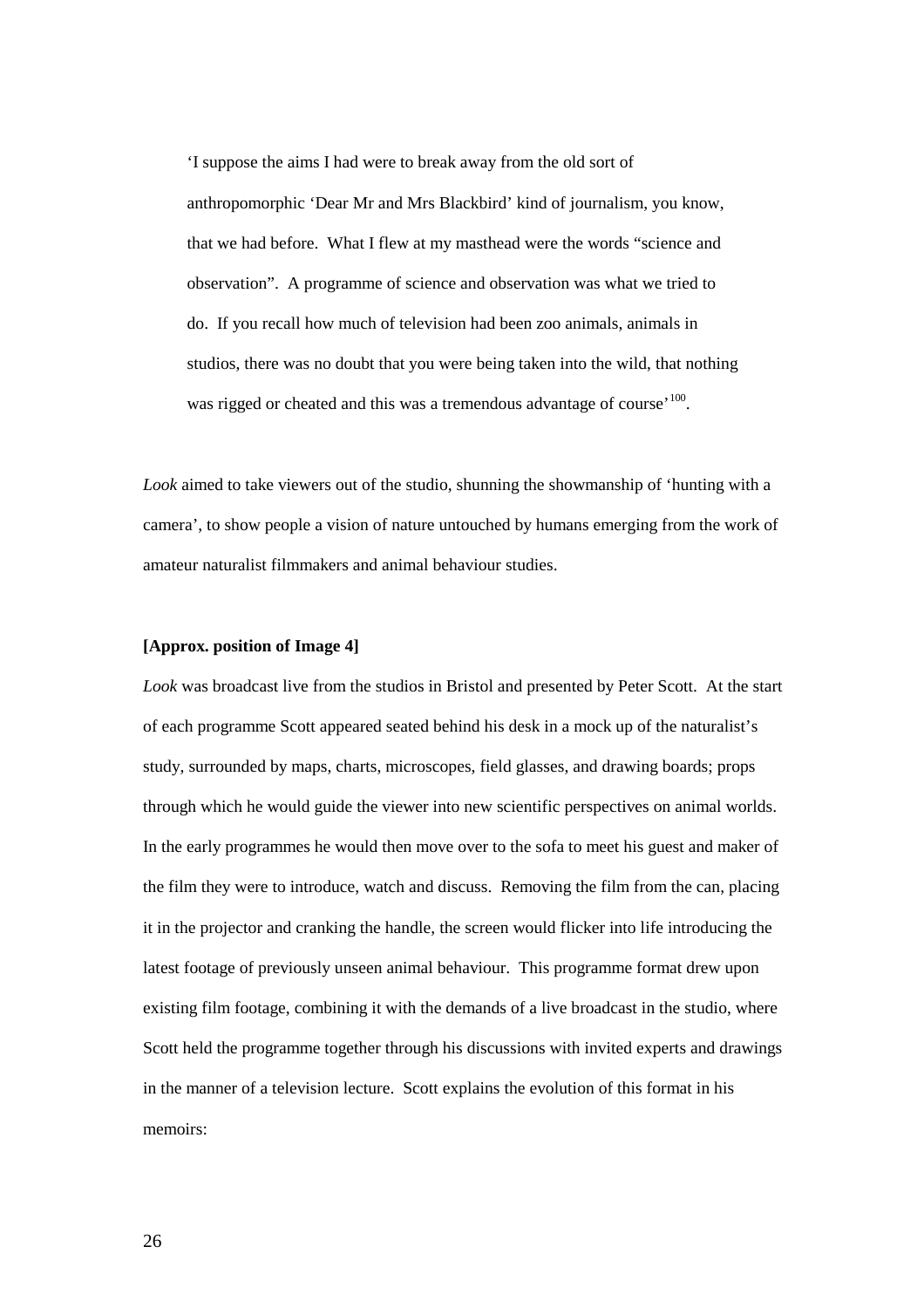'The pattern of the lecture was a short preliminary talk with drawings and a map followed by the first reel of film. There was then a short pause while the film reels were changed, during which I progressed the story with more drawings; finally at the end of the second reel of the film there was a brief conclusion. This technique was obviously capable of extension; so that instead of two reels one might have three or four sections of film with spaces for discussion in between them. This would then become more like a lantern slide lecture, but with film inserts instead of slides. Thus was the framework of the television lecture with film established.' <sup>101</sup>

There were few resources to commission these short films. Producers at Bristol worked around these constraints by relying on the skills of amateur naturalist filmmakers and scientists already filming animal behaviour. They used personal and professional networks to find people, often of private means, who had the time, skill and enthusiasm to extend the medium of wildlife photography from still to moving pictures<sup>102</sup>. As Tony Soper explains, 'we had to find film for these programmes. And we used to telephone round to Peter Scott's friends, to people like Eric Hosking, Lord Alanbrooke, people like that. Anyone who'd got an amateur film camera and did bird films in their holidays mostly<sup> $103$ </sup>. Pioneering filmmakers like Heinz Sielmann followed the work of Lorenz, rearing wild animals in near naturalistic conditions to observe and film their behaviour. Ernest Neal and Eric Ashby specialised in habituating mammal populations to obtain images of badgers and other British mammals. Other filmmakers used field skills developed in the pursuit of animals and birds in the practices of European wildfowling to approach animals unseen. Further film was taken directly from ethological studies: Huxley's material of gannets, Fisher's of fulmars and Tinbergen's of herring gulls. Their aim was to inscribe a view of animal behaviour in the field apparently undisturbed by human intervention<sup> $104$ </sup>. These early films were rarely made with the primary purpose of transmission on television, and many of them showed no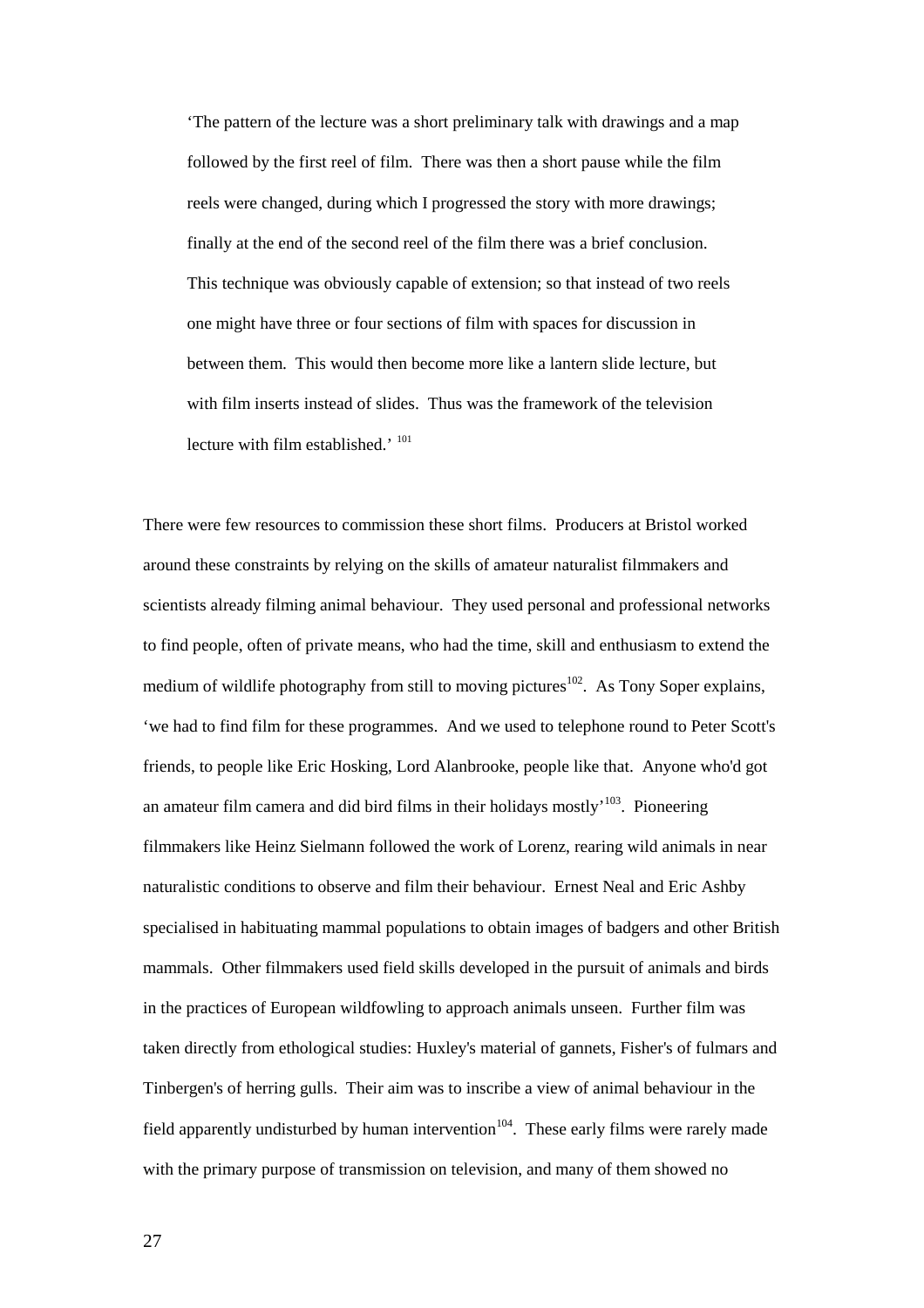concessions to the demands of their new medium of broadcast. Sequences would be shot from one perspective, often featuring birds on the nest where their appearance could be assured, and transmitted with little editing. The emphasis of the filmmakers was 'taking' images of animals rather than 'making' complete films. However, it was these films featuring natural animal behaviour captured in the field, their narratives, locations and filmmaking practices on the boundaries between television and science, which were most actively supported by pioneering natural history filmmakers.

The public science of *Look* supported the construction of the field as a site for the study of animal behaviour and the camera as a scientific method of recording animal movement. The presentation of film footage within the naturalist study affirms the authority of the camera as a scientific device with a status similar to the charts, maps and field glasses, which surround Scott. The presentations of Scott differ from the anthropomorphic humour of Armand and Michaela Denis or the close identification with animals of Johnny Morris. His performance of the trustworthy, gentlemanly identity of the naturalist reinforces his position as a credible spokesperson for science<sup>105</sup>. His introductions to the films structure the programme in the manner of a scientific text, 'a visual set of inscriptions produced by the instrument and a verbal commentary uttered by the scientist<sup> $106$ </sup>. Television programmes were able to make links between field, film and the practices of science that were difficult to achieve within the textual form of scientific articles. Their techniques of film montage cut between the empirical and abstract; 'the world of visible organisms and the unseen structures of information proposed in the theoretical model are seamlessly linked, literally in one line<sup> $107$ </sup>.

The legitimacy of these recordings of animal behaviour is further underlined by the processes and locations of filming. The animal's image is captured, but since the presenter stands outside of the film no power is seen exercised over the animal. The naturalist filmmaker looks, but unlike the hunter or the zookeeper, does not touch and the images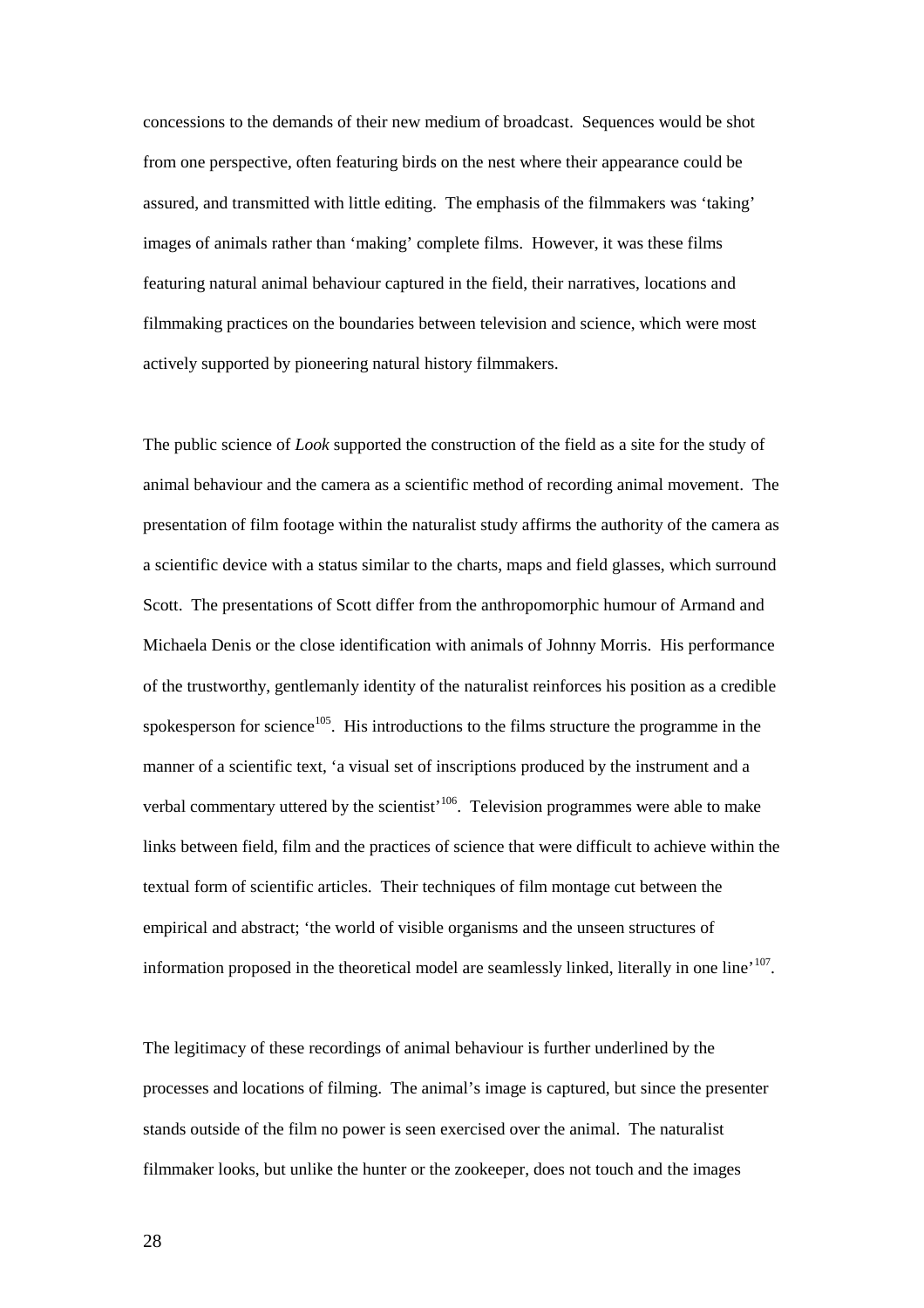produced are thus able to transcend the moment of recording, universalised as natural behaviour. The camera constructs a landscape in which animal behaviour can be witnessed, but which is empty of human disruption. Without visible evidence of the complex connections between humans and animals in the urban zoo or the construction of exotic wilderness of east Africa, such sites could be coded as places for the professionalisation of a modern biological science and as appropriate spaces for forging a new forward looking language for natural history television. Scientists and filmmakers were brought together by the shared practices of detached observation, reinforcing the scientific status of ethology and realising filmmakers' vision for public natural history. However, this was not a popular science, and its vision of nature also divides. The public presentations of ethological science in *Look* reinforced 'the critical boundary between watching and witnessing, between who is a scientist and who is not, and between popular culture and scientific fact<sup>108</sup>. The move away from images of animals at the zoo, where animals could be seen interacting with presenters, meant the spaces where viewers could see themselves within natural history programmes were devalued. With the subsequent disappearance of Armand and Michaela Denis from screens it would be many years before women were again fronting natural history programmes as credible spokespersons for animal behaviour. The stunning sequences of natural history behaviour in *Look* presented a view of nature only available to the specialist naturalist, ornithologist or filmmaker. While natural history audiences could enjoy these, they were not experiences they could empathise with or seek for themselves.

The filming techniques and format pioneered by *Look* provided many successful films in the 1950s and 1960s for the NHU. Natural history footage from further afield was shown in *Look* and *Faraway Look*, often featuring specially commissioned material from increasingly professional wildlife cameramen like Sielmann, Ron Eastman and Roger Jackmann. The academic format of natural history was developed in the series *Life*, presented by Desmond Morris, a former student of Tinbergen. There were collaborations with organisations like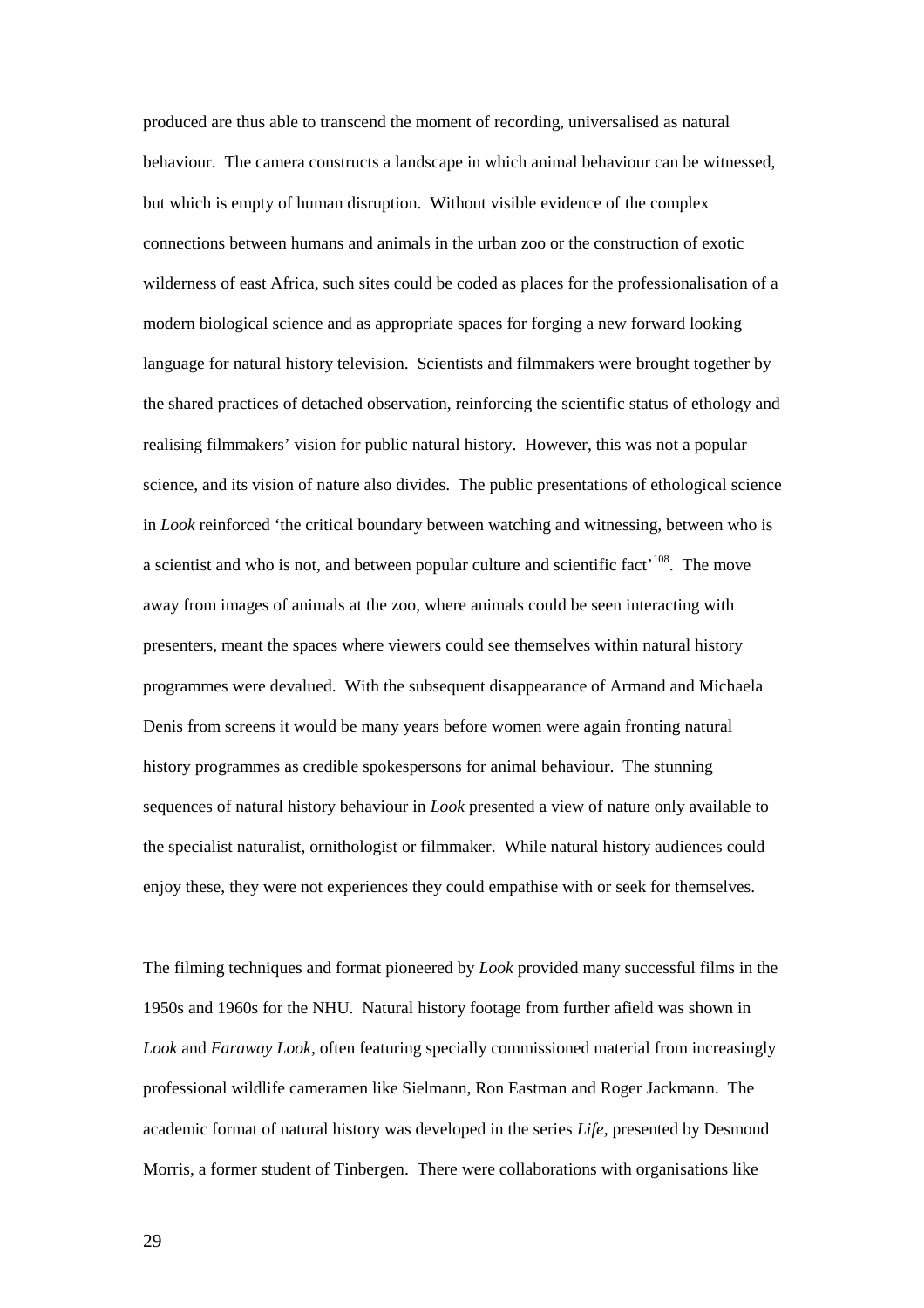Oxford Scientific films, linked to Tinbergen's Oxford programme of ethology, who were influential in developing high magnification wildlife films for the study of insect behaviour. During the late 1950s producers at Bristol decided they could no longer use material filmed by naturalists or scientists with no concessions to television, concluding 'we should tailor our films to suit the medium'<sup>109</sup>. As Chris Parsons observed, 'I was saddened by the realisation that this was probably the last time we would be able to use this great man's work [Viscount Alanbrooke], for his interest was in *taking* film of birds rather than *making* films about birds'<sup>110</sup>. However, the ethos of detached observation, field studies and scientific vision in programmes like *Look* and the associations between filmmaking and science forged were taken forward into core definitions of the Unit for natural history filmmaking at the BBC. They still endure in discussions at the NHU today, supporting the lingering public service broadcasting remit of the BBC, and upholding a commitment to naturalism, the key to authority of this natural history form. As one of the longest serving members of the Unit suggested to me:

'We've always had a good relationship with the scientific world. [...] And therefore, there was a sense of integrity, about our films which hopefully, you know, is not too badly strained even today. We haven't been making fairy stories. We haven't been making Disney films.<sup>'111</sup>

### **Conclusion**

These three programme formats, transmitted concurrently, represent different points of intersection between the worlds of post-war television and natural history, entertainment and science. All are innovative responses to the challenge of finding places for filming animals in early television, and all play an important role in establishing multiple resources for the institution of a designated Unit for natural history presentations. Yet not all are privileged as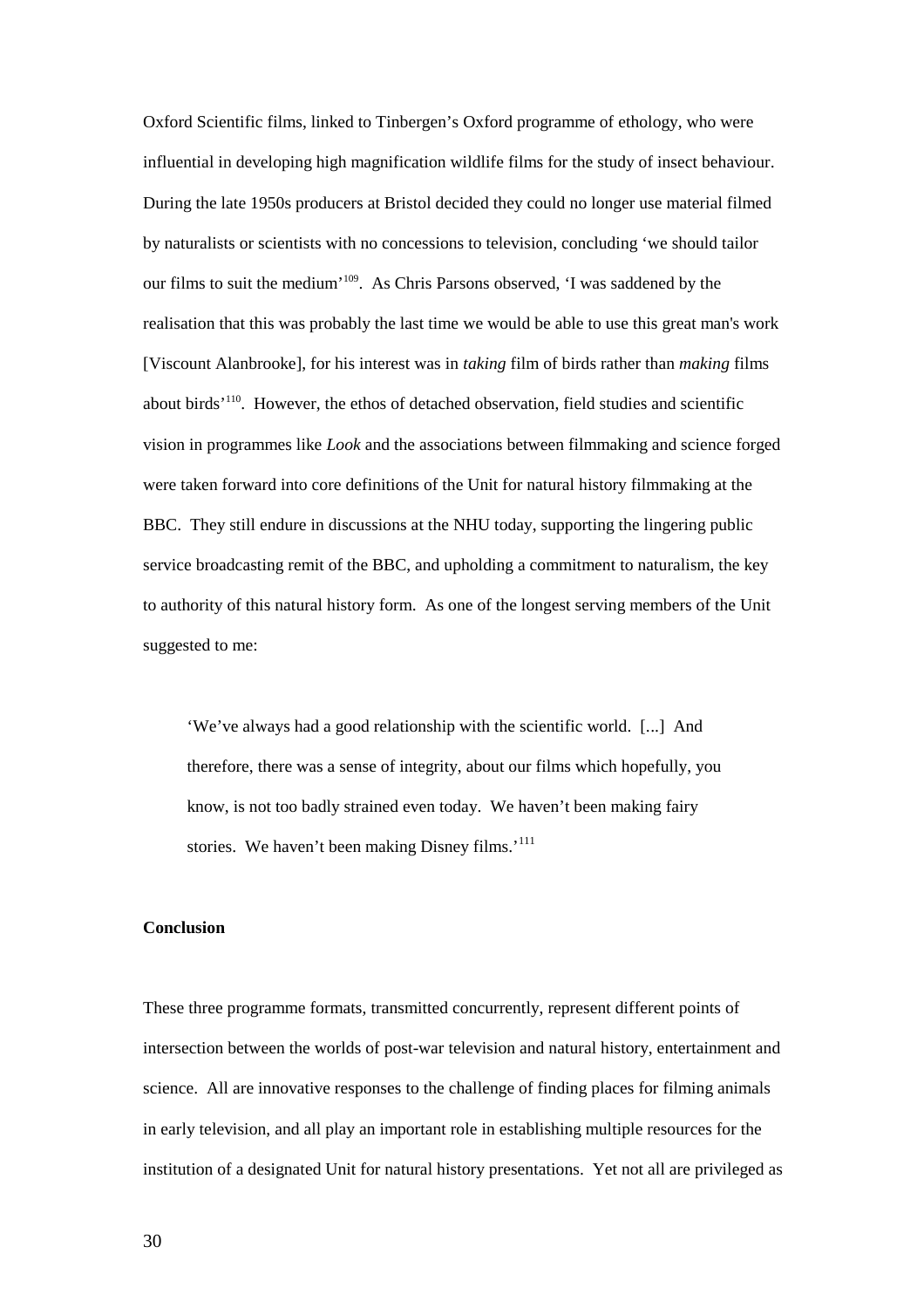places for constructing new knowledge about animals in post-war natural history. Their narratives of nature, science and adventure bisect attempts publicly to warrant the science of ethology and the moral values of field observation. Their location within the national parks of East Africa, the zoo and field are sites shared in the search for appropriate ways of filming animals for television programmes and studying animal behaviour. Each film location has a distinct geography involving different configurations of filmmaker, broadcaster, scientist, and animal, and constitutes a particular 'culture of nature'<sup>112</sup>. Different techniques of filming are used to incorporate images of animals into the worlds of television only one of which constructs a credible spokespersons for nature in the practices of early ethology. The camera and film act as boundary objects between these practices, tying together diverse interests within these sites. Both the representational practices of television and science are important in understanding how certain films became both research tool and structuring metaphor in the production of animal behaviour research and the formations of early natural history television. Only the practices and presentations of public science in programmes like *Look* are capable of bringing together the diverse desires of filmmakers and ethologists.

Through appeal to new forms of communication in the mass media a vision of nature could be simultaneously professionalised and popularised. Early ethologists look to the media to legitimate and support their science of animal behaviour study. By positioning animal films as a way of moving between detached observation in the field and the public realms of science, a scientific view of animal behaviour could be universalised: the media 'publicly warranting that the knowledge produced in such places was reliable and authentic<sup> $113$ </sup>. The status of the field as scientific site and the use of film to move from field to study are mutually constituted – to establish a scientific identity for the field and the camera as an instrument of field science requires publicly attributing objective ideals to both at the same  $time<sup>114</sup>$ . The need to legitimate the scientific credentials of these concurrently is a driving motivation for the ethologist's appeal to the public, outside of the normal channels of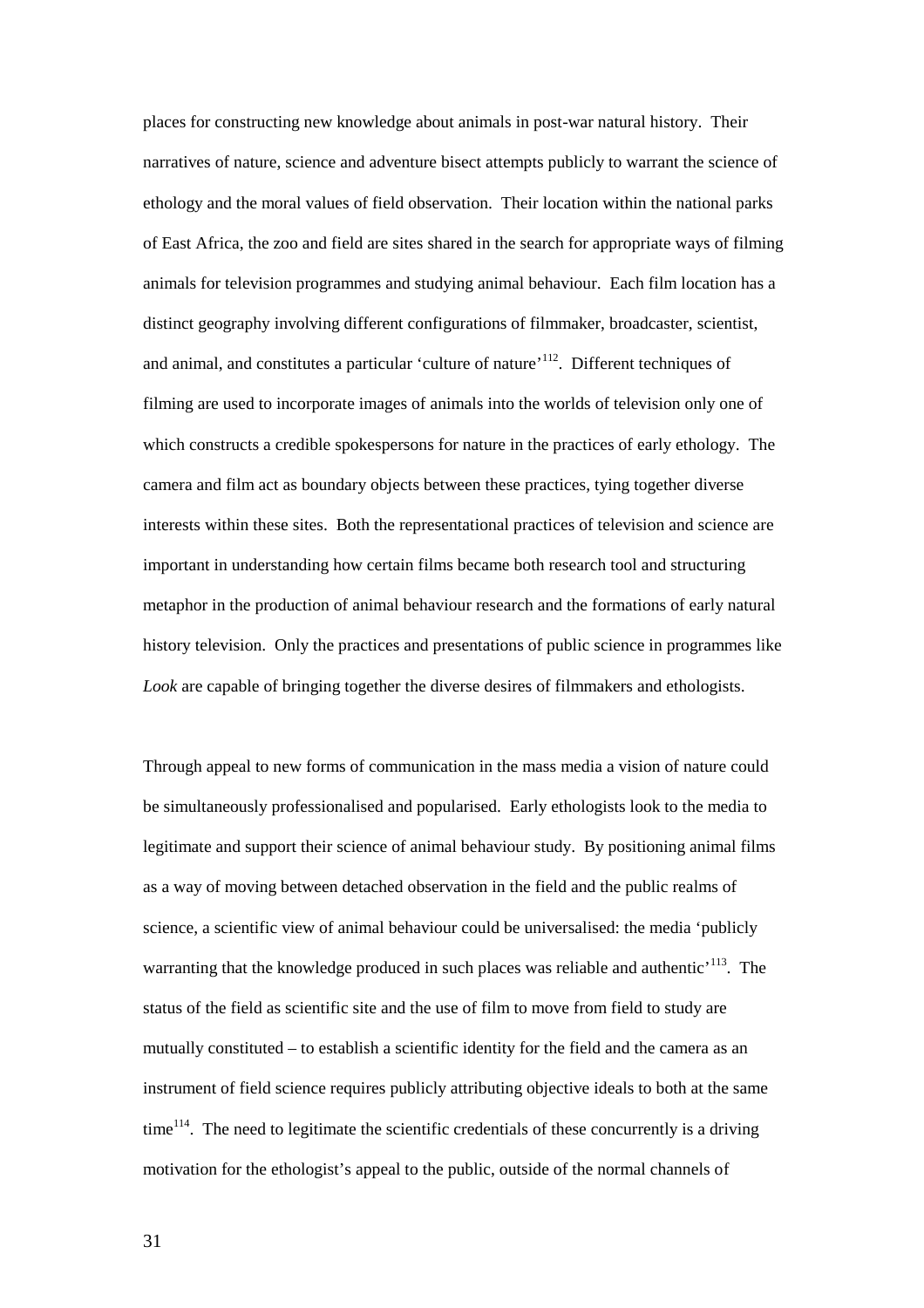science. The BBC had established a reputation for educational programming, and with prior experience of natural history radio offered institutional veracity to their presentations of animal life: 'institutions play a crucial role in formulating boundary objects which allow for stable translations<sup>'115</sup>. At Bristol they found a group of filmmakers who shared their ethic of close detachment and observation for nature, the moral value of field experience, and a scientific and educational vision for the television camera. Producers at Bristol had come into natural history filmmaking, marginalised from the cultures of London broadcasting or seeking refuge from the increasingly mechanical objectivity demanded by molecular biology. In their desires to institute a unit for natural history filmmaking they were prepared to draw upon a range of television genres to fill schedules and support audience ratings, but consistently sought to formalise an ethos around ethological metaphors for understanding animal behaviour. The collaboration was mutually beneficial to the personal and professional satisfaction of individuals inhabiting both worlds.

The meanings attributed to these films and the purposes intended in their transmission differed, and were progressively to diverge from the late 1950s onwards. However, their narratives of nature form the basis of the productive collaboration between scientists and filmmakers that has permeated the development of natural history filmmaking in Britain. The analysis offered here suggests this association supported the nature of the field as a scientific research site. It furthers recognition that the field is best understood as a heterogeneous and porous domain of scientific activity, involving multiple negotiations of many kinds between professionals and amateurs, by extending this analysis to include role of television natural history films. Analysis of these programmes as boundary objects deepen our understanding of how film simultaneously manages to advocate the primacy of experience, whilst successfully excluding popular experiences and other knowledges of nature. Through exploring these relations from the perspective of the media, this paper has suggested that visualisations of nature are not simply pioneered in an expert realm to be

32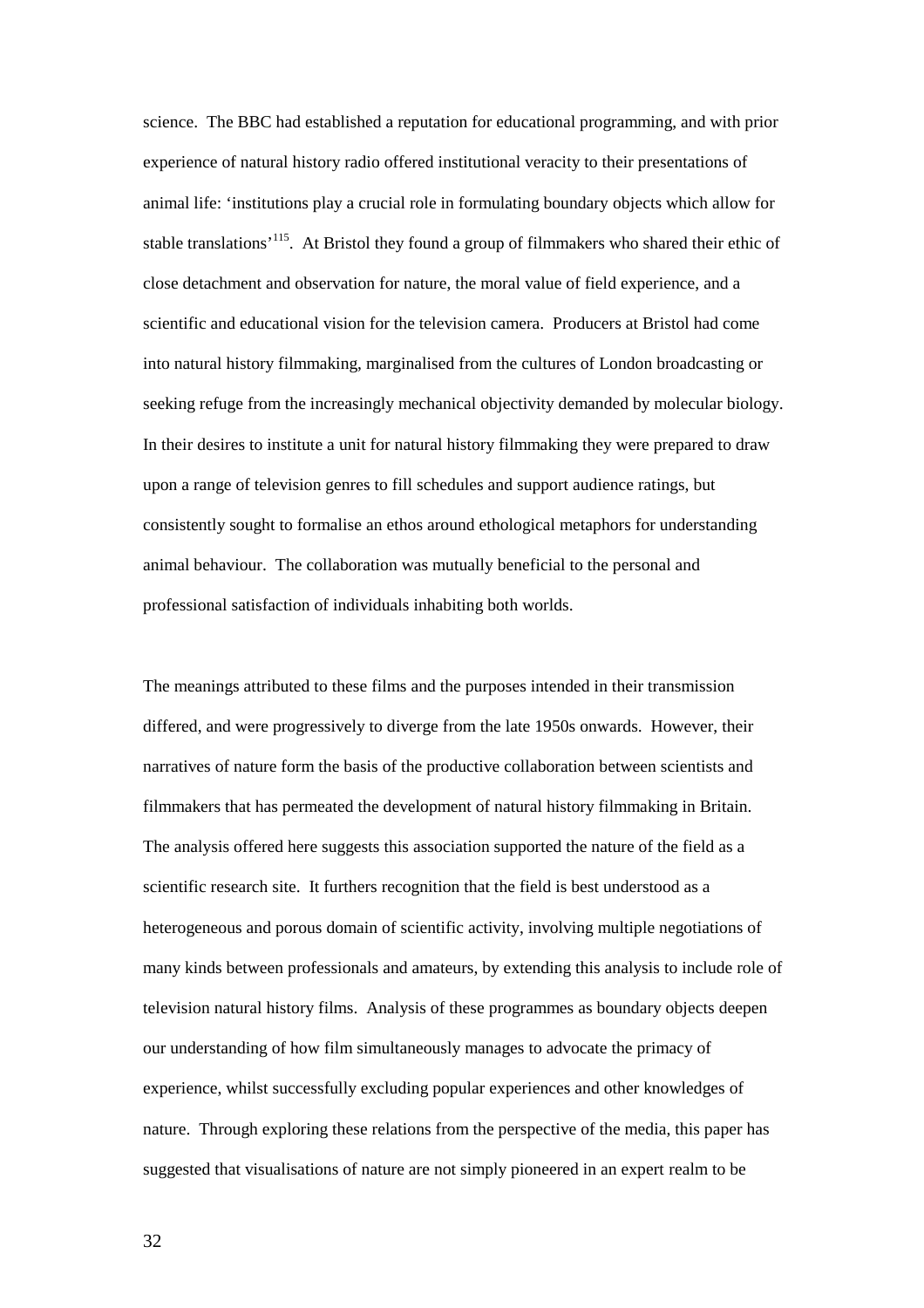picked up and popularised in the public sphere. The technologies, locations, rhetorics and institutional associations of competing visions of nature both define and recreate boundaries between expert and popular understandings of the natural world. Non-scientific institutions play an important role in the practices of knowledge making, shaping the geographies of both scientific and popular knowledge production. Geographers have much to contribute to exploring the plural and contested sites involved in the making of science, tracing how diverse contexts and situations traditionally located 'outside' scientific work are articulated within it. Whilst historians and sociologists of science are increasingly attending to the articulation of science with its public dimension, less well observed are the struggles over these forms of expertise within the contested spaces of popular culture. This paper has been concerned to chart the dynamics between scientific and popular forms of knowledge within early natural history filmmaking, but many of the cultural spaces of post-war television and science remain to be explored.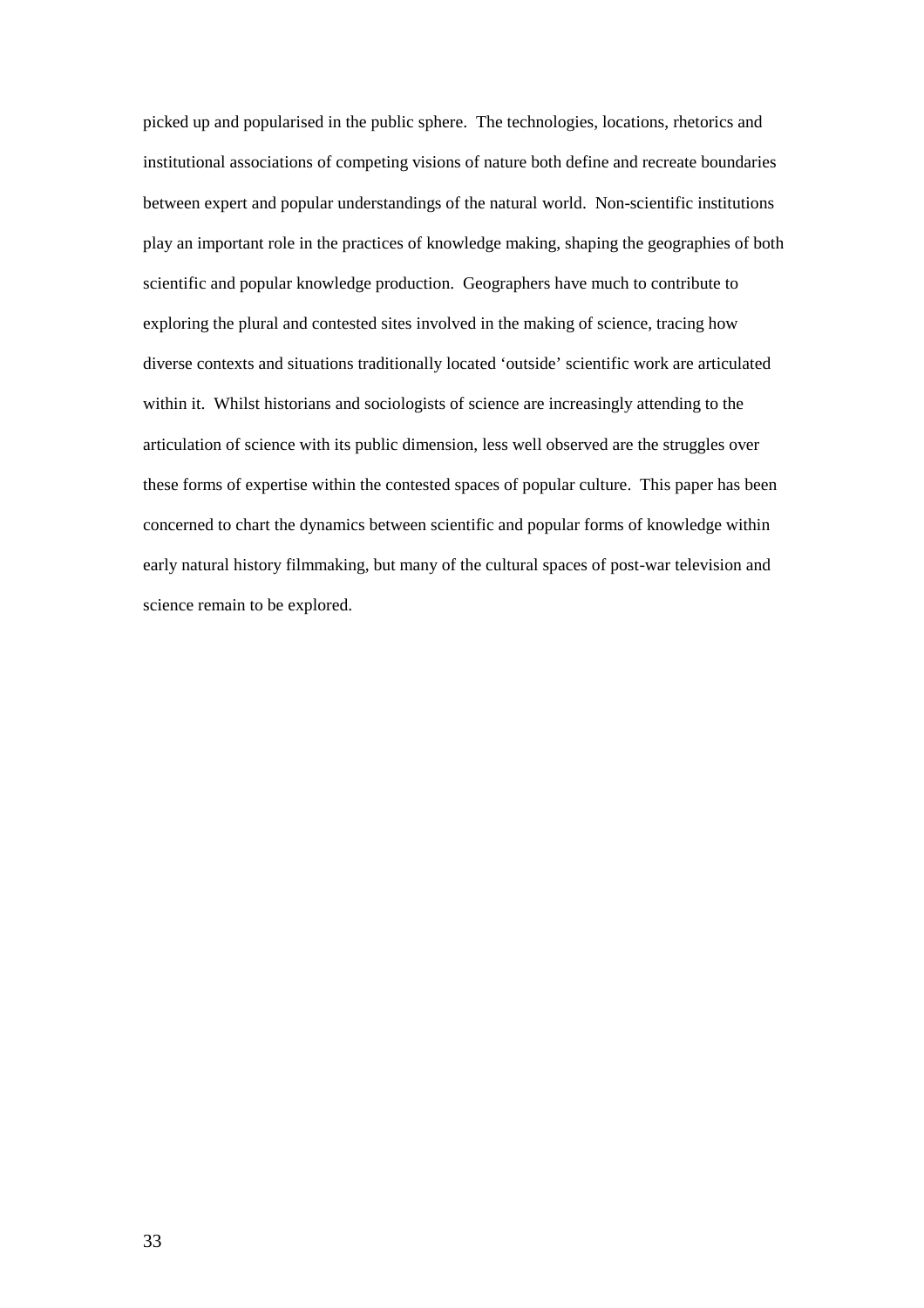### **Acknowledgements**

I would like to acknowledge the support of the ESRC, without whose financial support this research would not have been possible. I am deeply indebted to everyone at the BBC's Natural History Unit who contributed their time. In particular thanks to Alan Baker, the head of the NHU film library, for leading me through the NHU archives and to Helen Gilks from the NHU picture library for locating the images of early natural history film-makers reproduced here. I would like to thank Jacquie Burgess for formative guidance in the development of this research, to Brian Balmer for helpful conversations on the nature of boundary work and to Phil Crang for valuable comment in shaping this paper. Thanks, finally to two anonymous reviewers for their very useful suggestions for improvement.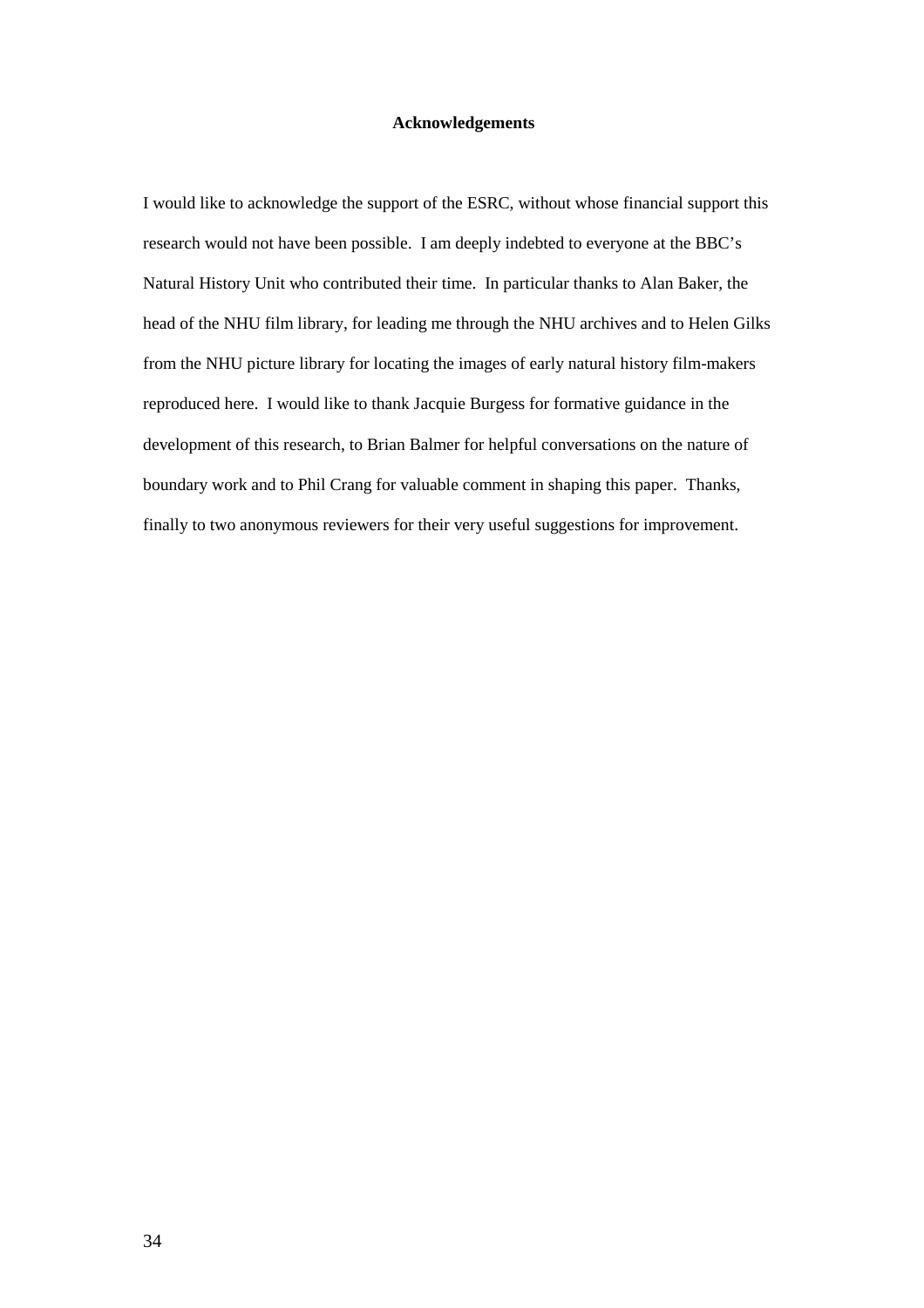#### **Notes on Images**

### **Image 1.**

Description: Desmond Hawkins and Peter Scott in the field with microphone Caption: Desmond Hawkins interviewing Peter Scott for *The Naturalist*, 1947 (Copyright, BBC Natural History Unit)

### **Image 2.**

Description: The Denis' on the front cover of Radio Times Caption: Armand and Michaela Denis on the front cover of the *Radio Times*, advertising their series *Safari to Asia*, 3rd December 1960 (Copyright, BBC Natural History Unit)

### **Image 3.**

Description: BBC camera and presenters at the zoo

Caption: James Fisher with Bob Veerasawmy, and a South American porcupine at Paignton Zoo, filming with an outside broadcast electronic camera for *News from the Zoos*, 22nd July 1959 (Copyright, BBC Natural History Unit)

## **Image 4.**

Description: Peter Scott on his own in the field with camera and field glasses Caption: Peter Scott on location with the Kodak camera he used to shoot his lecture films, which featured in many of the early editions of *Look* (Copyright, BBC Natural History Unit)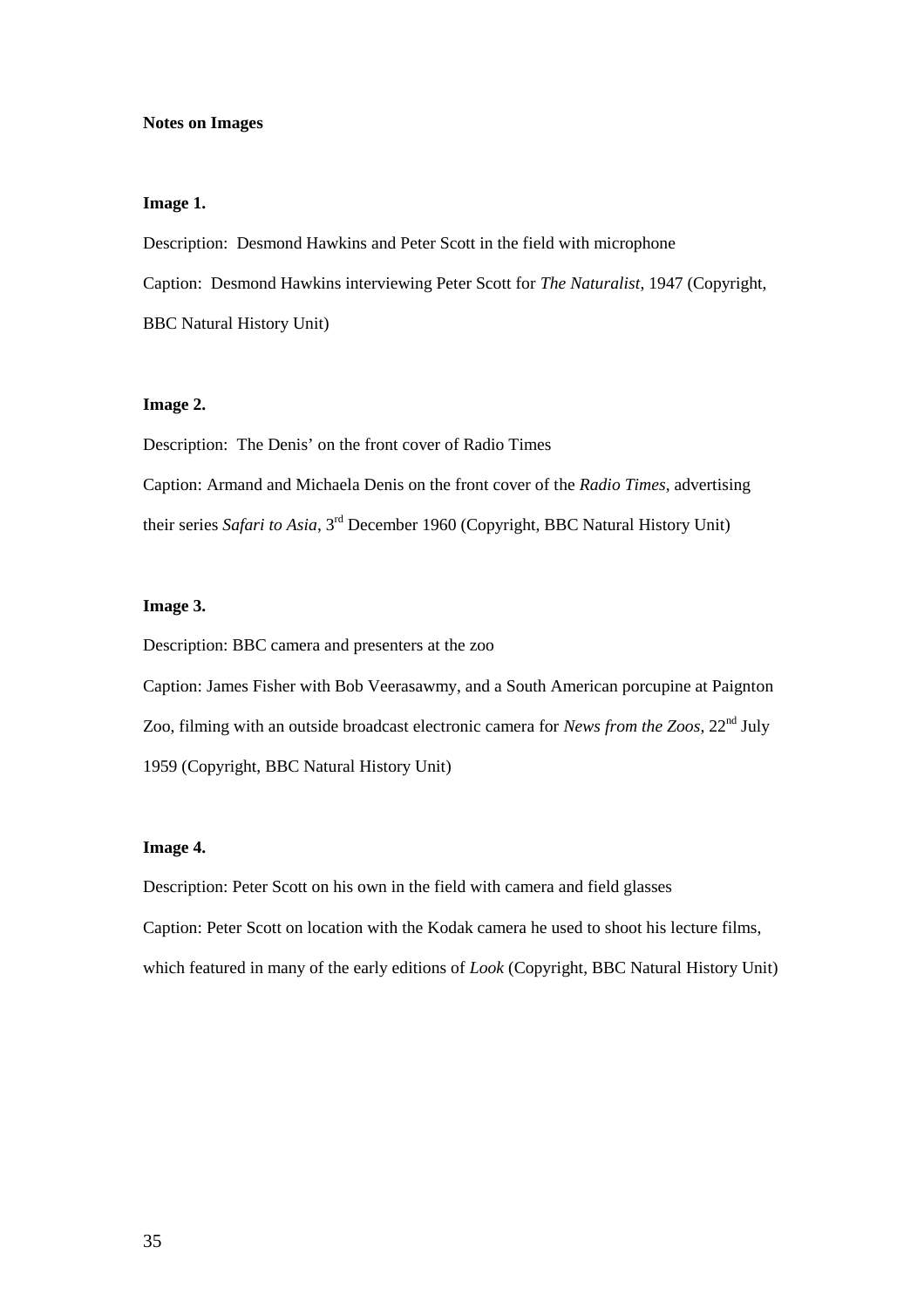2 *Ibid*., p. 173.

3 *Ibid*.*,* pp. 173-4.

4 *Ibid*., p. 90.

<sup>5</sup> J. Murdoch, 'Inhuman/nonhuman/human: actor-network theory and the prospects for a nondualistic and symmetrical perspective on nature and society', *Environment and Planning D: Society and Space* 15 (1997), pp. 731-56; S. Whatmore 'Hybrid geographies: rethinking the 'human' in human geography' in D. Massey, J. Allen, and P. Sarre, eds., *Human geography today* (Oxford, Polity Press, 1999), pp. 22-39.

6 See for example J. Murdoch, 'Towards a geography of heterogeneous associations', *Progress in Human Geography* 21 (1997), pp. 321-37; D. Livingstone, 'The spaces of knowledge: contributions towards a historical geography of science', *Environment and Planning D: Society and Space* 13 (1995), pp. 5-34; N. Thrift, F. Driver and D. Livingstone, 'The geography of truth', *Environment and Planning D: Society and Space* 13 (1995), pp. 1-3; S. Shapin, 'Placing the view from nowhere: historical and sociological problems in the location of science', *Transactions of the Institute of British Geographers* 23 (1998), pp. 5-19.

7 J. Wolch and J. Emel, *Animal geographies: place, politics and identity in the nature-culture borderlands* (London, Verso, 1998); C. Philo, 'Animals, geography and the city: notes on inclusions and exclusions', *Environment and Planning D: Society and Space* 13 (1995), pp. 655-82; C. Philo, and J. Wolch, 'Through the geographical looking glass: space, place and human-animal relations', *Society and Animals* 6, 2 (1998), pp. 103-18.

8 J. Law, *Organizing modernity* (Oxford, Blackwells, 1994); W. Kaghan and N. Phillips, 'Building the tower of Babel: communities of practice and paradigmatic pluralism in organization studies', *Organization* 5, 2 (1998), pp. 191-215.

<sup>9</sup> G. Davies, 'Narrating the Natural History Unit: institutional orderings and spatial strategies', *Geoforum* (forthcoming).

<sup>1</sup> C. Parsons, *True to nature: Christopher Parsons looks back on 25 years of wildlife filming with the BBC Natural History Unit*, (London, Patrick Stephens, 1982), p. 58.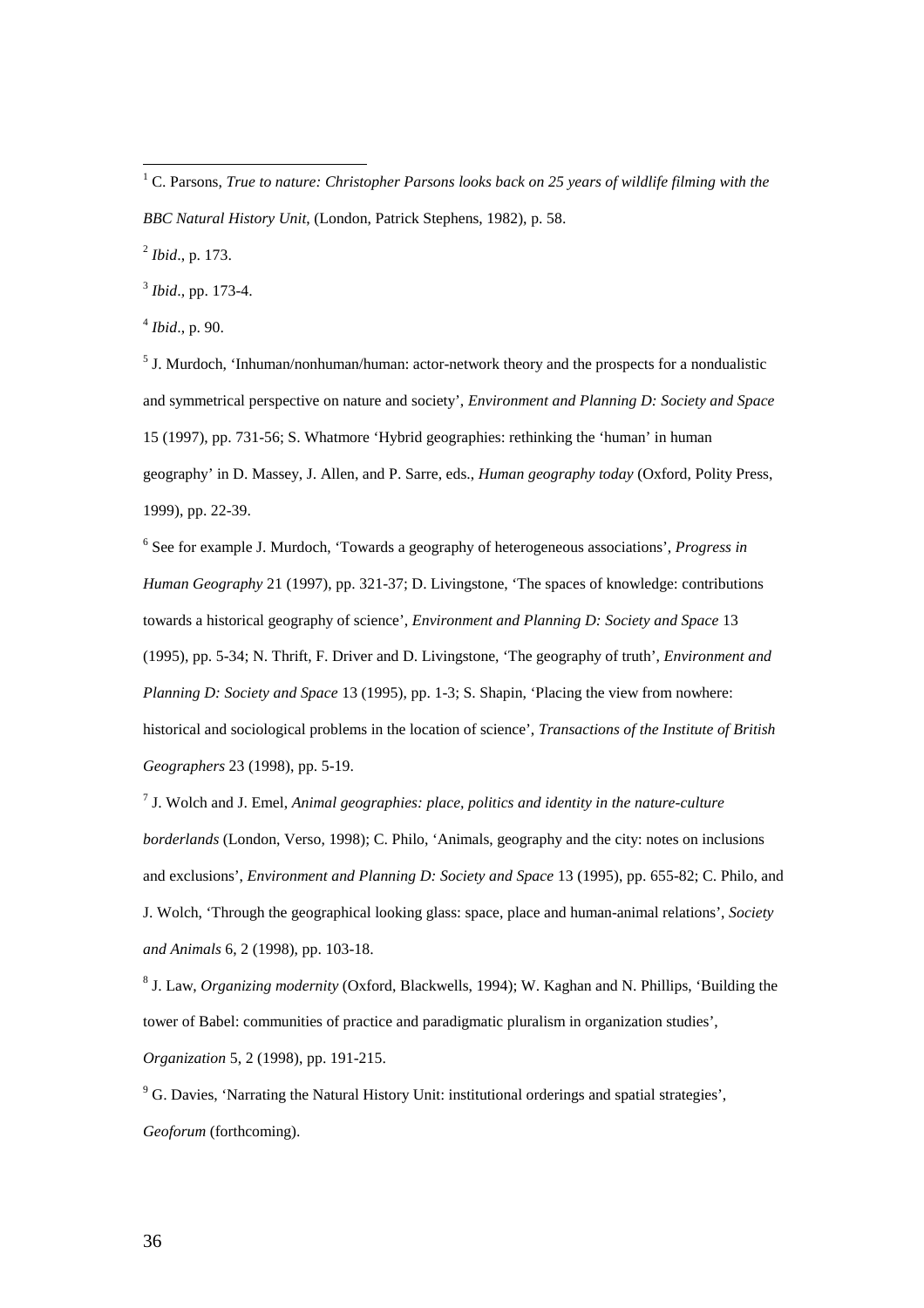<sup>10</sup> S. Hilgartner, 'The dominant view of popularization: conceptual problems, political uses', *Social Studies of Science* 20 (1990), pp. 519-39; R. Cooter and S. Pumfrey, 'Separate spheres and public places: reflections on the history of science popularisation and science in popular culture', *History of Science* 32 (1994), pp. 237-67; M. Bucchi, *Science and the media: alternatives routes in science communication* (London, Routledge, 1998).

<sup>11</sup> S. Shapin, 'Science and the public' in R. C. Olby, ed., *Companion to the history of modern science* (London, Routledge, 1990), p. 1001.

 $12$  T. Gieryn, 'Boundary-work and the demarcation of science from non-science: strains and interests in professional ideologies of scientists,' *American Sociological Review* 48 (1983), pp. 781-95; T. Gieryn, *Cultural boundaries of science* (Chicago, Chicago University Press, 1999).

<sup>13</sup> S. L. Star and J. R. Griesemer, 'Institutional ecology, "translations" and boundary objects: amateurs and professionals in Berkeley's museum of vertebrate zoology, 1907-1939', *Social Studies of Science* 19 (1989), pp. 387-420.

<sup>14</sup> Gieryn, 'Boundary-work and the demarcation of science from non-science', p. 782

 $15$  For example, whilst publics may be important to the constitution of a field of enquiry as a scientific realm, once established the public legitimation of science begins to rest precisely on its autonomy from public questions.

<sup>16</sup> F. Turner, 'Public Science in Britain 1880-191' *Isis* 71 (1980), pp. 589-608; T. Gieryn, G. Bevins and S. Zehr, 'Professionalisation of American scientists: public science in the creation evolution trials', *American Sociological Review* 50 (1985), pp. 392-409*;* in Geography see C. Withers, 'Towards a history of geography in the public sphere', *History of Science* 37, 115 (1999), pp. 45-78.

<sup>17</sup> Turner, 'Public science in Britain', pp. 589-90.

<sup>18</sup> Shapin argues 'the differentiation and specialisation of science [...] created an opportunity for the explicit 'popularisation' of science, and thus, for literary forms designed to convey otherwise inaccessible or impenetrable scientific knowledge to sectors of the public', Shapin, 'Science and the public', p.1001.

 $19$  R. Barton, 'Just before nature: the purposes of science and the purposes of popularization in some English popular science journals of the 1860s', *Annals of Science* 55, 1 (1998), pp. 1-33.  $20$  Collins, 1988, quoted in Livingstone, 'Spaces of knowledge', p. 23.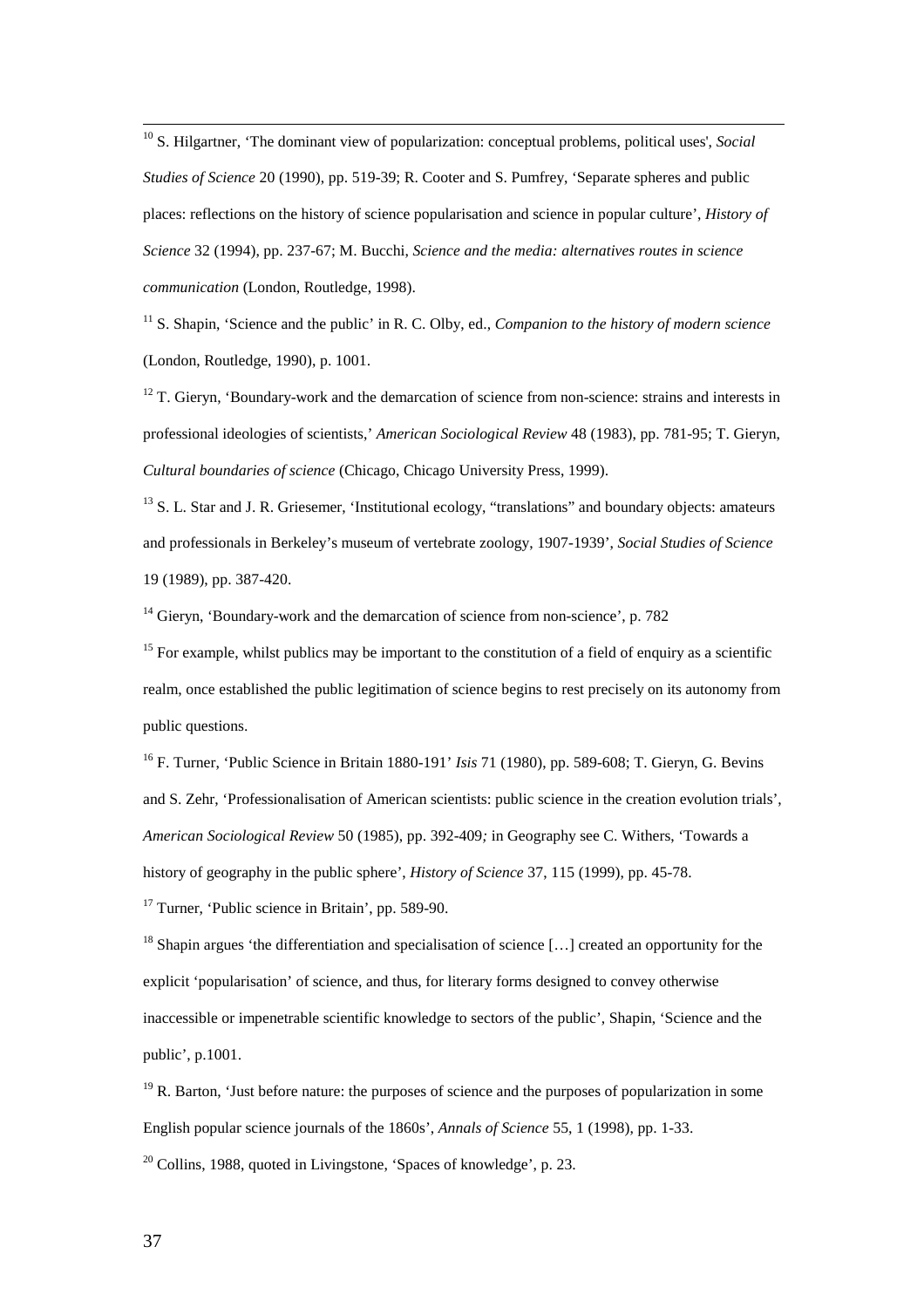<sup>21</sup> *Ibid.*, p.22-3.

<sup>22</sup> A. Holmquest, 'The rhetorical strategy of boundary work' *Argumentation* 4 (1990), pp. 235-58.

<sup>23</sup> G. Myers, *Writing biology: texts in the social construction of scientific knowledge* (Madison, University of Wisconsin Press, 1990).

 $^{24}$  Exploring the narratives of nature in popular writings on animal behaviour studies in the 1940s, Dewsbury explains the prominence European ethologists, such as Nikolaas Tinbergen, achieved over the more diffuse field of comparative psychology through the content of their well-targeted promotional activities. D. Dewsbury, 'Rhetorical strategies in the presentation of ethology and comparative psychology in magazines after World War II', *Science in Context* 10, 2 (1997), pp. 367- 86.

<sup>25</sup> A. Secord, 'Science in the pub: artisan botanists in early 19<sup>th</sup> century Lancashire', *History of Science* 32, 97 (1994), pp. 269-315.

 $26$  The work of Tucker on scientific claims in the context of Victorian ballooning considers popular culture as a competitive field where 'scientists had to work against – or redirect – stereotypes of discoverers and explorers to fashion a credible identity for themselves'. J. Tucker, 'Voyages of discovery on oceans of air: Scientific observation and the image of science in an age of "balloonacy"' *Osiris* 11, (1996) p. 175.

<sup>27</sup> Thrift et al, 'The geography of truth', p.2.

<sup>28</sup> Shapin, 'Placing the view from nowhere', p. 8, writes 'A trust relationship is central to the very idea of empirical science [and] that relationship is inscribed in space: those who have not seen these things know them by trusting those who have'.

<sup>29</sup> H. Kuklik and R. Kohler, 'Science in the field'*, Osiris* 11 (1996); N. Jardine, J. A. Secord, and E. C. Spary, eds., *Cultures of natural history* (Cambridge, Cambridge University Press, 1996).

<sup>30</sup> H. Kuklik and R. Kohler, 'Introduction', *Osiris* 11 (1996), p. 1-14.

<sup>31</sup> R. W. Burkhardt, 'Ethology, natural history, the life sciences, and the problem of place', *Journal of the History of Biology* 32, 3 (1999), 489-508; see also D. Outram, 'New spaces in natural history', in N. Jardine, J.A. Secord, and E. C. Spary, eds., *Cultures of natural history*, pp. 249-265.

 $32$  See also Secord, 'Science in the pub'.

<sup>33</sup> Star and Griesemer, 'Institutional ecology', p.393.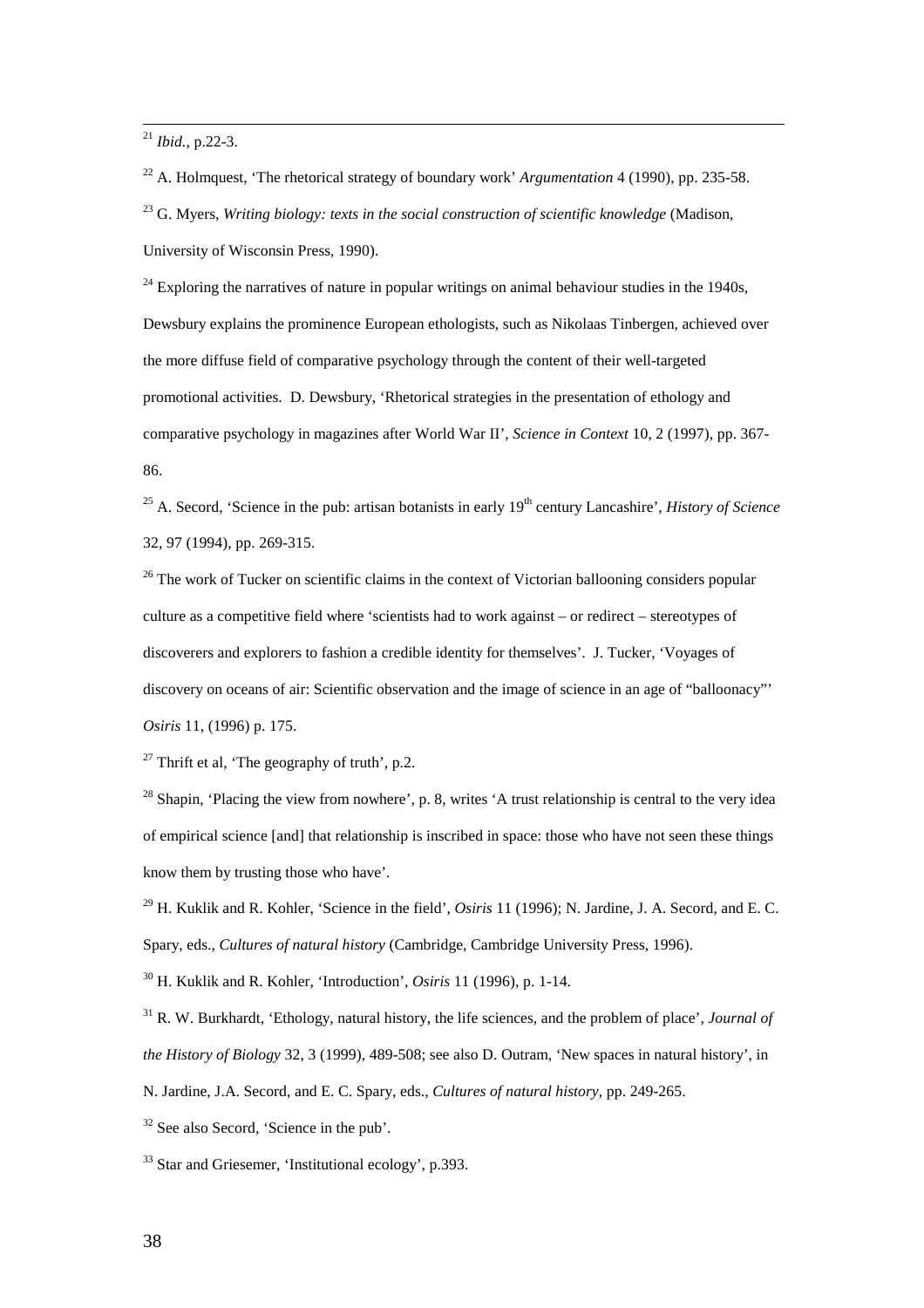<sup>34</sup> *Ibid*.

<sup>35</sup> *Ibid.*, p. 408.

<sup>36</sup> B. Latour, *Science in action: how to follow scientists and engineers through society* (Cambridge, Cambridge University Press, 1996).

<sup>37</sup> B. Winston, 'The documentary film as scientific inscription', in M. Renov, ed., *Theorizing documentary* (London, Routledge, 1993), pp. 37-57.

<sup>38</sup> D. Haraway, *Primate visions: gender, race and nature in the world of modern science* (London,

Routledge, 1989); G. Mitman, 'Hollywood technology, popular culture and the American Museum of

Natural History', *Isis* 84 (1993), pp. 637-61.

 $39$  G. Mitman, 'When nature is the zoo: vision and power in the art and science of natural history',

*Osiris* 11 (1996), pp. 117-143.

<sup>40</sup> Mitman, 'Hollywood technology', p. 639.

<sup>41</sup> Haraway, *Primate visions*, p. 44.

<sup>42</sup> *Ibid*.

 $43$  Television transmission in the UK had begun in 1922; however, television broadcasting was abandoned during the war since it was thought the transmitter at Alexandra Palace would act as a target for the bombing of London.

<sup>44</sup> P. Marren, *The new naturalists* (London, Collins, 1995).

<sup>45</sup> J. Sheail, *Nature in trust: the history of nature conservation in Britain* (Glasgow, Blackie, 1976); J.

Sheail, 'War and the development of nature conservation in Britain', *Journal of Environmental*

*Management,* 44 (1995), pp. 267-283.

<sup>46</sup> D. Matless, 'Visual culture and citizenship: England in the 1940s', *Journal of Historical Geography* 22, 4 (1996), p. 433.

<sup>47</sup> See Marren, *The New Naturalists.*

<sup>48</sup> *Ibid*., p. 21.

 $49$  Haley liked to use the image of British society as a cultural pyramid slowly aspiring upward, with the BBC acting as the lever that activated this progressive upward movement. Quoted in K. Kumar, 'Holding the Middle Ground: the BBC, the public and the professional broadcaster', in J. Curran, M.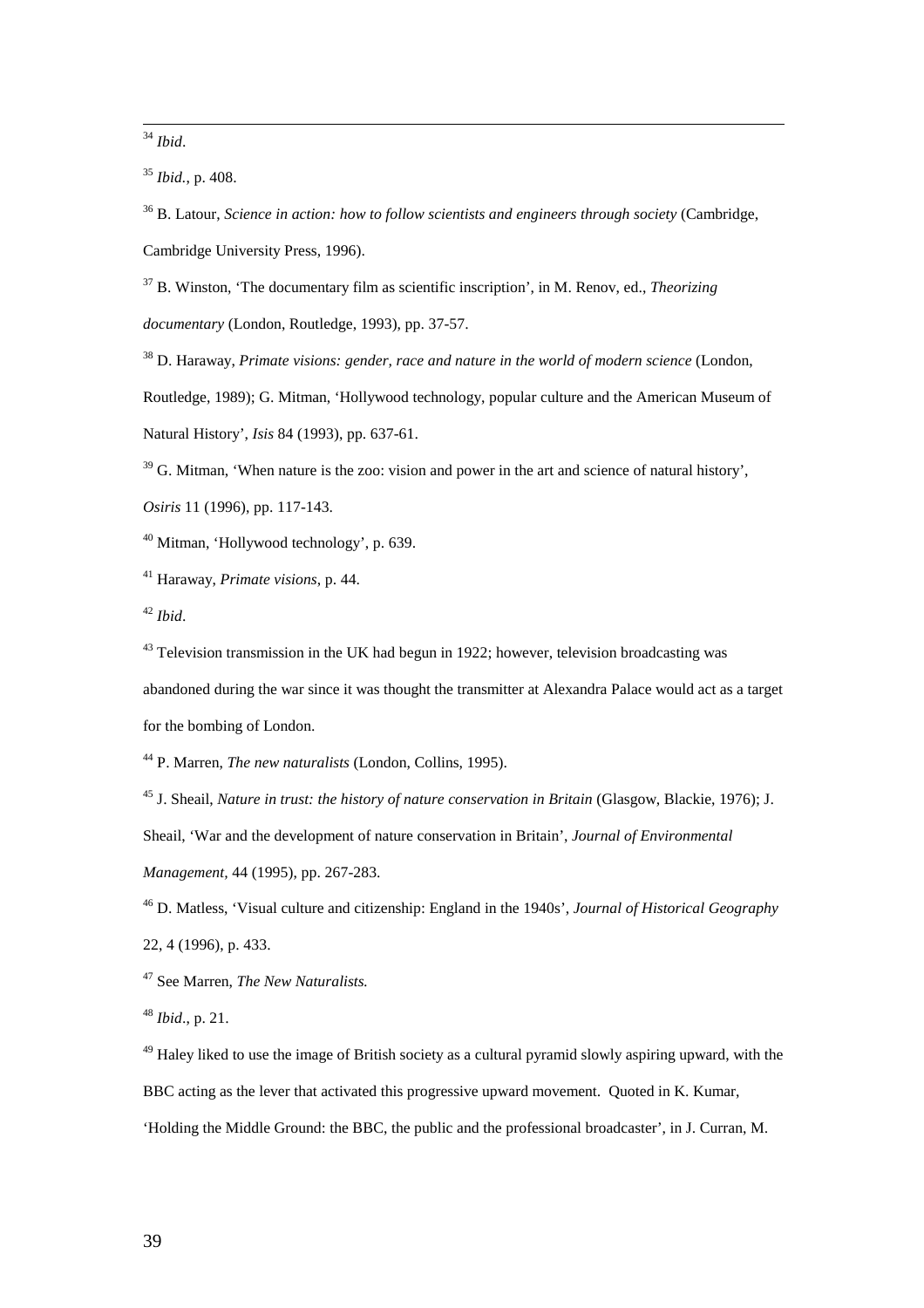Gurevitch and J. Woollacott, eds., *Mass communication and society* (London, Edward Arnold, 1977), p.246.

<sup>50</sup> J. Cain, *The BBC: 70 years of broadcasting* (London, BBC Publications, 1992).

<sup>51</sup> Parsons, *True to nature*, p. 27

<sup>52</sup> *Ibid*.

<sup>53</sup> Television had only one-tenths the funding of radio. In 1950 the television signal only covered 33-50% of the British population, focused on London, the South East and six other major cities, and broadcasting was limited to 30 hours a week. By 1953 only around 1 million television licences had been sold at a cost of £1 each. Cain, *The BBC*, p. 63.

<sup>54</sup> Parsons, *True to nature,* p. 27. For example television news began simply as a reading of the news with no presenter in vision; pictures did not accompany news bulletins until July 1954. Cain, *The BBC*, p. 64.

 $55$  For further information on the role of audience measures in shaping broadcasting output see I. Ang, *Desperately seeking the audience* (London, Routledge, 1991); J. Ettema and D. Whitney,

*Audiencemaking: how the media create the audience* (London, Sage Publications, 1994).

<sup>56</sup> M. Allaby, 'The Natural History Unit', *Vole*, 12 (1978), p.3.

<sup>57</sup> P. Klopfer, *Introduction to Animal Behaviour*, (New Jersey, Prentice Hall, 1974), p. 34.; Burkhardt, 'Ethology, natural history, the life sciences and the problem of place'.

<sup>58</sup> W.H. Thorpe, *The origins and rise of ethology*, (London, Heinemann, 1979).

<sup>59</sup> A. Bramwell, *Ecology in the twentieth century* (London, Yale University Press, 1989).

 $60$  On the importance of the visual in the study of ethology, Mitman writes that 'Lorenz and Tinbergen developed a theoretical framework for animal behaviour that centred on animal posture and visual display as signs of stimuli that triggered innate releasing mechanisms in organisms'. Mitman, 'Hollywood technology', p. 652.

 $<sup>61</sup>$  Dewsbury suggests that ethologists and comparative psychologists came into direct conflict in 1953</sup> through an exchange over Konrad Lorenz's theory of instinctive behaviour. Dewsbury, 'Rhetorical strategies in the presentation of ethology'.

 $62$  K. Vernon, 'Desperately seeking status: Evolutionary Systematics and the taxonomists' search for respectability 1940-60', *British Journal for the History Science,* 26 (1993), pp. 207-27.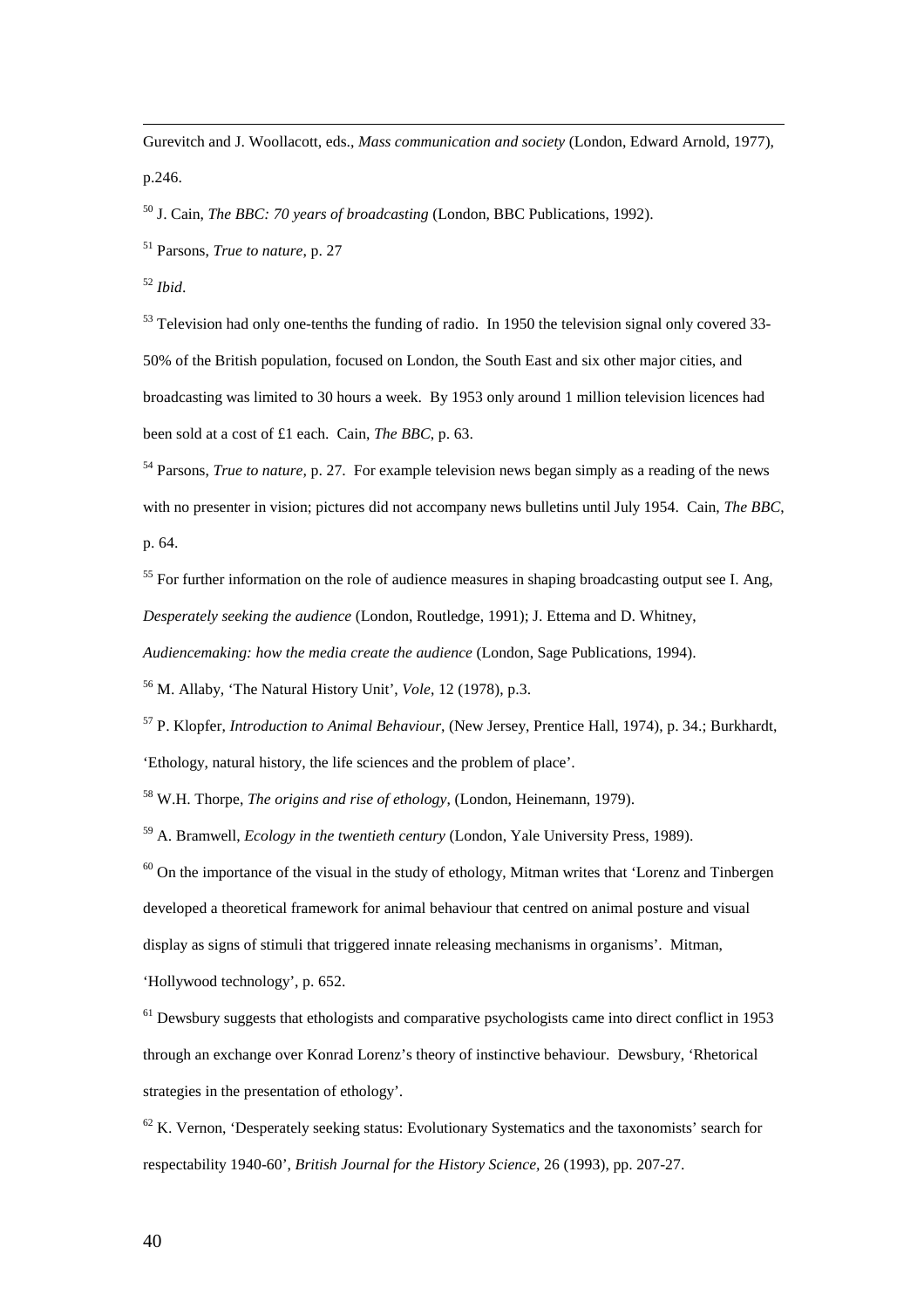$63$  Dewsbury, "Rhetorical strategies in the presentation of ethology'.

 $64$  As Bramwell observes 'the idea that animal behaviour could be understood by close observation in the wild found opposition. It was difficult to carry out controlled experiments in these conditions'. Bramwell, *Ecology in the twentieth century*, p. 41.

<sup>65</sup> See for example K. Lorenz, *King Solomon's ring: new light on animal ways* (London, Methuen, 1952); N. Tinbergen *Curious naturalists* (London, Country Life, 1958); N. Tinbergen, 'The field is our

laboratory', *Country Life* 110, 9 (1951) pp. 70-2.

<sup>66</sup> Parsons, *True to nature,* p. 259.

<sup>67</sup> E. Hall, 'A conversation with Nobel Prize winner Niko Tinbergen' *Psychology Today* 7 (1974), p. 66.

<sup>68</sup> H. van Rappard, 'Book Review: The world of instinct - Niko Tinbergen and the origin of ethology in the Netherlands 1920-1950 by D. R. Roell', *Journal of the History of the Behavioural Sciences* 34, 1 (1998) pp. 63-65.

 $69$  Dewsbury, 'Rhetorical strategies in the presentation of ethology'. See also D. Dewsbury,

'Comparative psychology and ethology – a reassessment', *American Psychologist* 47, 2 (1992), pp.

208-15; D. Dewsbury, 'Americans in Europe: the role of travel in the spread of European ethology

after World War II', *Animal Behaviour* 49, 6 (1995), pp. 1649-63.

 $70$  For a discussion of this book in English see Rappard, 'Book Review'.

<sup>71</sup> D. Hawkins, *When I was: a memoir of the years between the wars* (London, Macmillan, 1989).

<sup>72</sup> Parsons, *True to nature,* p. 52.

 $73$  This extract is from an undated, unsourced article on Eric Hosking in the Natural History Unit archives.

<sup>74</sup> John Sparks, Series Producer Natural History Unit, interviewed 13.6.95.

<sup>75</sup> David Attenborough, quoted in J. Burgess and D. Unwin, 'Exploring the *Living Planet* with David Attenborough', *Journal of Geography in Higher Education,* 8 (1984), p. 112.

<sup>76</sup> Parsons, *True to Nature,* p. 26.

<sup>77</sup> For a full filmography of BBC natural history films from 1953 to 1995 see G. Davies, *Networks of nature: stories of natural history filmmaking from the BBC,* (University of London, unpublished Ph.D. thesis, 1998).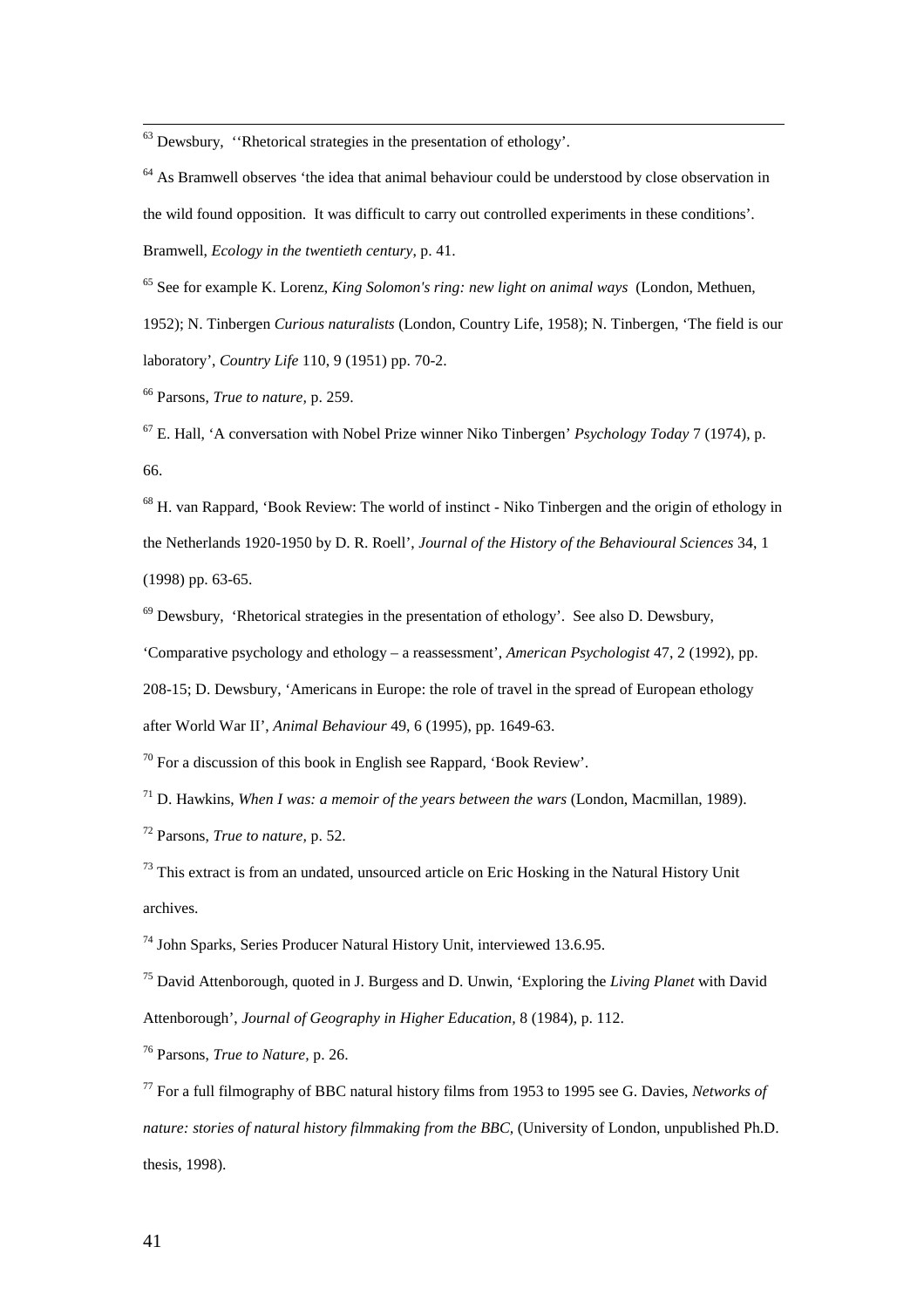<sup>78</sup> J. Ryan, *Picturing empire : photography and the visualization of the British Empire* (London, Reaktion Books, 1997); J. MacKenzie, *The empire of nature: hunting, conservation and British imperialism* (Manchester, Manchester University Press, 1988).

 $79$  This form of filmmaking retains the characteristics of a hunt without harm to the animal, as Roosevelt suggests, 'the chief attractions lie in the physical hardihood for which the life calls, the sense of limitless freedom which it brings, and the remoteness and wild charm and beauty of primitive nature. All of this we get exactly as much in hunting with the camera as in hunting with the rifle'. Quoted in P. Schmitt, *Back to nature: The arcadian myth in urban America* (New York, Oxford University Press, 1969), p. 146.

<sup>80</sup> quoted in Ryan, *Picturing empire*, p.137

<sup>81</sup> *Ibid*.

 $82$  R. Neumann, R. (1995) 'Ways of seeing Africa: colonial recasting of African society and landscape in Serengeti National Park', *Ecumene* 2 (1995), pp. 149-69; R. Neumann, 'Dukes, earls and ersatz Edens: aristocratic nature preservationists in colonial Africa', *Environment and Planning D: Society and Space* (1996), pp. 79-98.

<sup>83</sup> This extract is taken from *Search for Gertie* Post production script (NHU library, transmission date 1958).

<sup>84</sup> Audience measures where introduced following the advent of ITV which put pressure on the BBC to compete with the ITV companies for a respectable audience share to support its statutory fee. The BBC's audience research department was introduced after 1955 to monitor the number of people who had seen a programme, counting in total those who had watched more than half of a given programme. They also established a numerical code or percentage indices for measuring audience appreciation, using structured questionnaires to gauge how educational and interesting the audience found each programme.

<sup>85</sup> Parsons, *True to nature*, p. 70.

<sup>86</sup> *Ibid*., p. 72.

<sup>87</sup> *Ibid*.

<sup>88</sup> Ryan, *Picturing empire,* p. 99.

<sup>89</sup> Neumann, 'Dukes, earls and ersatz Edens'.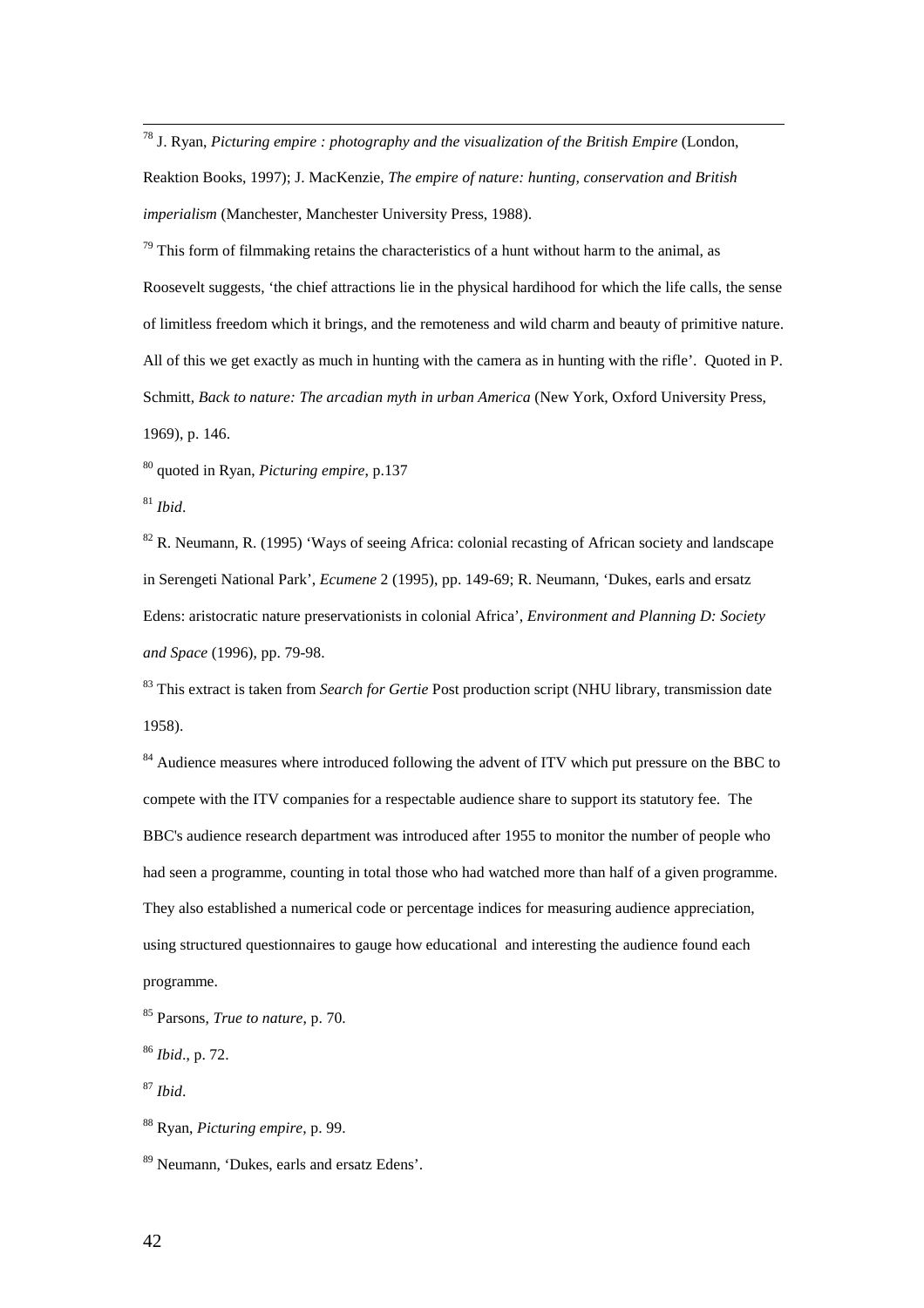$90$  John Sparks, Series Producer Natural History Unit, interviewed 13.6.95.

<sup>91</sup> Quoted in an interview with David Attenborough in *The Independent Magazine* (29th September 1990), p.48.

<sup>92</sup> J. Berger, 'Why look at animals' in J. Berger, *About looking* (London, Writers and Readers, 1980), pp. 1-26.

<sup>93</sup> S. Montgomery, 'The zoo: theatre of the animals', *Science as Culture* 4 (1995), pp. 565-600.

 $94$  From the end of Animal Magic in 1982 until the animal hospital and zookeeper documentaries in the mid 1990s, zoos ceased to feature on television as places of entertainment or amusement, with programmes on animals in the zoo more typically taking a campaigning or critical stance. See for example *Zoo 2000* transmitted in 1984, and the *State of the Ark*, produced by features in London in 1986. One exception to this was a 1987 live broadcast from the zoo, called *Zooweek*, and produced in the peak of the BBC's experiments with the short regular visits to outside broadcast locations in the live watch format.

<sup>95</sup> Parsons, *True to nature*, p. 103.

<sup>96</sup> *The Guardian* 'The man from the Zoo: An obituary of George Cansdale', (26th August 1993)  $97$  K. Anderson, 'Culture and nature at the Adelaide Zoo: new frontiers in "human" geography', *Transactions of the Institute of British Geographers,* 20 (1995), pp. 275-95; R. J. Hoage and W. A. Deiss, eds., *New worlds, new animals: from menagerie to zoological park in the nineteenth century*, (London, John Hopkins University Press, 1996).

<sup>98</sup> Quoted in B. Crowther, 'Towards a feminist critique of television natural history programmes', in P. Florence and D. Reynolds, eds., *Feminist subjects: multi media* (Manchester, Manchester University Press, 1995), pp. 136-7.

<sup>99</sup> D. Hawkins, quoted in Post Production Script *Wildlife Jubilee*, produced by George Inger and Peter Bale (BBC Natural History Unit Library, transmission date 1982).

<sup>100</sup> Desmond Hawkins, quoted in post production script *TV50 Natural History*, written and presented by Desmond Morris, produced by Sue Bourne (BBC Natural History Unit library, transmission date 1986).

<sup>101</sup> P. Scott, *The eye of the wind*. (London, Hodder and Stoughton, 1961), p.601.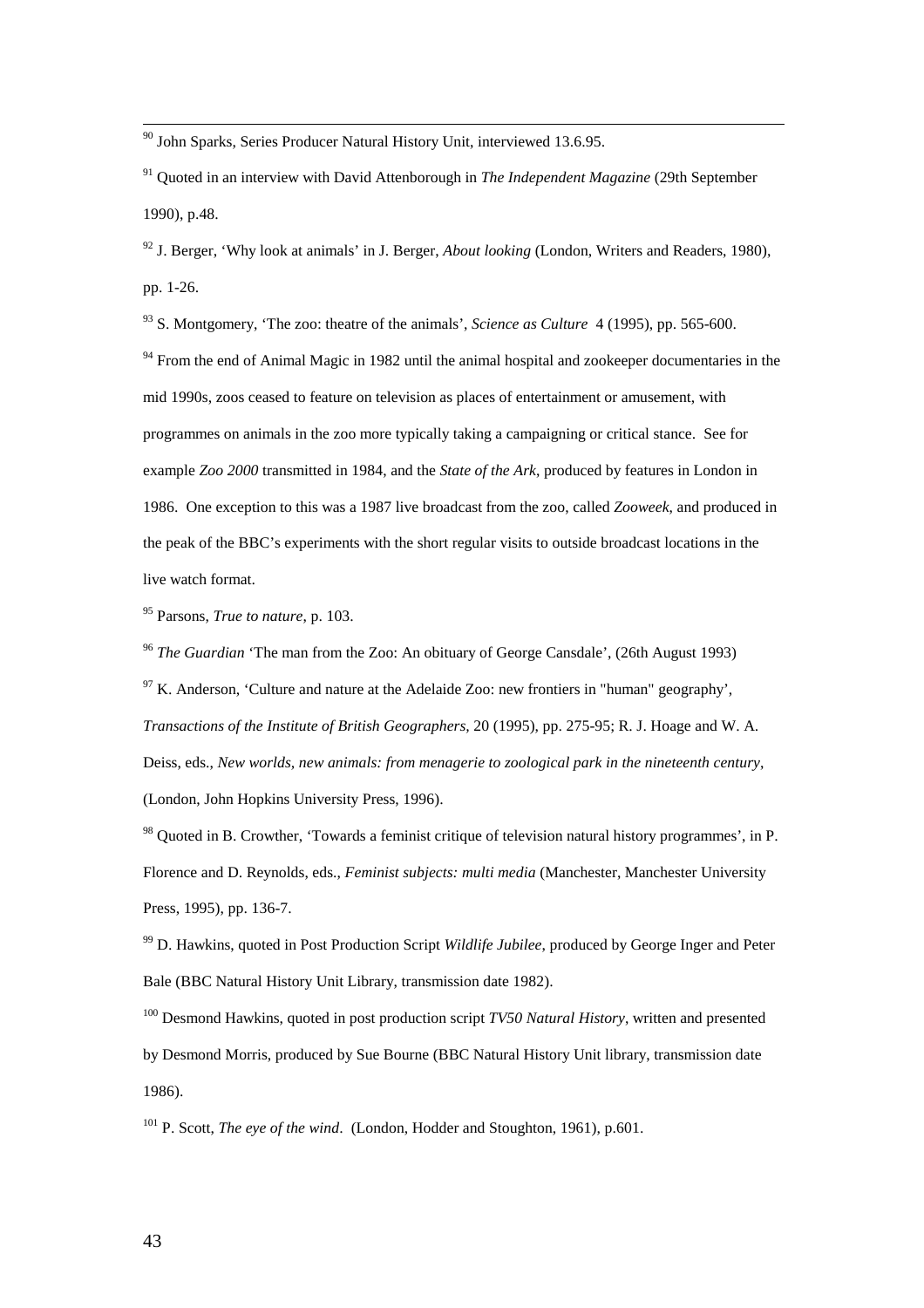$102$ An anniversary programme made to celebrate the twenty-first edition of the series introduces the people and animals involved in these early film sequences. Transmitted at 7.50pm on 23rd of May 1956 with the title *The Twenty First*, the programme opens with scenics from Peter Scott's footage of Iceland and his film of birds including phalaropes and limpkins; then more familiar seals; Heinz Sielmann's pioneering footage of woodpeckers; and swans, flamingos and storks. Footage of mammals revealed hamsters, pine martins, polecats and koala bears. Further film of birds showed penguins, gannets and golden eagles. Other families of animals were represented by frogs and swallowtail butterflies. These short film extracts were counterpoised by cuts to discussions with Peter Scott in the studio. The closing credits introduce the early filming sources, listing film sequences by: Field Marshal Viscount Alanbrooke, Australian News and Information Bureau, Dick Bagnall-Oakley, BBC Film Unit, Sir Geoffrey de Havilland, Walter Higham, H. G. Hurrell, G. T. Kay, Captain C. W. R. Knight, Bernard Kunicki, Roger Tory Peterson, RSPB Film Unit, Peter Scott, Heinz Sielmann, William Sladen and G. K. Whitehead. The programme's film editor was Christopher Parsons and the programme produced by Brandon Acton-Bond. Post Production Script *Look No 21: The Twenty First*, introduced by Peter Scott and Desmond Hawkins, produced by Brandon Acton Bond (BBC Natural History Unit Library, transmission date 1956).

<sup>103</sup> Tony Soper, quoted in Post Production Script *Wildlife Jubilee*, produced by George Inger and Peter Bale, (BBC Natural History Unit Library, transmission date 1982).

<sup>104</sup> A hunting history was clearly still important to some individuals: 'This involved achieving the power of death over the quarry without exercising it [...] This advance was no sudden change in my outlook. I was still too much captivated by the ritual aspects of wildfowling to give it up altogether. So many things went with the actual shooting - the beauty, the natural history, the exercise, the memories, and particularly the technical skills which in the course of years I had acquired'. Scott, e*ye of the wind*, p. 173.

<sup>105</sup> Shapin, 'Placing the view from nowhere', p.8.

<sup>106</sup> Latour, *Science in action*, p. 71.

 $107$  G. Myers, 'Every picture tells a story: illustrations in E.O. Wilson's Sociobiology' in M. Lynch and S. Woolgar, eds., *Representation in scientific practice*, (London, MIT Press, 1990), p. 261.